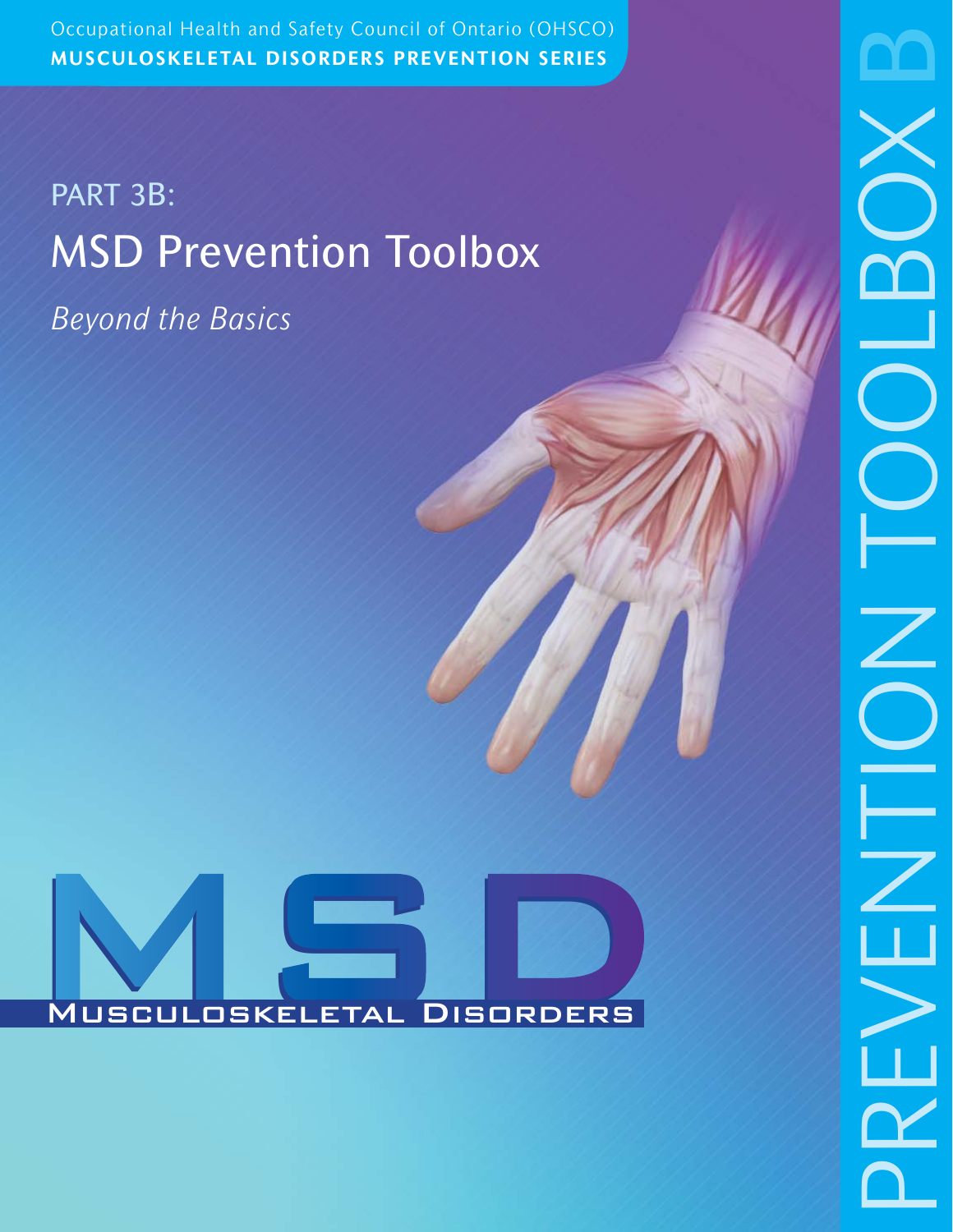# **Disclaimer**

The material contained in this Toolbox is for information and reference purposes only and not intended as legal or professional advice. The adoption and/or use of the tools, information, and/or practices described in this Toolbox may not meet the needs, requirements or obligations of individual workplaces.

The guidance in this Toolbox does not, in any way, limit or reduce the obligations that workplace parties have under the Occupational Health and Safety Act (R.S.O. 1990, Chapter O.1, as amended), or any of its regulations. The Occupational Health and Safety Act (OHSA) requires employers to provide information, instruction and supervision to workers and to take every precaution reasonable in the circumstances for the protection of workers. MSD hazards that are present in the workplace must be recognized and precautions put in place to fulfill requirements under the OHSA.

Workers also have duties under the OHSA, including the duty to use equipment and protective devices provided to them to reduce their MSD risk, and to report defects and hazards of which they are aware to their supervisor. The OHSA also gives workers the right to participate, the right to know, and the right to refuse work that they believe is dangerous to either their own health and safety or that of another worker.

# **Use, reproduction and/or duplication of this document is recommended and encouraged.**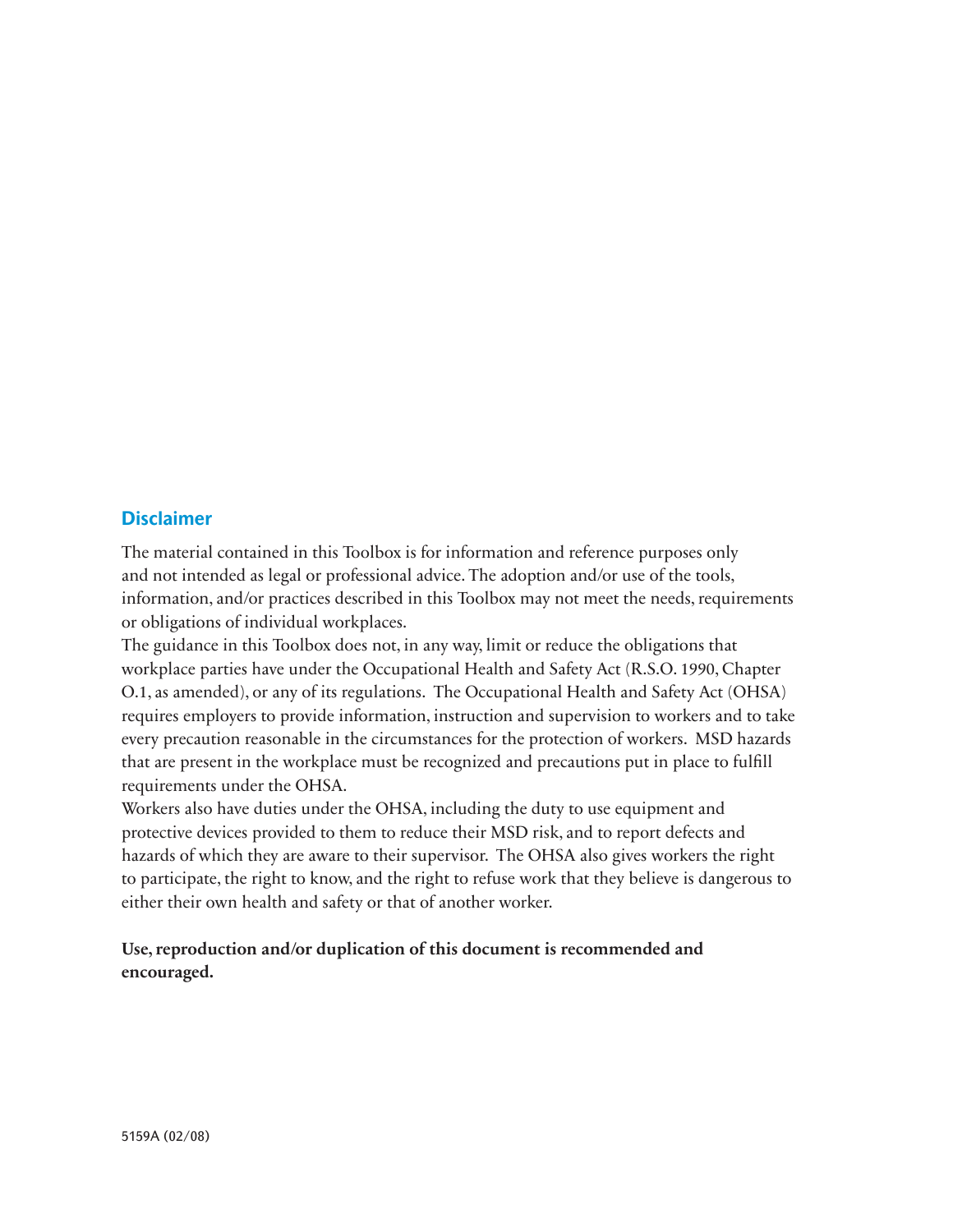# PART 3B: MSD Prevention Toolbox

# *Beyond the Basics*

# TABLE OF CONTENTS

| Sample content for an MSD prevention policy, procedure or program  13      |  |
|----------------------------------------------------------------------------|--|
|                                                                            |  |
| Sample Questions for a Workplace Health and Safety Inspection Checklist 18 |  |
| <b>Worker/Staff Surveys</b>                                                |  |
|                                                                            |  |
|                                                                            |  |
|                                                                            |  |
|                                                                            |  |
|                                                                            |  |
|                                                                            |  |
|                                                                            |  |
|                                                                            |  |

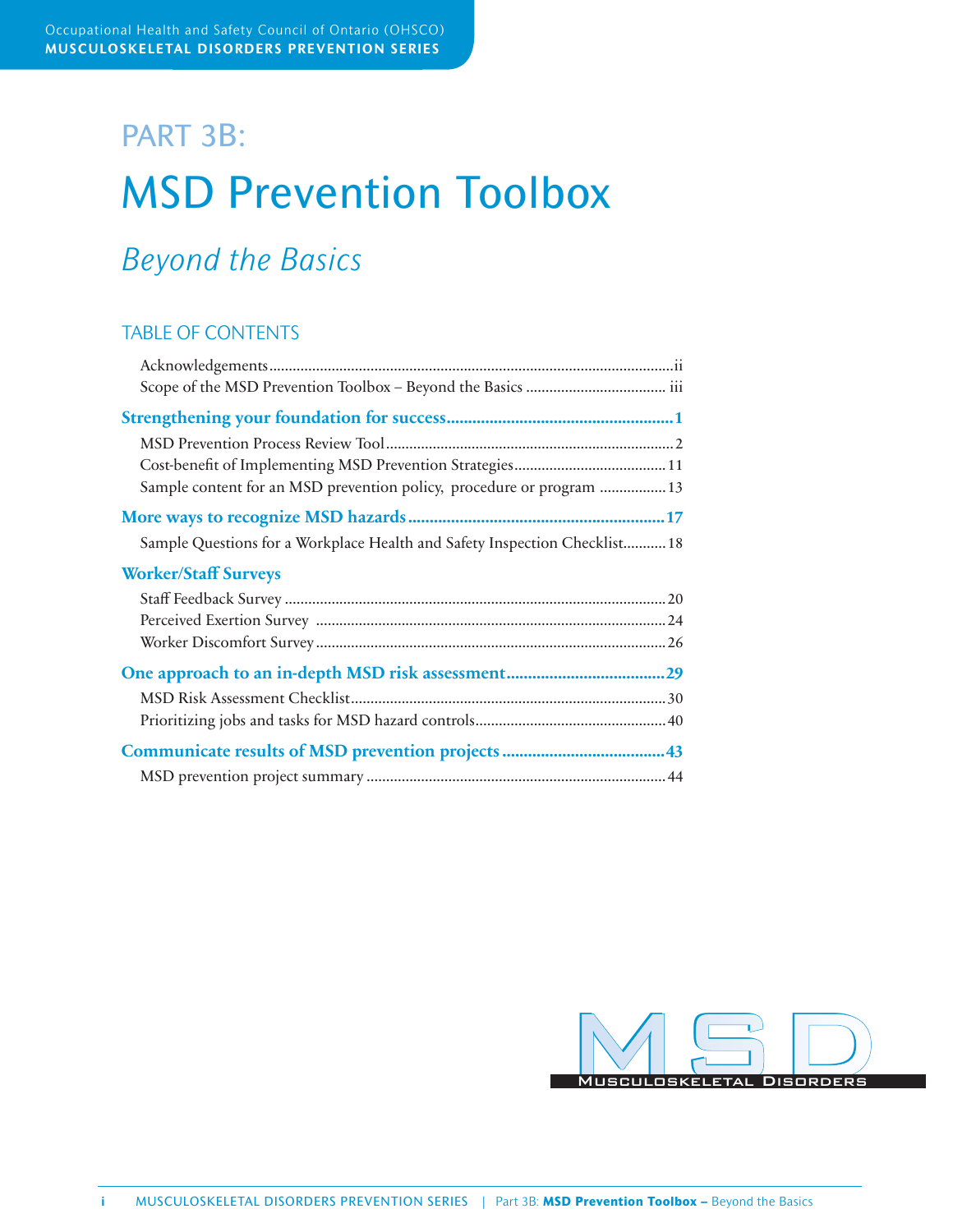# **Acknowledgements**

This document, *Part 3B: MSD Prevention Toolbox – Beyond the Basics*, is part of the Occupational Health and Safety Council of Ontario's Musculoskeletal Disorders (MSD) Prevention Series. It was developed in partnership with the members of the Occupational Health and Safety Council of Ontario (OHSCO), with the support of the Centre of Research Expertise for the Prevention of Musculoskeletal Disorders (CRE-MSD), and in consultation with representatives from Ontario's labour organizations, employer associations, and individual employers and workers. Supporting organizations include:

- Construction Safety Association of Ontario
- Education Safety Association of Ontario
- Electrical & Utilities Safety Association
- Farm Safety Association
- Industrial Accident Prevention Association
- Institute for Work & Health
- Mines and Aggregates Safety and Health Association
- Municipal Health & Safety Association
- Occupational Health Clinics for Ontario Workers
- Ontario Forestry Safe Workplace Association
- Ontario Ministry of Labour
- Ontario Safety Association for Community & Healthcare
- Ontario Service Safety Alliance
- Pulp and Paper Health and Safety Association
- Transportation Health & Safety Association of Ontario
- Workers Health & Safety Centre
- Workplace Safety & Insurance Board (Ontario)

The support and participation of everyone who contributed to the development of the MSD Prevention Guideline for Ontario and its related documents is greatly appreciated.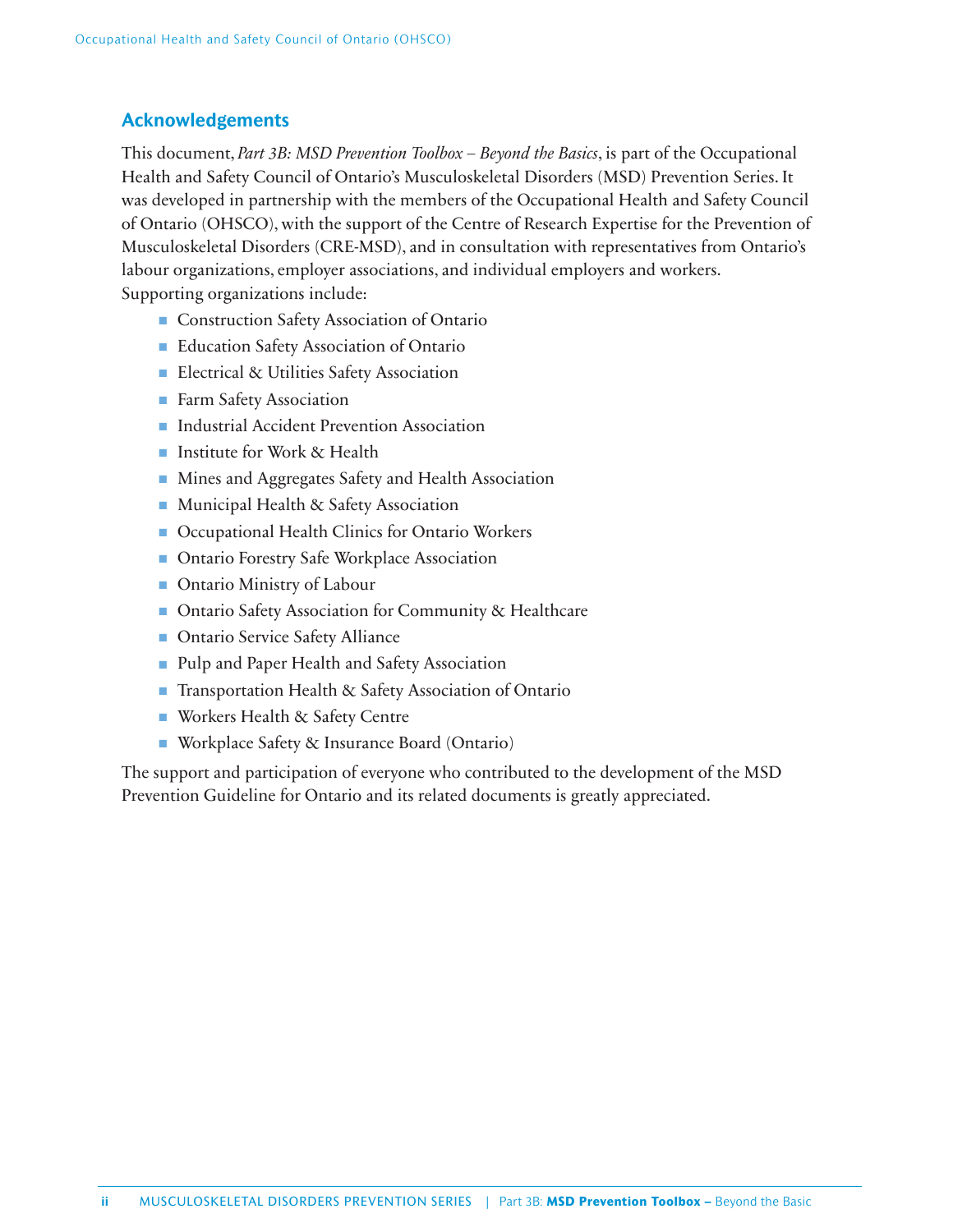# **Scope of the MSD Prevention Toolbox**: Beyond the Basics

*Part 3B: MSD Prevention Toolbox – Beyond the Basics* has been made available through the partners of the Ontario Health and Safety system. It is the second document in the three-part toolbox, which also includes *Part 3A: MSD Prevention Toolbox - Getting Started* and *Part 3C: MSD Prevention Toolbox - More on In-depth Risk Assessment Methods.*

The primary purpose of this document is to provide Ontario workplace parties with additional information and tools that they can use to enhance their current MSD prevention process and, if required, move beyond a simple MSD risk assessment. If you are looking for some more basic information about MSD prevention and MSD hazards or for MSD hazard identification tools, please see *Part 3A: MSD Prevention Toolbox - Getting Started*.

This document is provided as a support document for the *MSD Prevention Guideline for Ontario*  and the *Resource Manual for the MSD Prevention Guideline for Ontario.*

In this document you will find a tool to help you review your MSD prevention process, some information about the costs of MSDs, a sample MSD prevention policy/procedure, some additional MSD hazard recognition tools, an MSD risk assessment checklist, and a tool to help you communicate the results of an MSD prevention project.

The tools in this document are examples of tools that have been shown to be useful in the MSD prevention process. It is understood that this Toolbox only presents a small sample of the many different types of tools that may be used to inform the MSD prevention process.

There is no requirement for workplaces to use all or any of the tools presented in this Toolbox. Workplaces should select the tools, whether they are the ones in this Toolbox or others, which are best able to help them with their MSD prevention efforts.

If there are any questions about MSD Prevention, contact your Health and Safety Association.

| <b>Health and Safety Associations</b>                            | <b>Phone</b>     | Website           |
|------------------------------------------------------------------|------------------|-------------------|
| <b>Construction Safety Association of Ontario</b>                | (800) 781-2726   | www.csao.org      |
| <b>Education Safety Association of Ontario</b>                   | $(416)$ 250-8005 | www.esao.on.ca    |
| Electrical & Utilities Safety Association                        | $(905)$ 625-0100 | www.eusa.on.ca    |
| <b>Farm Safety Association</b>                                   | $(800)$ 361-8855 | www.farmsafety.ca |
| Industrial Accident Prevention Association                       | $(800)$ 406-4272 | www.japa.ca       |
| Mines and Aggregates Safety and Health Association               | (705) 474-7233   | www.masha.on.ca   |
| Municipal Health & Safety Association                            | (905) 890-2040   | www.mhsao.com     |
| Occupational Health Clinics for Ontario Workers                  | $(416)$ 510-8713 | www.ohcow.on.ca   |
| <b>Ontario Forestry Safe Workplace Association</b>               | $(705)$ 474-7233 | www.ofswa.on.ca   |
| <b>Ontario Safety Association for Community &amp; Healthcare</b> | $(416)$ 250-7444 | www.osach.ca      |
| <b>Ontario Service Safety Alliance</b>                           | $(800)$ 525-2468 | www.ossa.com      |
| Pulp and Paper Health and Safety Association                     | (705) 474-7233   | www.pphsa.on.ca   |
| Transportation Health & Safety Association of Ontario            | $(800)$ 263-5016 | www.thsao.on.ca   |
| Workers Health & Safety Centre                                   | (416) 441-1939   | www.whsc.on.ca    |
|                                                                  |                  |                   |

More information, including sector specific materials, can be found online at: www.PreventionPractices.com/msd.html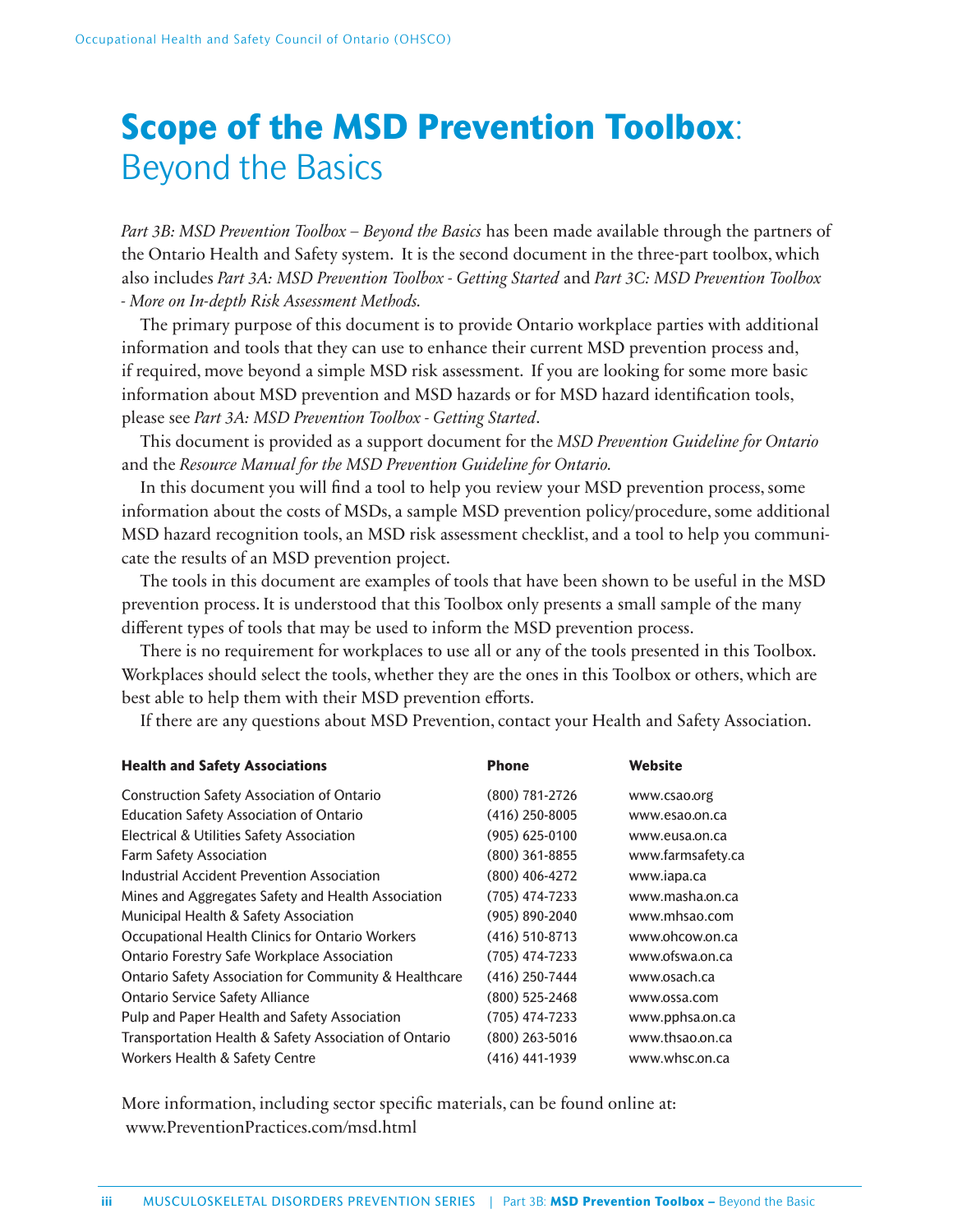# **Strengthening your foundation for success**

# **MSD Prevention Process Review Tool**

The MSD Prevention Process Review Tool allows you to compare what you are currently doing against a set of suggested activities/steps for each of the elements in the MSD Prevention Framework, as described in the MSD Prevention Guideline for Ontario.

# **Cost-benefit of MSD prevention**

This information sheet summarizes the types of costs often associated with MSD claims and the benefits of MSD Prevention.

# **Sample content for MSD Prevention - policy, procedure or program**

This tool provides an example of the type of information that could be included in an MSD prevention policy, procedure or program.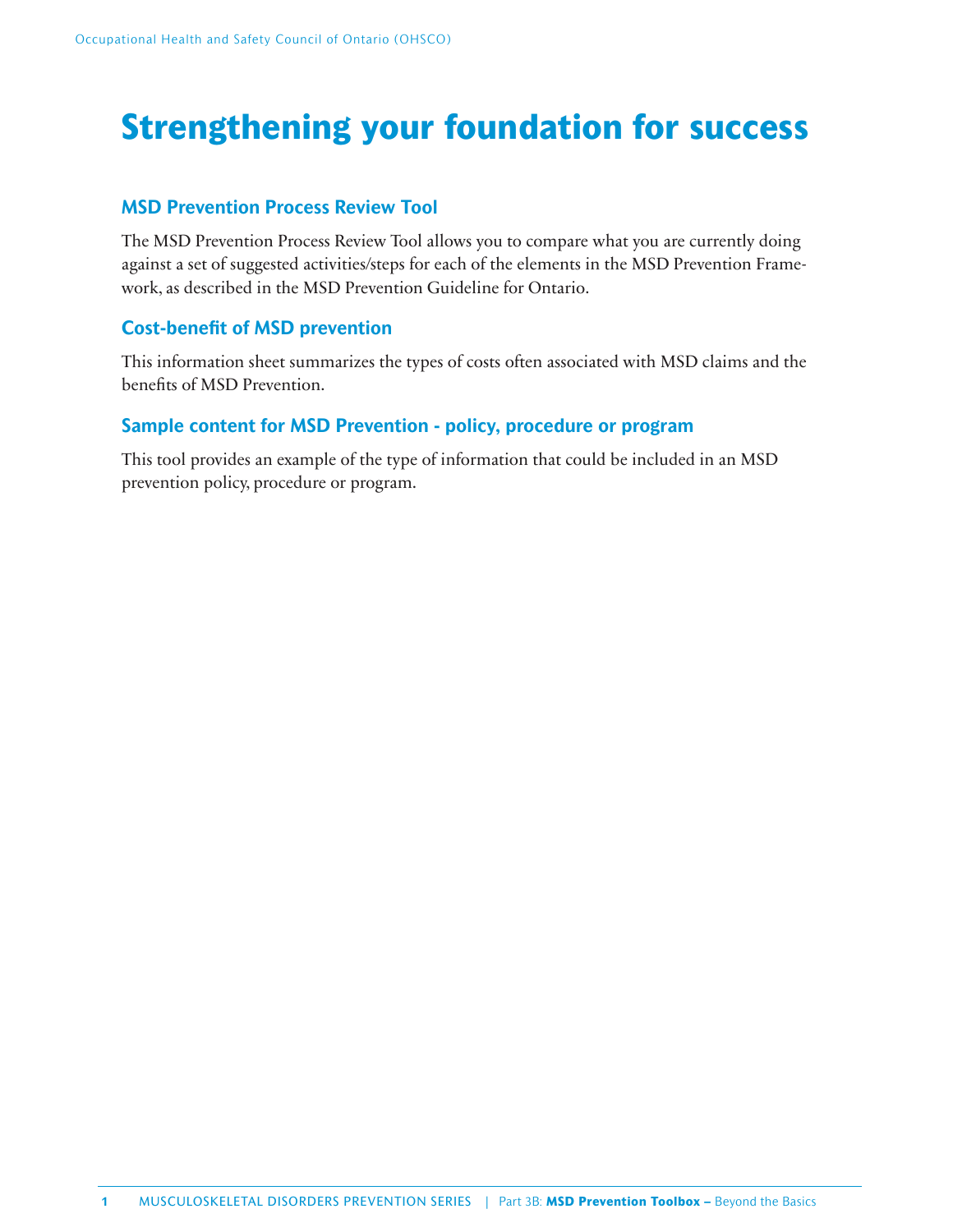# **MSD Prevention Process Review Tool**

This tool includes a checklist for each of the elements in the MSD Prevention Framework, as described in the MSD Prevention Guideline for Ontario, and an additional table that considers whether the workplace parties understand MSD hazards (page 4). For each element in the table, determine whether the activities or steps have been considered, whether they are being discussed or developed, or whether they have been partially or fully implemented.

Workplaces can use this tool to identify possible areas of improvement for their MSD prevention efforts and establish an action plan that will, over time, result in all of the activities or steps being fully in place and always done.

The process activities and steps listed in this tool are suggestions only. Some workplaces may find that the activities or steps listed are not appropriate for their workplace. Other workplaces may find they require additional or different activities/steps for success.



### Figure 1: MSD Prevention Framework

*\* - see Part 3A: MSD Prevention Toolbox – Getting Started* for more information/tools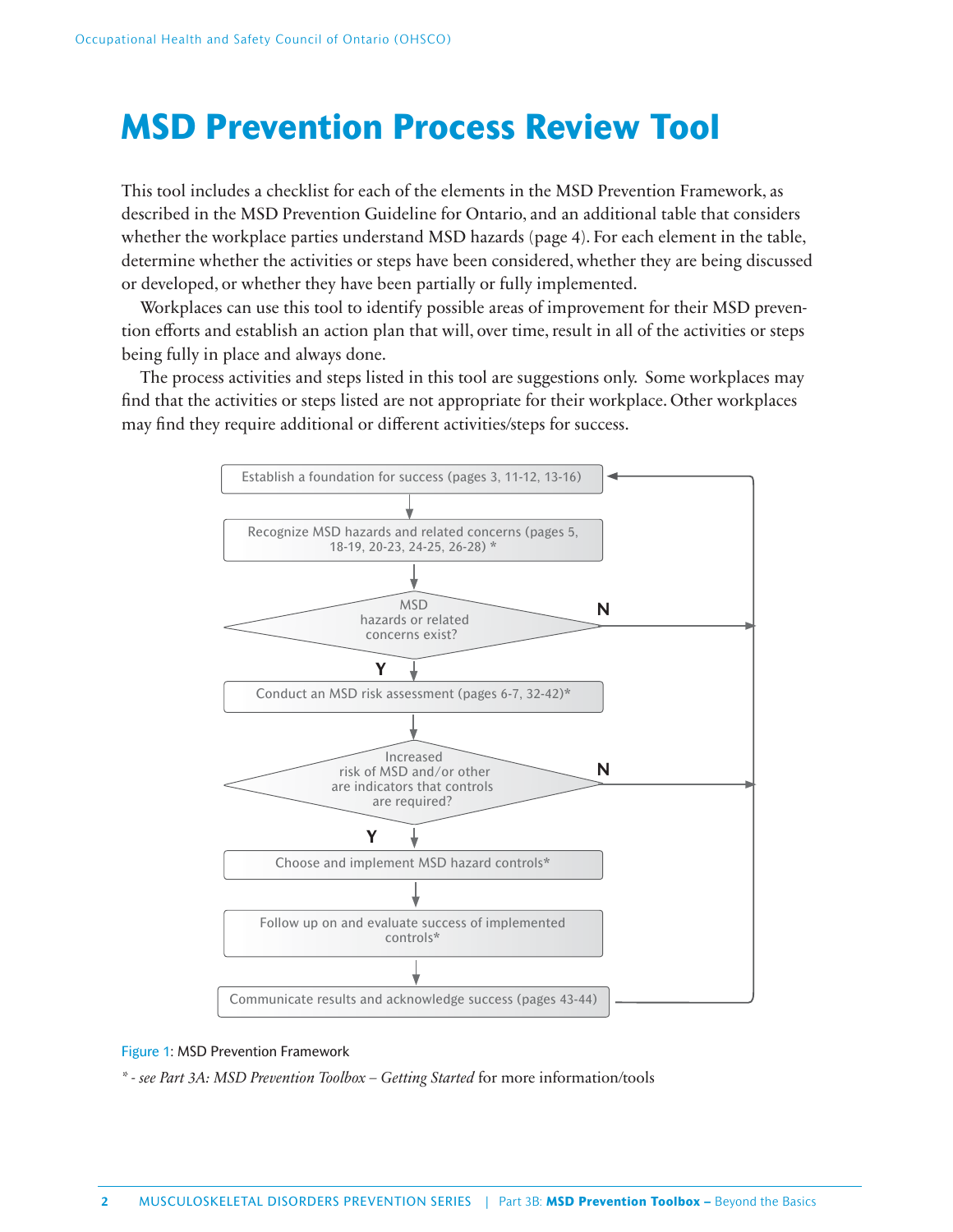# **Review your foundation for a successful MSD prevention process**

|                                                                                                                                                                                                                                                                                          | <b>NO</b> | IN<br>DISCUSSION/<br><b>DEVELOPMENT</b> | YES,<br>PARTIALLY/<br><b>SOMETIMES</b> | YES,<br><b>FULLY/</b><br><b>ALWAYS</b> |
|------------------------------------------------------------------------------------------------------------------------------------------------------------------------------------------------------------------------------------------------------------------------------------------|-----------|-----------------------------------------|----------------------------------------|----------------------------------------|
| 1. Senior management has clearly stated their<br>commitment to MSD prevention.                                                                                                                                                                                                           |           |                                         |                                        |                                        |
| 2. Senior management demonstrate their support for<br>MSD prevention efforts by participating in training<br>sessions, following the progress of MSD preven-<br>tion efforts, and holding managers and supervisors<br>accountable for taking steps to reduce exposure to<br>MSD hazards. |           |                                         |                                        |                                        |
| 3. Senior management considers MSD prevention to<br>be vital for a competitive, profitable, and healthy<br>workplace.                                                                                                                                                                    |           |                                         |                                        |                                        |
| 4. MSD prevention policies/procedures have been<br>created and communicated.                                                                                                                                                                                                             |           |                                         |                                        |                                        |
| 5. MSD prevention issues have been incorporated<br>into purchasing policies and engineering design<br>standards.                                                                                                                                                                         |           |                                         |                                        |                                        |
| 6. MSD prevention roles and responsibilities have been<br>defined for all employees (i.e. managers, supervisors,<br>workers, purchasing, engineering).                                                                                                                                   |           |                                         |                                        |                                        |
| 7. Workers participate in MSD prevention efforts in a<br>meaningful way.                                                                                                                                                                                                                 |           |                                         |                                        |                                        |
| 8. Resources have been provided to train:<br>- workers to recognize the signs and symptoms of<br>MSDs.<br>- managers, supervisors and workers how to recog-<br>nize and respond to MSD hazards.                                                                                          |           |                                         |                                        |                                        |
| 9. Supervisors and occupational health staff have been<br>trained on how to respond appropriately to reports<br>of MSD symptoms.                                                                                                                                                         |           |                                         |                                        |                                        |
| 10. A commitment has been made to provide the<br>resources for necessary modifications to equipment,<br>tools, work stations, and work methods.                                                                                                                                          |           |                                         |                                        |                                        |
| 11. Managers, supervisors and workers understand that<br>there is a legal requirement to address work-related<br>MSD hazards.                                                                                                                                                            |           |                                         |                                        |                                        |
| Total number of check marks in each column                                                                                                                                                                                                                                               |           |                                         |                                        |                                        |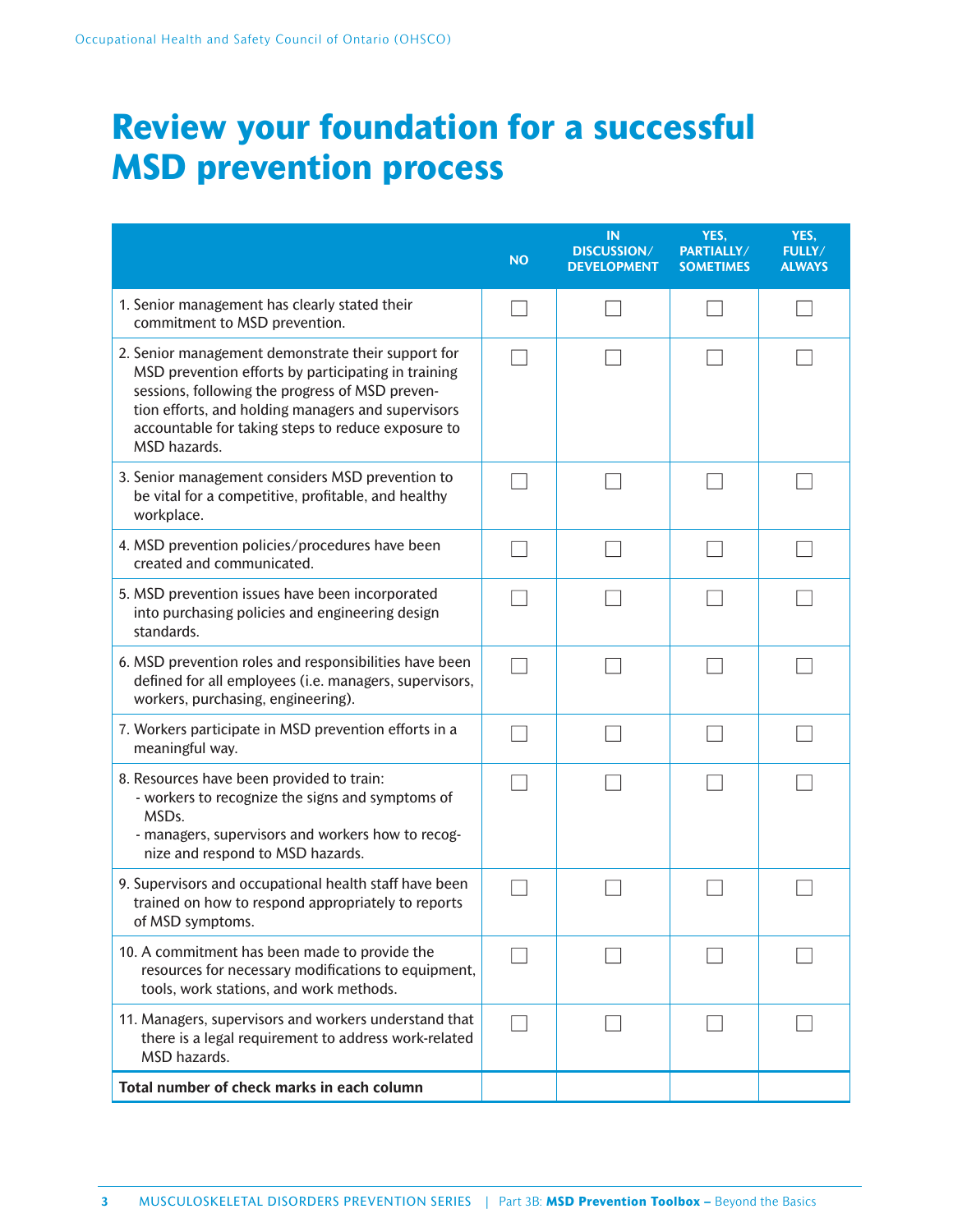# **Review your process for understanding MSD hazards**

|                                                                                                                                                                          | <b>NO</b> | IN<br><b>DISCUSSION/</b><br><b>DEVELOPMENT</b> | YES.<br>PARTIALLY/<br><b>SOMETIMES</b> | YES.<br><b>FULLY/</b><br><b>ALWAYS</b> |
|--------------------------------------------------------------------------------------------------------------------------------------------------------------------------|-----------|------------------------------------------------|----------------------------------------|----------------------------------------|
| 1. Managers, supervisors, and workers (including<br>JHSC/H&S Reps) have been trained/educated to<br>understand what MSD hazards are.                                     |           |                                                |                                        |                                        |
| 2. Company newsletters, bulletin/information boards,<br>crew meetings, tailgate talks and the like are used<br>to reinforce and enhance understanding of MSD<br>hazards. |           |                                                |                                        |                                        |
| 3. Managers, supervisors and workers understand how<br>and why exposure to MSD hazards can contribute<br>to MSDs.                                                        |           |                                                |                                        |                                        |
| Total number of check marks in each column                                                                                                                               |           |                                                |                                        |                                        |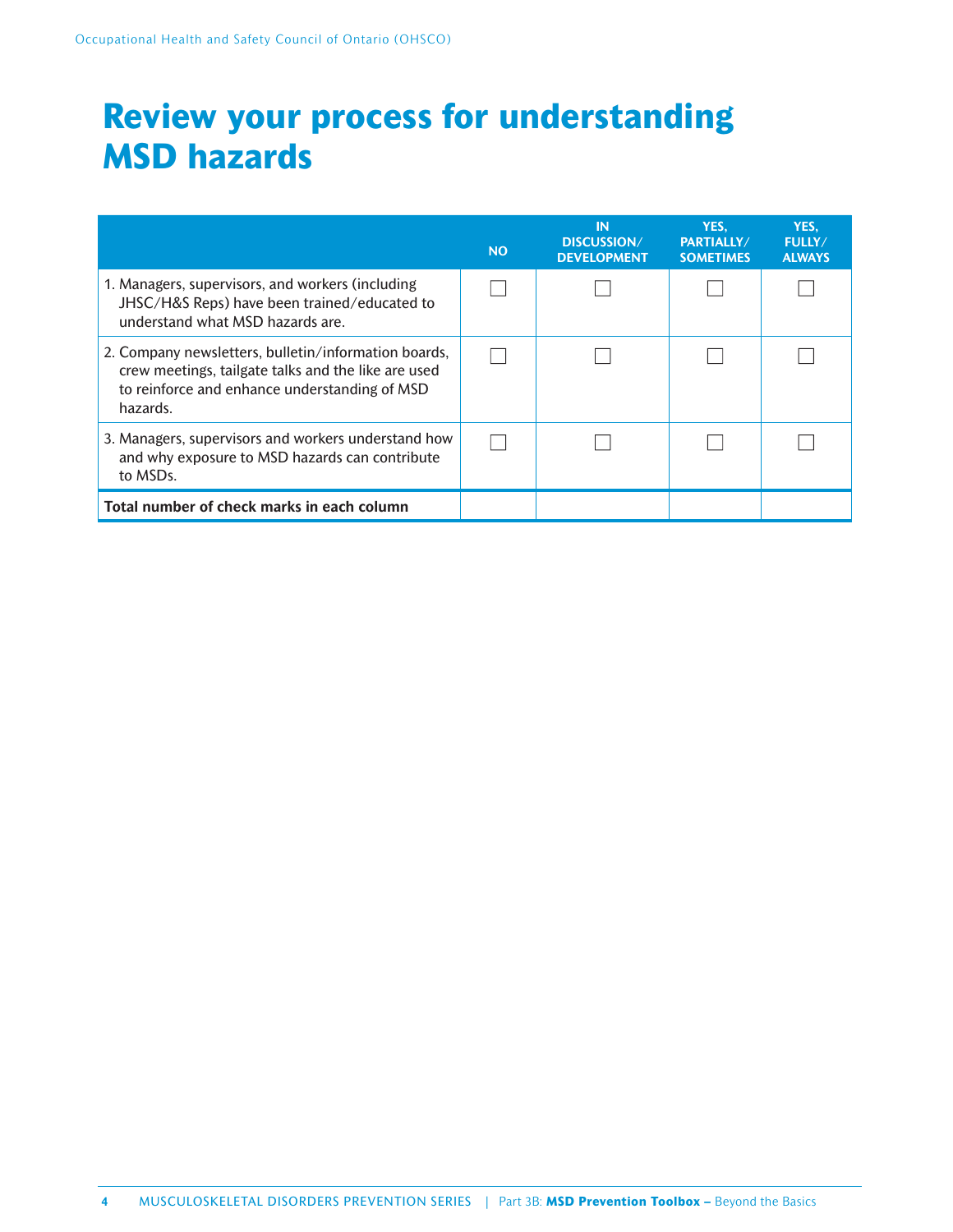# **Review your process for recognizing MSD hazards**

|                                                                                                                                                                                                                 | <b>NO</b> | <b>IN</b><br><b>DISCUSSION/</b><br><b>DEVELOPMENT</b> | YES,<br>PARTIALLY/<br><b>SOMETIMES</b> | YES.<br><b>FULLY/</b><br><b>ALWAYS</b> |
|-----------------------------------------------------------------------------------------------------------------------------------------------------------------------------------------------------------------|-----------|-------------------------------------------------------|----------------------------------------|----------------------------------------|
| 1. Managers, supervisors and workers have been trained on<br>how to recognize MSD hazards.                                                                                                                      |           |                                                       |                                        |                                        |
| 2. Incident/injury reports and data are reviewed to<br>identify tasks or jobs that are causing MSDs.                                                                                                            |           |                                                       |                                        |                                        |
| 3. There is a well-defined and documented process for<br>recognizing MSD hazards.                                                                                                                               |           |                                                       |                                        |                                        |
| 4. Reports of MSDs are investigated in the same way as all<br>other incidents, injuries or illnesses.                                                                                                           |           |                                                       |                                        |                                        |
| 5. An MSD hazard identification tool/checklist is used to<br>help recognize/identify MSD hazards.                                                                                                               |           |                                                       |                                        |                                        |
| 6. MSD hazards are included in all workplace inspections.                                                                                                                                                       |           |                                                       |                                        |                                        |
| 7. Supervisors look for MSD hazards as part of their normal<br>job duties.                                                                                                                                      |           |                                                       |                                        |                                        |
| 8. Supervisors and workers look for indicators of MSD<br>hazards (modified tools/work areas, workers rubbing or<br>shaking limbs/joints, workers wearing braces and/or<br>supports).                            |           |                                                       |                                        |                                        |
| 9. Workers are encouraged to report pain/discomfort.                                                                                                                                                            |           |                                                       |                                        |                                        |
| 10. There is a process for workers to report concerns<br>related to MSD hazards.                                                                                                                                |           |                                                       |                                        |                                        |
| 11. Supervisors regularly talk to workers about job<br>demands, difficult tasks, pain/discomfort, and other<br>issues related to MSD hazards.                                                                   |           |                                                       |                                        |                                        |
| 12. Surveys (e.g. feedback, discomfort, perceived exertion)<br>are used to collect MSD related information from<br>workers.                                                                                     |           |                                                       |                                        |                                        |
| 13. Other data (e.g. absenteeism, overtime, production,<br>quality, suggestions for changes) is regularly reviewed<br>to see if there are indicators that MSD hazards may be<br>contributing to other problems. |           |                                                       |                                        |                                        |
| Total number of check marks in each column                                                                                                                                                                      |           |                                                       |                                        |                                        |

**Note:** see *Part 3A: MSD Prevention Toolbox – Getting Started* for examples of MSD Hazard Identification Tools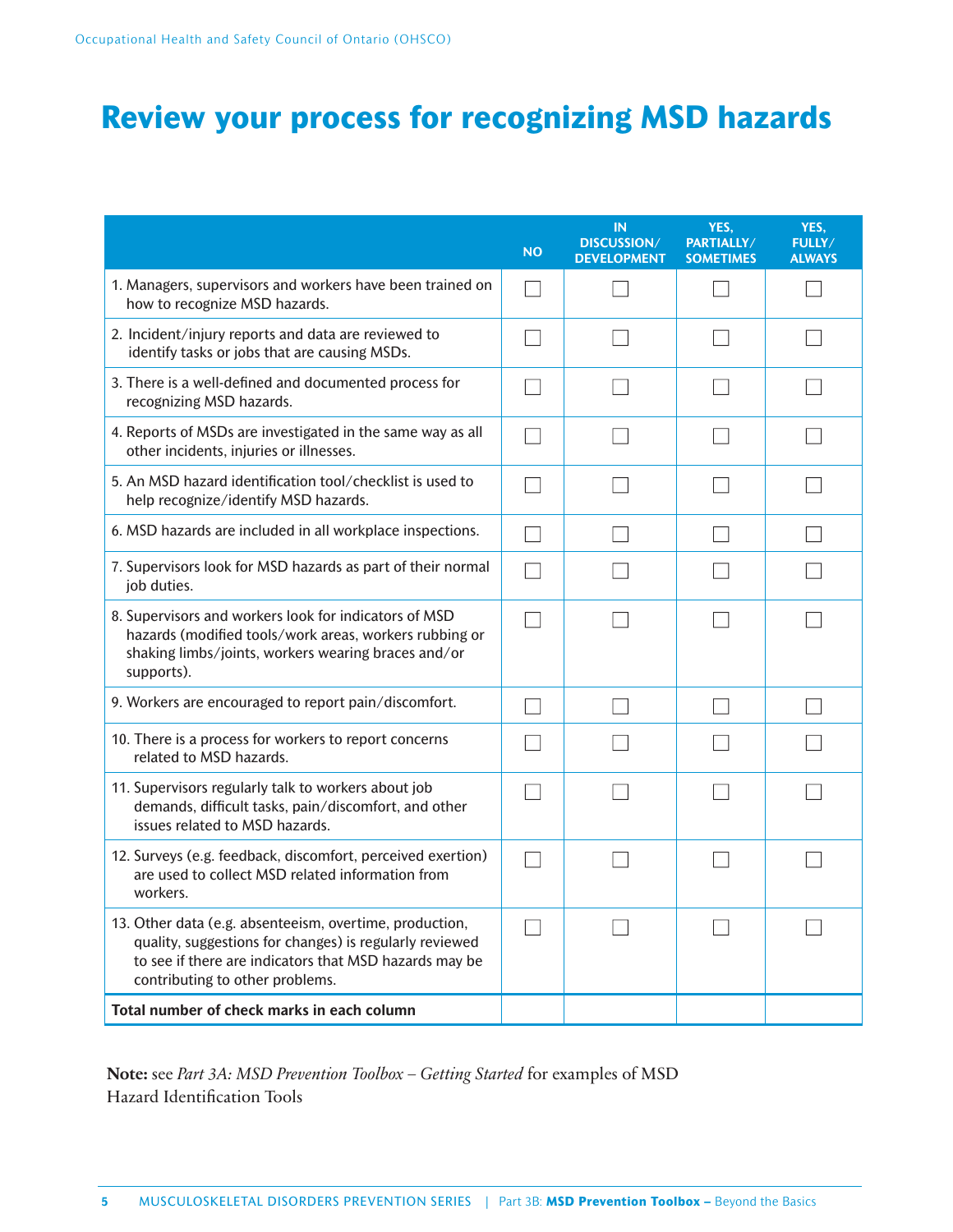# **Review your process for MSD risk assessments**: simple or in-depth

|                                                                                                                                                                                                                                     | <b>NO</b> | <b>IN</b><br><b>DISCUSSION/</b><br><b>DEVELOPMENT</b> | YES,<br>PARTIALLY/<br><b>SOMETIMES</b> | YES.<br><b>FULLY/</b><br><b>ALWAYS</b> |
|-------------------------------------------------------------------------------------------------------------------------------------------------------------------------------------------------------------------------------------|-----------|-------------------------------------------------------|----------------------------------------|----------------------------------------|
| 1. MSD risk assessments are done whenever there is a history of<br>MSD claims and/or workers expressing concerns about pain/<br>discomfort or when workers express concerns that there is a<br>need to address current job demands. |           |                                                       |                                        |                                        |
| 2. The JHSC/H&S Rep is made aware when a risk assessment is<br>taking place.                                                                                                                                                        |           |                                                       |                                        |                                        |
| 3. Members of the JHSC/H&S Reps are involved in MSD risk<br>assessments.                                                                                                                                                            |           |                                                       |                                        |                                        |
| 4. Workers who work at a job/task being assessed are informed<br>that risk assessments are being conducted and the reasons<br>why.                                                                                                  |           |                                                       |                                        |                                        |
| 5. Appropriate workers, managers and supervisors are recruited<br>to be involved in specific risk assessments.                                                                                                                      |           |                                                       |                                        |                                        |
| 6. Individuals involved in MSD risk assessments are provided<br>with training on how to conduct a risk assessment.                                                                                                                  |           |                                                       |                                        |                                        |
| 7. The results of risk assessments are communicated to workers<br>who perform the job/task, the JHSC/H&S Reps, and<br>managers.                                                                                                     |           |                                                       |                                        |                                        |
| Total number of check marks in each column                                                                                                                                                                                          |           |                                                       |                                        |                                        |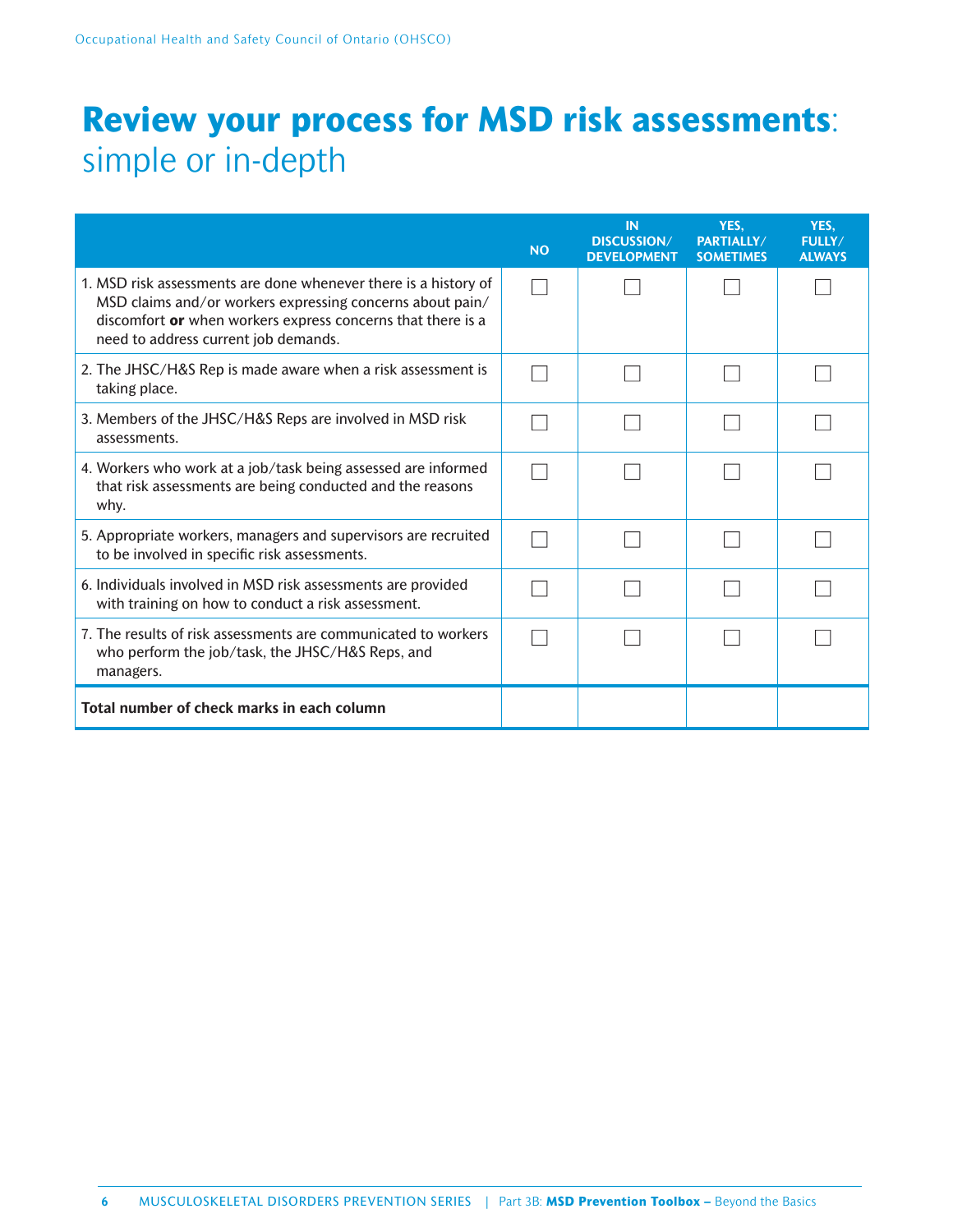# **Review your process for simple MSD risk assessments**

|                                                                                                                                                                                                    | <b>NO</b> | <b>IN</b><br><b>DISCUSSION/</b><br><b>DEVELOPMENT</b> | YES.<br><b>PARTIALLY/</b><br><b>SOMETIMES</b> | YES.<br>FULLY/<br><b>ALWAYS</b> |
|----------------------------------------------------------------------------------------------------------------------------------------------------------------------------------------------------|-----------|-------------------------------------------------------|-----------------------------------------------|---------------------------------|
| 1. Identified MSD hazards are reviewed with appropriate<br>workers.                                                                                                                                |           |                                                       |                                               |                                 |
| 2. Job tasks are reviewed with appropriate workers to<br>determine which tasks or activities are related to the<br>identified MSD hazards.                                                         |           |                                                       |                                               |                                 |
| 3. Efforts are made to ensure that all individuals involved<br>in a risk assessment agree on which MSD hazards are of<br>concern and should be addressed.                                          |           |                                                       |                                               |                                 |
| 4. Individuals involved in a risk assessment will brainstorm<br>to identify different processes, equipment, materials,<br>environment, or human elements that may be causing<br>the MSD hazard(s). |           |                                                       |                                               |                                 |
| 5. Efforts are made to ensure that all individuals involved<br>in a risk assessment agree on the cause(s) of the MSD<br>$hazard(s)$ .                                                              |           |                                                       |                                               |                                 |
| 6. If there is agreement on the cause(s) of the MSD<br>hazards(s), efforts are made to select and implement<br><b>MSD hazard controls.</b>                                                         |           |                                                       |                                               |                                 |
| Total number of check marks in each column                                                                                                                                                         |           |                                                       |                                               |                                 |

**Note:** If there is no agreement on which MSD hazards need to be addressed or the causes of the identified MSD hazards, a more specific, in-depth risk assessment may be required. See pages 32 – 44 in this document. You will also find more on in-depth risk assessment methods and an 'Indepth Risk Assessment Process Review Tool' in *Part 3C: MSD Prevention Toolbox – More on In-depth Risk Assessment Methods.*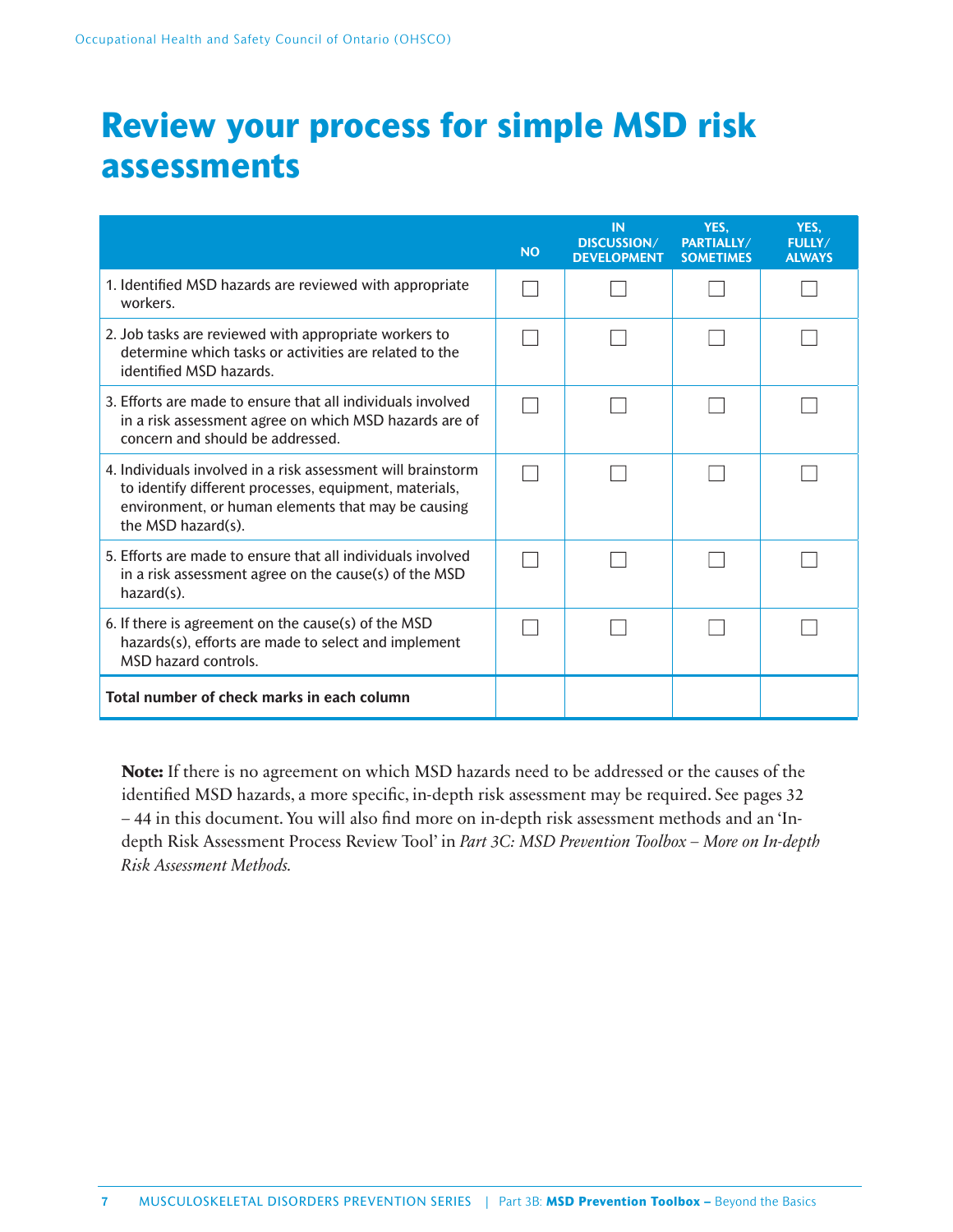# **Review your process for selecting and implementing MSD hazard controls**

|                                                                                                                                                                                                                                                | <b>NO</b> | IN<br><b>DISCUSSION/</b><br><b>DEVELOPMENT</b> | YES.<br>PARTIALLY/<br><b>SOMETIMES</b> | YES.<br>FULLY/<br><b>ALWAYS</b> |
|------------------------------------------------------------------------------------------------------------------------------------------------------------------------------------------------------------------------------------------------|-----------|------------------------------------------------|----------------------------------------|---------------------------------|
| 1. All individuals involved in MSD prevention projects<br>understand the different control approaches, and the pros<br>and cons of each.                                                                                                       |           |                                                |                                        |                                 |
| 2. Appropriate people are involved in the selection and<br>implementation of MSD hazard controls.                                                                                                                                              |           |                                                |                                        |                                 |
| 3. MSD hazards and priorities for controls are reviewed with<br>those involved in the selection and implementation of MSD<br>hazard controls.                                                                                                  |           |                                                |                                        |                                 |
| 4. A variety of MSD hazard control options are identified and<br>considered.                                                                                                                                                                   |           |                                                |                                        |                                 |
| 5. Criteria have been established to help compare control ideas.                                                                                                                                                                               |           |                                                |                                        |                                 |
| 6. Further investigation is conducted and additional assistance is<br>sought if there is no agreement on a preferred control option.                                                                                                           |           |                                                |                                        |                                 |
| 7. Before implementing a preferred control option all the work-<br>ers who will be affected by the control are informed about:<br>- what changes will be made and why<br>- when changes will be made<br>- what the changes will mean for them. |           |                                                |                                        |                                 |
| 8. All workers who will be affected by a new MSD hazard<br>control are trained how to use the control.                                                                                                                                         |           |                                                |                                        |                                 |
| 9. The steps for installing a hazard control are reviewed to<br>ensure that the control is installed correctly and no new<br>hazards are introduced.                                                                                           |           |                                                |                                        |                                 |
| 10. Worker feedback is collected and documented after the<br>control has been installed.                                                                                                                                                       |           |                                                |                                        |                                 |
| 11. After installation, workers can demonstrate that they know<br>how to use the control.                                                                                                                                                      |           |                                                |                                        |                                 |
| 12. After installation, any concerns of maintenance workers are<br>addressed immediately.                                                                                                                                                      |           |                                                |                                        |                                 |
| 13. After installation, a review is done to make sure that no new<br>hazards have been introduced:<br>- at the job/task in question<br>- at job/tasks that are 'downstream'<br>- at job/tasks that are 'upstream'.                             |           |                                                |                                        |                                 |
| Total number of check marks in each column                                                                                                                                                                                                     |           |                                                |                                        |                                 |

**Note:** see *Part 3A: MSD Prevention Toolbox - Getting Started for examples of MSD hazard controls*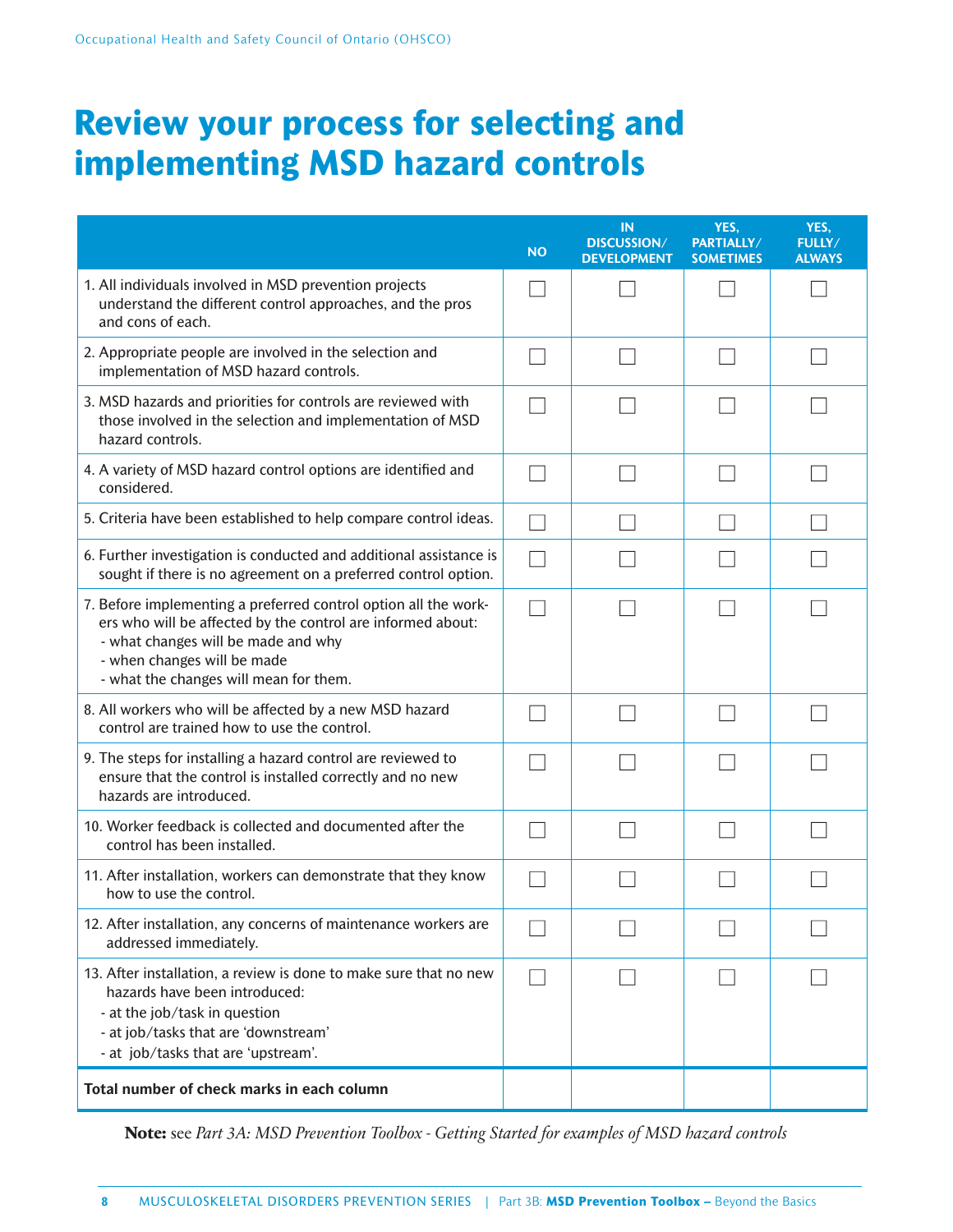# **Review your process for following up on and evaluating the success of implemented MSD hazard controls**

|                                                                                                                                                                          | <b>NO</b> | IN<br><b>DISCUSSION/</b><br><b>DEVELOPMENT</b> | YES.<br>PARTIALLY/<br><b>SOMETIMES</b> | YES.<br>FULLY/<br><b>ALWAYS</b> |
|--------------------------------------------------------------------------------------------------------------------------------------------------------------------------|-----------|------------------------------------------------|----------------------------------------|---------------------------------|
| 1. People involved in MSD prevention projects are asked to<br>provide comments on the overall process.                                                                   |           |                                                |                                        |                                 |
| 2. Positive aspects of the process are documented and<br>communicated to those involved and to senior management.                                                        |           |                                                |                                        |                                 |
| 3. Opportunities for improvement are documented and<br>communicated to those involved and to senior management.                                                          |           |                                                |                                        |                                 |
| 4. A process for evaluating MSD hazard controls has been<br>developed and documented.                                                                                    |           |                                                |                                        |                                 |
| 5. Jobs/tasks with new MSD hazard controls are re-evaluated to<br>ensure that exposures to previously identified MSD hazards<br>are effectively controlled.              |           |                                                |                                        |                                 |
| 6. Workers at a job with new MSD hazard controls are asked to<br>provide detailed feedback about the control (after a period of<br>time for stabilization and break-in). |           |                                                |                                        |                                 |
| 7. A process is in place to investigate and address any concerns<br>identified.                                                                                          |           |                                                |                                        |                                 |
| 8. The results of the evaluation are communicated to:<br>- those involved in the process<br>- workers using the control<br>- local and senior management.                |           |                                                |                                        |                                 |
| Total number of check marks in each column                                                                                                                               |           |                                                |                                        |                                 |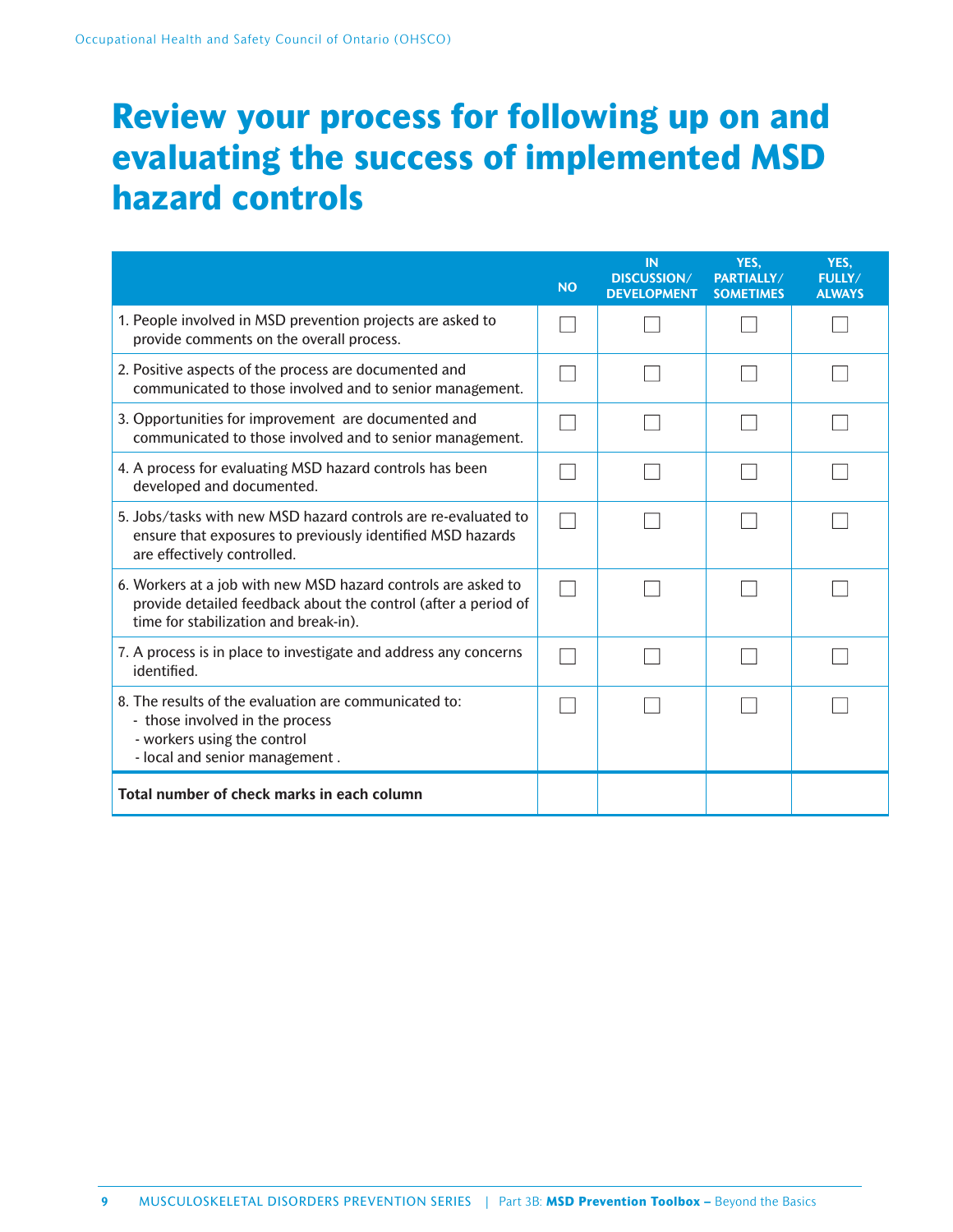# **Review your process for communicating results and acknowledging success**

|                                                                                                                                                                                           | <b>NO</b> | <b>IN</b><br><b>DISCUSSION/</b><br><b>DEVELOPMENT</b> | YES.<br>PARTIALLY/<br><b>SOMETIMES</b> | YES.<br><b>FULLY/</b><br><b>ALWAYS</b> |
|-------------------------------------------------------------------------------------------------------------------------------------------------------------------------------------------|-----------|-------------------------------------------------------|----------------------------------------|----------------------------------------|
| 1. A process is in place to keep everyone up-to-date on MSD<br>prevention activities in the workplace:<br>- workers and supervisors<br>- local and/or senior management<br>- JHSC.        |           |                                                       |                                        |                                        |
| 2. Specific projects are discussed at crew/department<br>meetings.                                                                                                                        |           |                                                       |                                        |                                        |
| 3. Updates on the progress of MSD prevention projects and<br>results of these projects are posted on bulletin boards,<br>reported in the workplace newsletter and posted on web<br>pages. |           |                                                       |                                        |                                        |
| 4. Individuals involved in MSD prevention projects are acknow-<br>ledged, and successful MSD prevention efforts are celebrated.                                                           |           |                                                       |                                        |                                        |
| 5. Support for continuing the MSD prevention efforts have been<br>communicated by local and/or senior management.                                                                         |           |                                                       |                                        |                                        |
| 6. Special celebrations are planned when significant reductions<br>in MSD risk are achieved.                                                                                              |           |                                                       |                                        |                                        |
| Total number of check marks in each column                                                                                                                                                |           |                                                       |                                        |                                        |

**Note:** See *Part 3A: MSD Prevention Toolbox - Getting Started* for an example of a tool for communicating results

# **MSD prevention process review results**

|                                                                             | <b>NO</b> | ΙN<br><b>DISCUSSION/</b><br>DEVELOPMENT SOMETIMES | YES.<br>PARTIALLY/ | YES.<br><b>FULLY/</b><br><b>ALWAYS</b> |
|-----------------------------------------------------------------------------|-----------|---------------------------------------------------|--------------------|----------------------------------------|
| Total number of check marks in each column from all parts<br>of the review: |           |                                                   |                    |                                        |

Develop an action plan to improve your MSD prevention process. What can be done to increase the number of checks in the 'Yes, fully/always' column?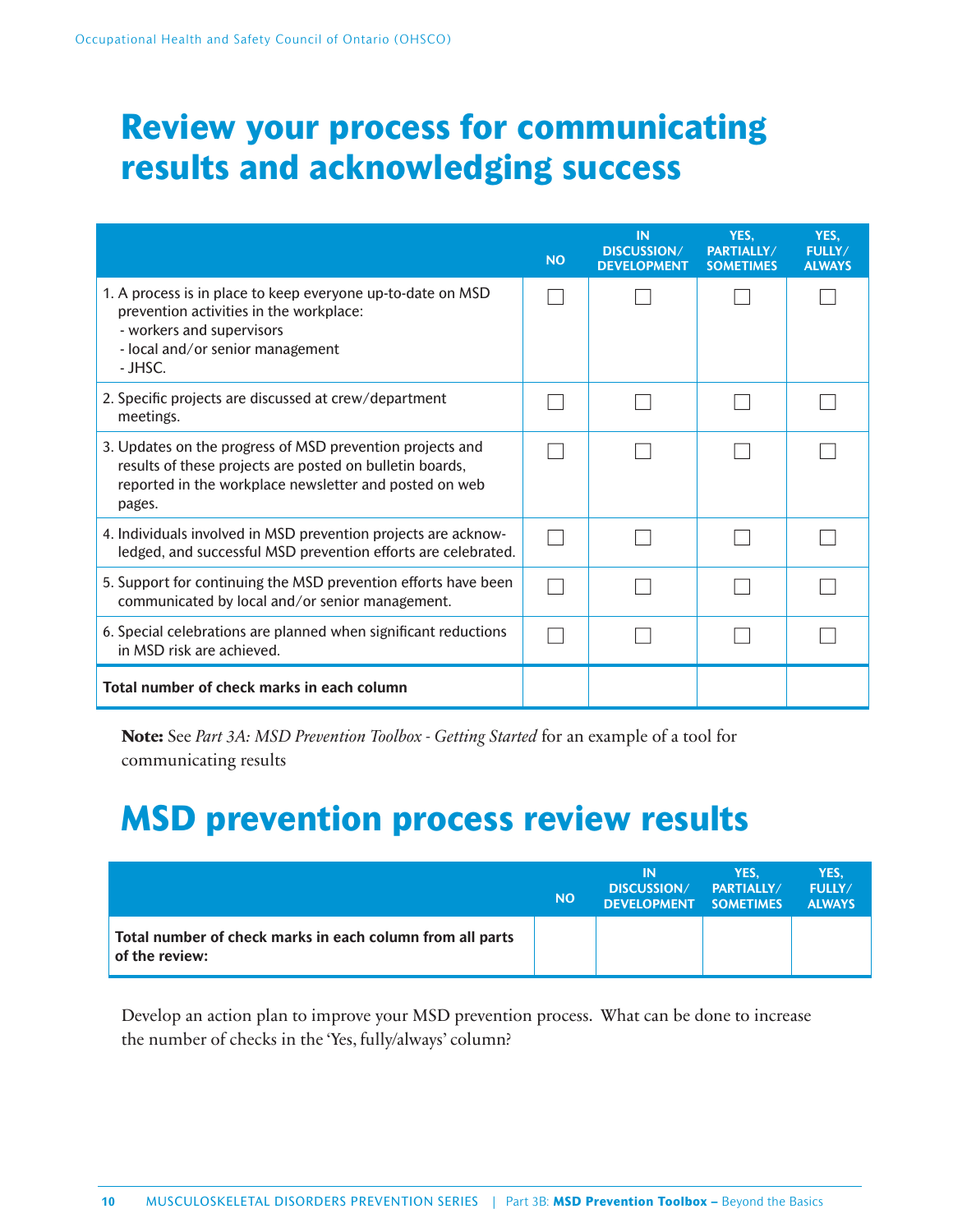# **Cost-benefit of MSD prevention**

Musculoskeletal disorders (MSDs) are the most commonly reported type of work-related lost-time injury in Ontario. Lost-time MSD claims cost Ontario workplaces hundreds of millions of dollars in direct costs and consequently, billions of dollars in indirect costs. Implementing MSD prevention strategies can help to reduce the number of reported MSDs, which may help save Ontario workplaces tens, if not hundreds of thousands of dollars each year.

### **What are the costs of MSD claims?**

In order to realize the benefits of an MSD strategy in your workplace, you must quantify the previous known costs of these injuries. When determining this information you should decide whether you are going to address the impact MSDs have on the organization as a whole or just with respect to WSIB claims. It is recommended you broaden your perspective to include the negative impact MSDs can have on such human resources issues such as absenteeism, disability, staff turnover, recruitment, and morale.

There are many factors that should be considered beyond the direct costs paid out to injured employees who lose time from work due to an MSD. The following are examples of all the direct and indirect costs you should consider when tallying up the impact these injuries have on your bottom line:

### **WSIB/MOL costs**

- WSIB premium (fixed cost based on the experience of the rate group)
- WSIB surcharge
- Loss of potential NEER rebate
- Workwell Audit
- Ministry of Labour fines and appeals

### **Staff costs**

- Wages paid to the employee on the day of the injury
- Wage supplements/continuation of benefits
- Wages of replacement employees
- Overtime attributed to loss of injured employees
- Absenteeism

### **Modified work**

- Wages paid to staff on modified work
- Costs associated with modifying job
- $\blacksquare$  Management time to follow up with an employee on modified work

### **Administrative**

- WSIB claims management
- Rescheduling of employees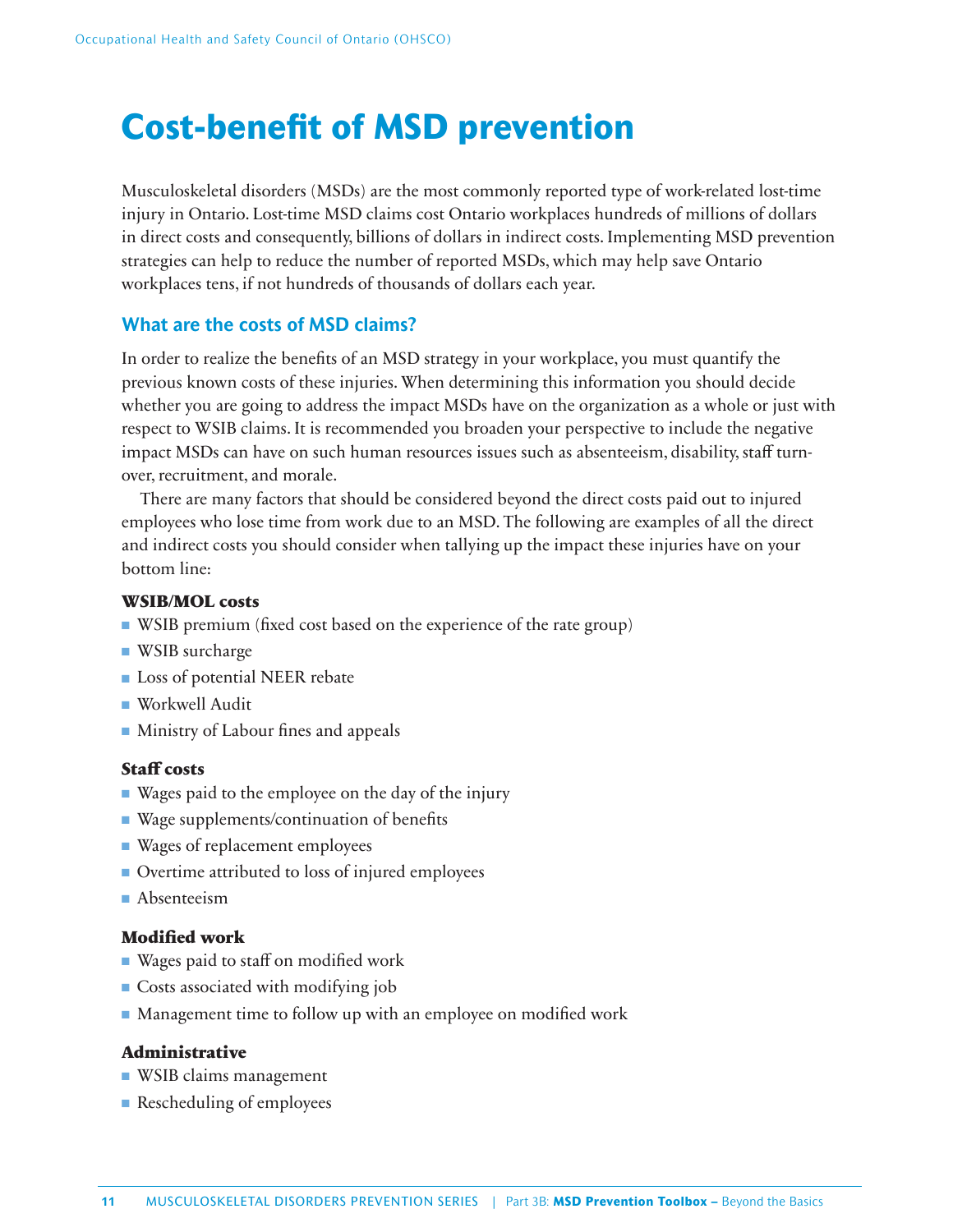- Training/orienting employees
- Time to investigate root cause of injury
- Time to follow up with an employee off work

### **Production or service delivery**

- Disruption in production/service delivery (number of people involved, length of interruption)
- Decrease in quality
- Work stoppages
- Ministry of Labour orders, complying with orders
- Modifications to work systems to accommodate workers with MSDs

### **Other insurance systems**

- Sick time
- Short-term disability
- Long-term disability
- Liability if others are impacted
- Legal
- Consultant

### **Other costs to the company**

- Damage to reputation
- Compromised quality of service/product
- Management's time spent on managing MSD problems rather than on other productive tasks
- Negative impact on staff morale, trust in management

**Note:** Indirect costs, which are all costs other than those directly resulting from an MSD, can conservatively be estimated to be four times the direct costs.

### **Benefits of MSD prevention**

A comprehensive benefit assessment will include measures beyond those purely associated with financial gains. It will include money potentially saved due to the reduction in financial losses. In addition to the financial gains that may be recognized through WSIB rebates or enhanced productivity and service delivery, there may be other benefits impacting on production, service and quality, that will affect profitability/funding. Softer measures of benefits may include enhanced reputation, staff morale and quality of work/life.

In order to objectively quantify the financial benefits of any health and safety strategy, you need to have and use retrospective data for comparison purposes. An effective MSD intervention will mean that few or no work-related MSDs are reported. This may or may not be associated with a financial gain from the WSIB. Hence, a retrospective look at previous years' injury trends will help you to forecast costs which can now be realized as benefits.

**Reference:** Business Results Through Health & Safety, WSIB: product code 5031A.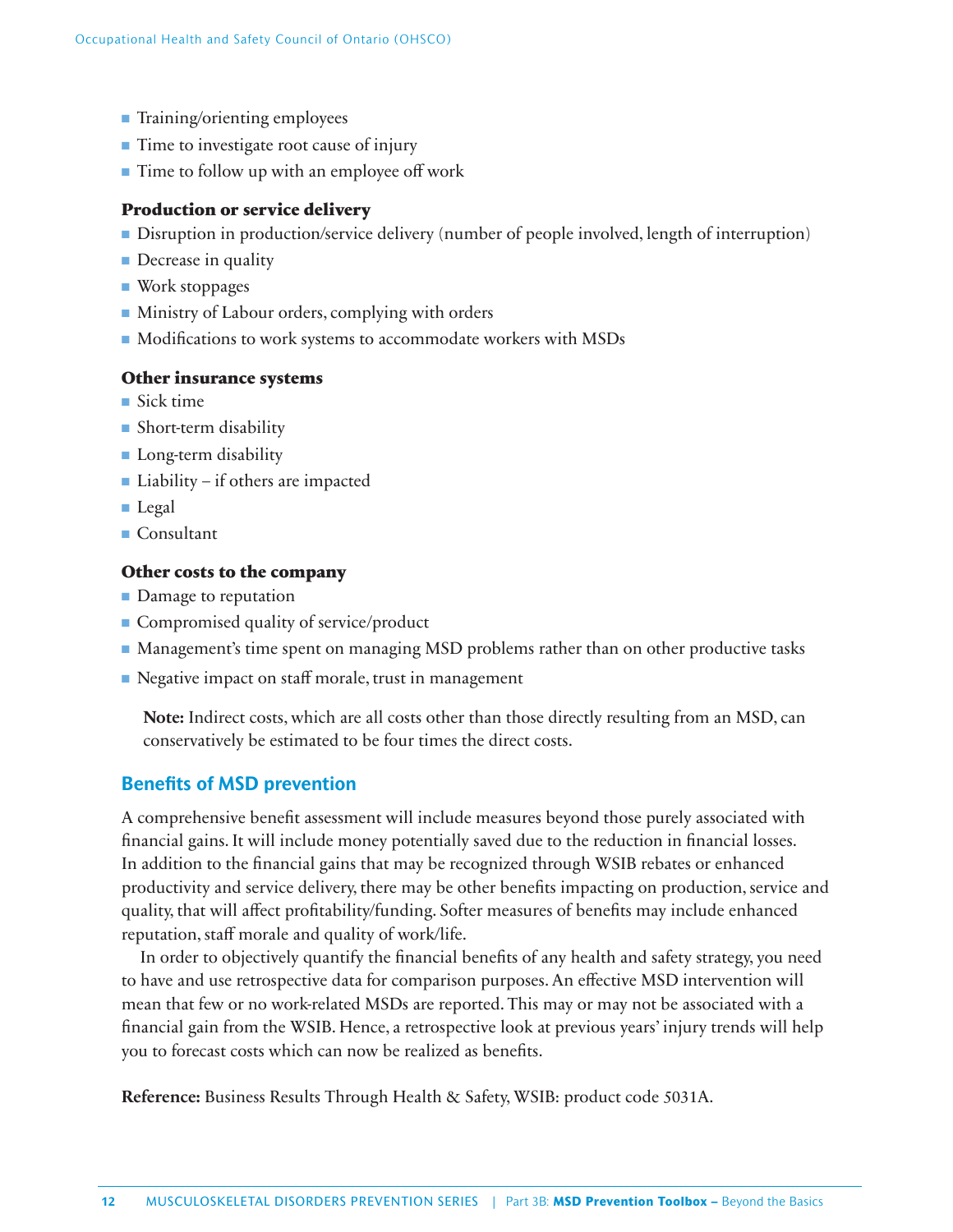# **Sample content for an MSD prevention policy, procedure, or program**

**Note:** The following provides examples of the type of information that could be included in a health and safety program, or an MSD prevention program/policy. There are many different ways to describe/address the points listed below and each workplace will need to approach MSD prevention in the way that best suits the type of work performed, the employees, and the workplace culture.

# **Commitment statement**

*Name of organization* is committed to providing a healthy and safe working environment for all staff. Recognizing that MSDs are a significant concern in our workplace, we *name of organization* will demonstrate our commitment to minimizing exposures to MSD hazards by providing financial, physical and human resources to ensure that MSD hazards are recognized and suitable control strategies are put in place.

The success of this program will rely on the full cooperation of all workplace parties (employer, supervisors and staff).

# **Goals**

- To increase MSD awareness
- To decrease the risk of MSDs
- To adapt the job and workplace to the capabilities of the employees
- To identify MSD prevention strategies as a priority in cost containment, productivity and quality assurance
- To promote and support the health and safety of all employees
- To provide equipment, resources, record keeping and effective training

# **Objectives**

- To ensure all staff are educated about MSD hazards and prevention
- To recognize MSD hazards proactively
- To assess and prioritize MSD hazards
- To control MSD hazards through application of engineering and/or administrative controls
- To evaluate the effectiveness of individual interventions as well as organizational initiatives
- To develop a process that promotes continuous improvement in the efficiency, comfort, and wellbeing of all employees through management and employee involvement

# **Scope**

Applies and pertains to all *name of organization* departments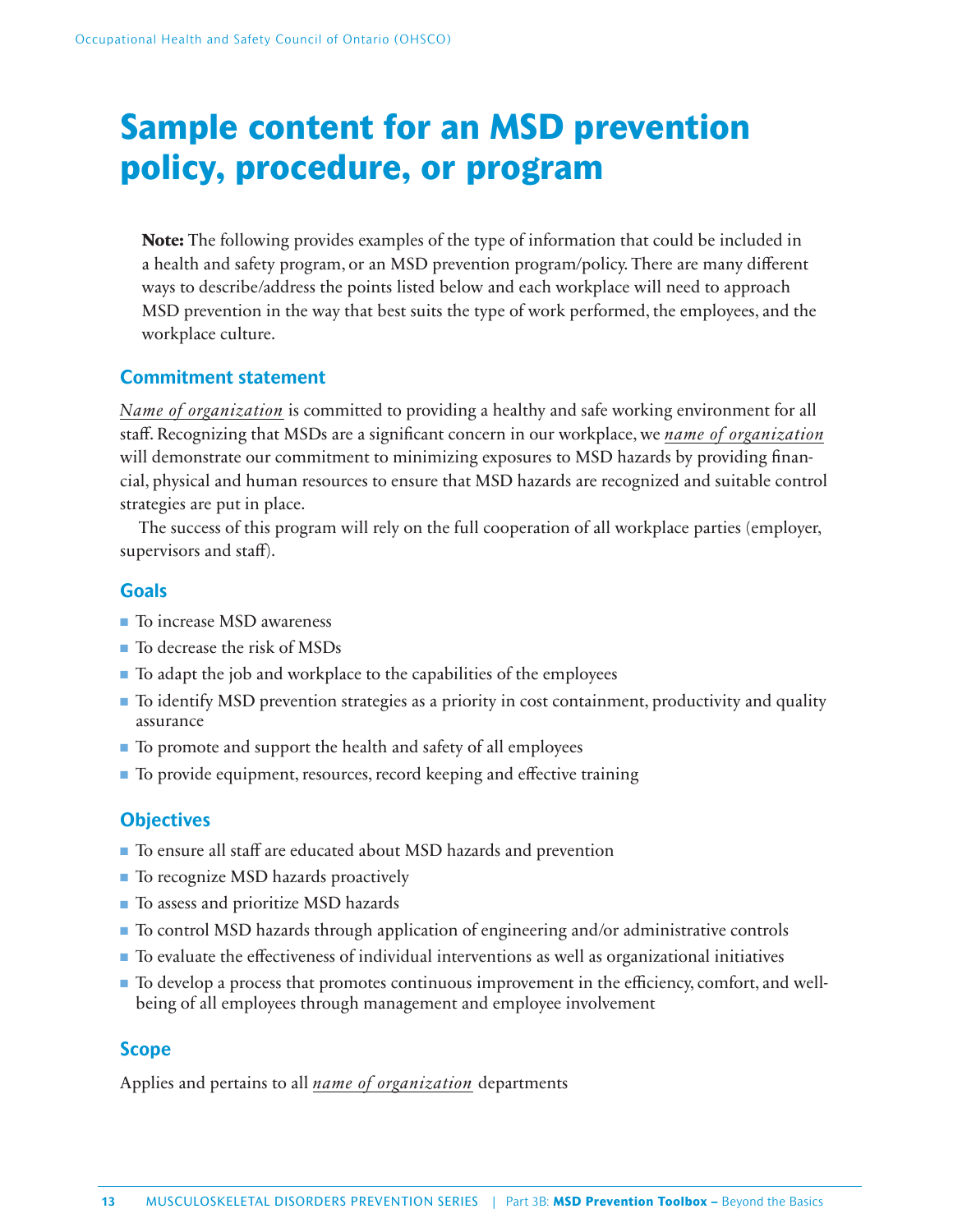### **Roles and responsibilities of workplace parties**

All staff are expected to comply with the outlined policy and procedures

### **Employer**

- Consult with JHSC/H&S Rep(s) about MSD prevention policies and procedures
- Enforce the policy, procedures and program
- Provide equipment, necessary resources and initial and ongoing staff training
- Maintain the MSD Prevention Program and look for opportunities to enhance and improve it
- Annually evaluate and update the program
- Take every reasonable precaution for the protection of the worker

# **Managers/Supervisors**

- Be involved in all stages of identifying, assessing, and controlling MSD hazards
- Make training in MSD awareness and safe work practices available to all employees. Keep documentation of training, including nature of training, employees' names and signatures, dates of training, length of training, and the instructor's name
- Ensure all staff receive general and site-specific orientation to the MSD policy and program
- Provide reasonable equipment that meets staff needs
- Enforce program through regular monitoring strategies (including auditing of worker practice in the planned and unplanned inspections and reporting findings to senior management and the JHSC/H  $\&$  S Rep(s))
- Conduct accident/incident investigations associated with MSD incident/injury reports; report all investigation findings to senior management
- Encourage staff to report MSD symptoms early
- Respond promptly to staff reports of MSD symptoms
- Access assistance in implementing MSD controls when solutions are not immediately identified
- Maintain equipment assigned to their department
- Take every reasonable precaution to protect workers

### **Employees**

- Comply with policy and procedures at all times
- Participate in regular education as established by the organization
- Report any hazards, equipment problems, or any other unsafe tasks immediately to the supervisor
- Report any concerns, incidents, and near misses to the supervisor immediately and co-operate in the investigation as required by management
- Be responsible for correct use of the equipment provided by the employer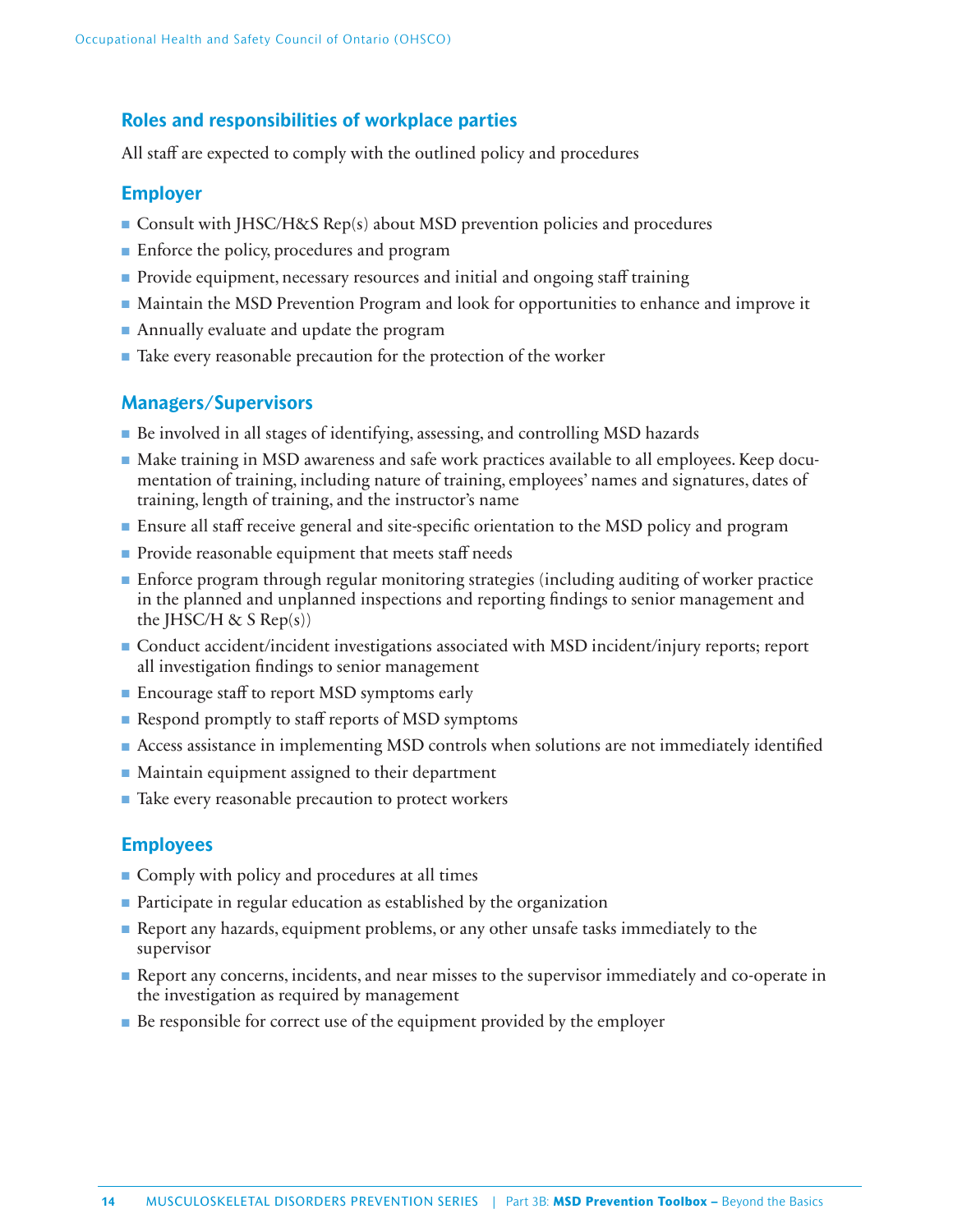# **Joint Health and Safety Committee**

- Review incident/accident data related to MSDs
- Review incident/accident investigation reports
- Review policy and program annually
- Make recommendations in writing to management
- Assess the feasibility of an MSD sub-committee reporting to the JHSC that would focus solely on MSD prevention
- Look for MSD hazards during workplace inspections

# **Elements of the MSD program**

- **1**. Train all management, supervisors, and employees on MSD awareness, MSD hazards, and how to recognize and report MSD hazards
- **2**. Train specialized staff (JHSC members and others involved directly in MSD prevention efforts) on MSD assessment methods and control approaches
- **3**. Orientate all new staff on the MSD program
- **4**. Establish an MSD hazard/incident reporting system
- **5**. Provide an MSD hazard identification tool
- **6**. Assess jobs/tasks where MSD hazards are present
- **7**. Implement well-designed controls to reduce the risk of MSDs
- **8**. Establish a safe purchasing policy for consideration of MSD prevention in all purchasing decisions
- **9**. Track and report on MSDs, reports of pain/discomfort, and other MSD-related concerns
- **10**. Proactively integrate MSD hazard controls into design

### **Procedures**

**Joint Health & Safety Committee** - Will incorporate MSD hazard recognition in monthly workplace inspections, and make recommendations.

**Orientation** - Ensure MSD education for all workers. Education includes awareness, MSD definitions, and reporting of incidents and risks. Department specific orientation will include specific MSD hazards, proper use of ergonomic equipment, set-up of workstations and work organization strategies.

**MSD hazard reporting** - As per the Human Resources policy, employees are to report MSD hazards, and ensure MSD incident reporting is consistent.

**MSD incident reporting** - Ensure positive reinforcement of workers reporting MSD signs and symptoms.

**Ongoing MSD inspections** - Managers are to include MSD hazard identification in their routine inspections.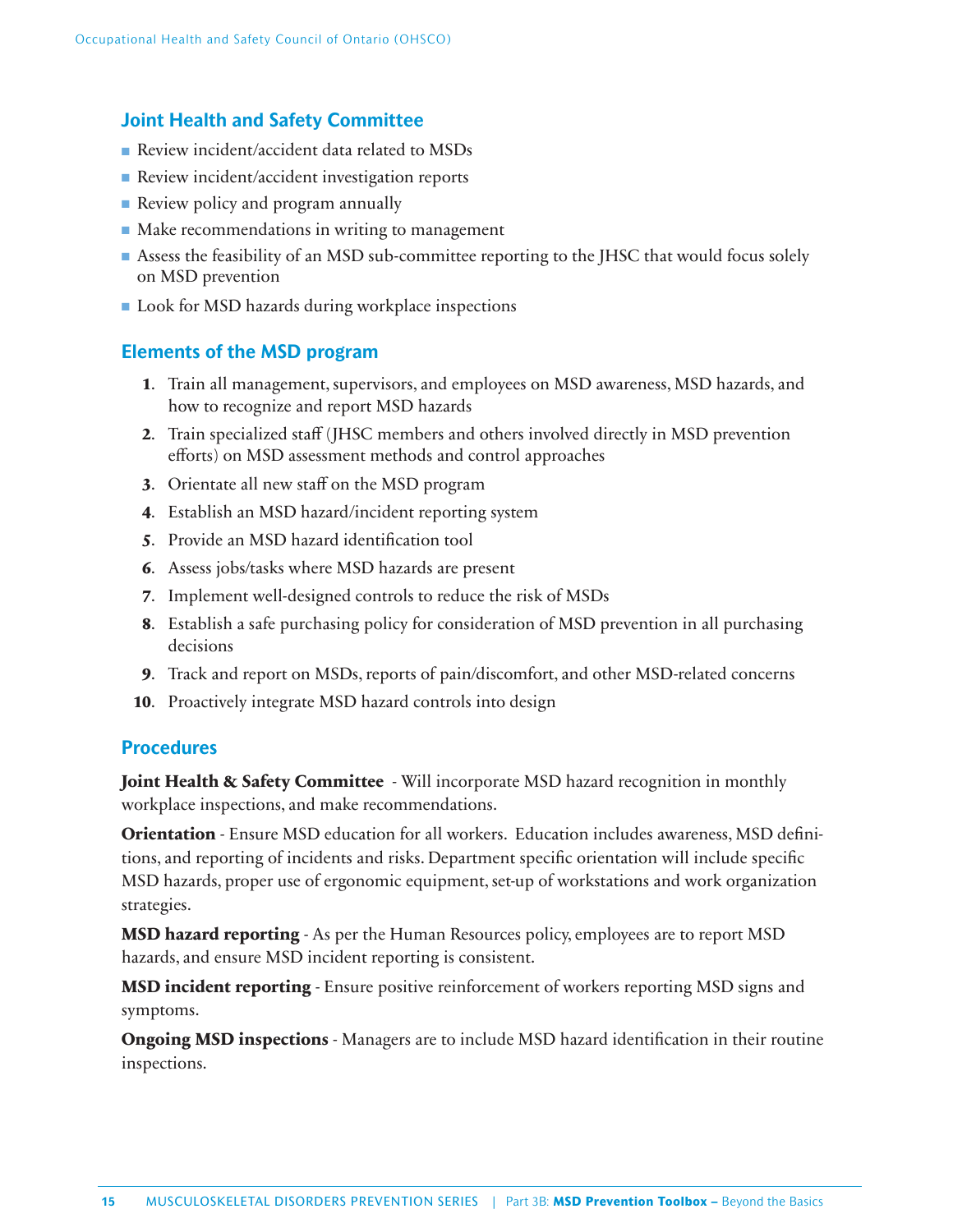**MSD investigation** - Managers are expected to incorporate MSD prevention within the investigation process for MSD incidents.

**Simple MSD risk assessment** - When MSD hazards are identified, whether through investigations, inspections, or reports from workers, supervisors and workers, with the assistance of the JHSC/H&S rep as required, will conduct a simple MSD risk assessment and seek to identify and implement required MSD hazard controls.

**Referral for MSD risk assessment** - if a simple MSD risk assessment is not adequate for identifying specific MSD hazards or suitable hazard controls, an in-depth MSD risk assessment is to be requested in writing from the occupational health & safety manager.

**Purchasing** - As appropriate, worker input and ergonomic features are to be considered in all decisions about the purchase of new equipment or new furniture. Whenever possible, items should be trialed to ensure MSD hazards are identified and controlled. Visits to other sites where the equipment/items are in use can also provide valuable information about MSD risk prior to purchase.

**Building design** - Whenever the workplace is being redeveloped, ergonomic considerations are to be integrated into the design of the new work environment.

**Equipment design** - Whenever equipment, machines and tools, are modified, redesigned, installed or purchased. Ergonomic considerations are to be integrated into the design.

**Maintenance of equipment** - Equipment is to be kept in safe operating condition. Complete and accurate documentation of preventive maintenance is required.

# **Education**

- **Orientation** ensure MSD education for new workers
- **Ongoing** Department-specific annual review of MSD hazards and controls are to be reviewed with staff. Education should include MSD awareness, anatomy, biomechanics, hazards, and signs and symptoms

# **Evaluation**

The MSD program will be evaluated at least annually and will consider the following indicators:

- Incident reports
- Absenteeism reports
- JHSC minutes
- Physical demands analysis
- MSD hazard inspections
- MSD risk assessments
- MSD awareness questionnaire
- MSD hazard controls implemented
- MSD hazard control evaluation results

Any changes to the program will be documented and communicated immediately to all staff and management.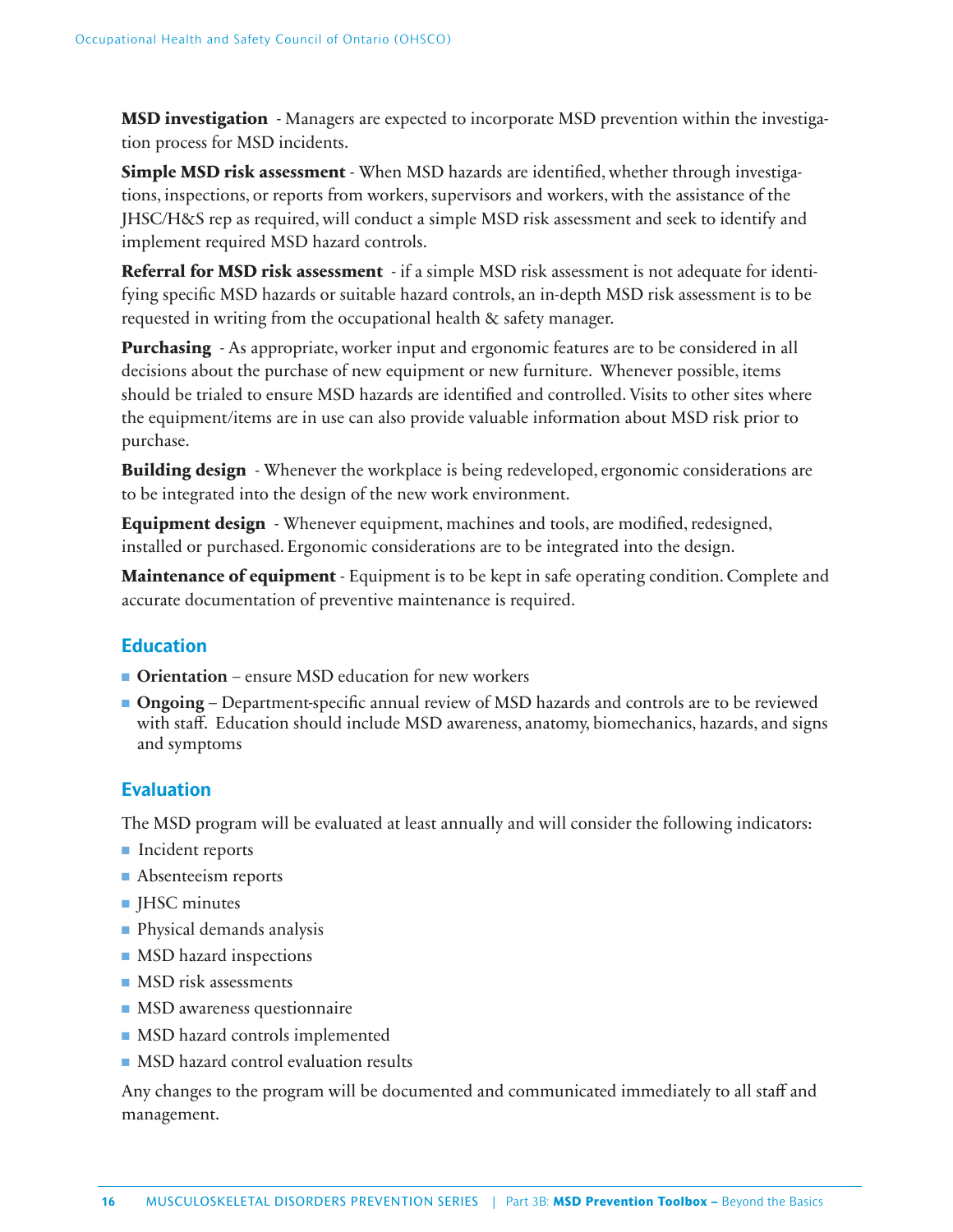# **More ways to recognize MSD hazards**

# **Sample questions for a Workplace Health and Safety Inspection Checklist**

This tool provides sample questions that can be incorporated into an existing workplace inspection checklist to help ensure MSD prevention is included in regular health and safety activities and inspections. The tool is one method to help proactively recognize jobs with MSD hazards.

### **Surveys**

### **Staff Feedback Survey**

This is a proactive tool that can be used to help identify workers' perceptions of job-related difficulties or concerns they may have. The information gained from this survey will provide an indication of which jobs workers perceive as posing an MSD risk from excessive force, repetition and awkward posture and lighting, noise, and temperature extremes.

### **Perceived Exertion Survey**

The perceived exertion survey is a proactive tool that can be used to estimate workers' perceptions of how physically difficult a job is. This survey asks workers about their perception of the physical demands for each of the job's tasks and for each major body part.

### **Worker Discomfort Survey**

This tool can be used as part of the reactive process of recognizing jobs with existing MSDs and related concerns. Discomfort surveys are used to better identify and quantify musculoskeletal discomfort and pain.

**Note:** if you are looking for examples of MSD Hazard Identification Tools, please see *Part 3A*: *MSD Prevention Toolbox – Getting Started.*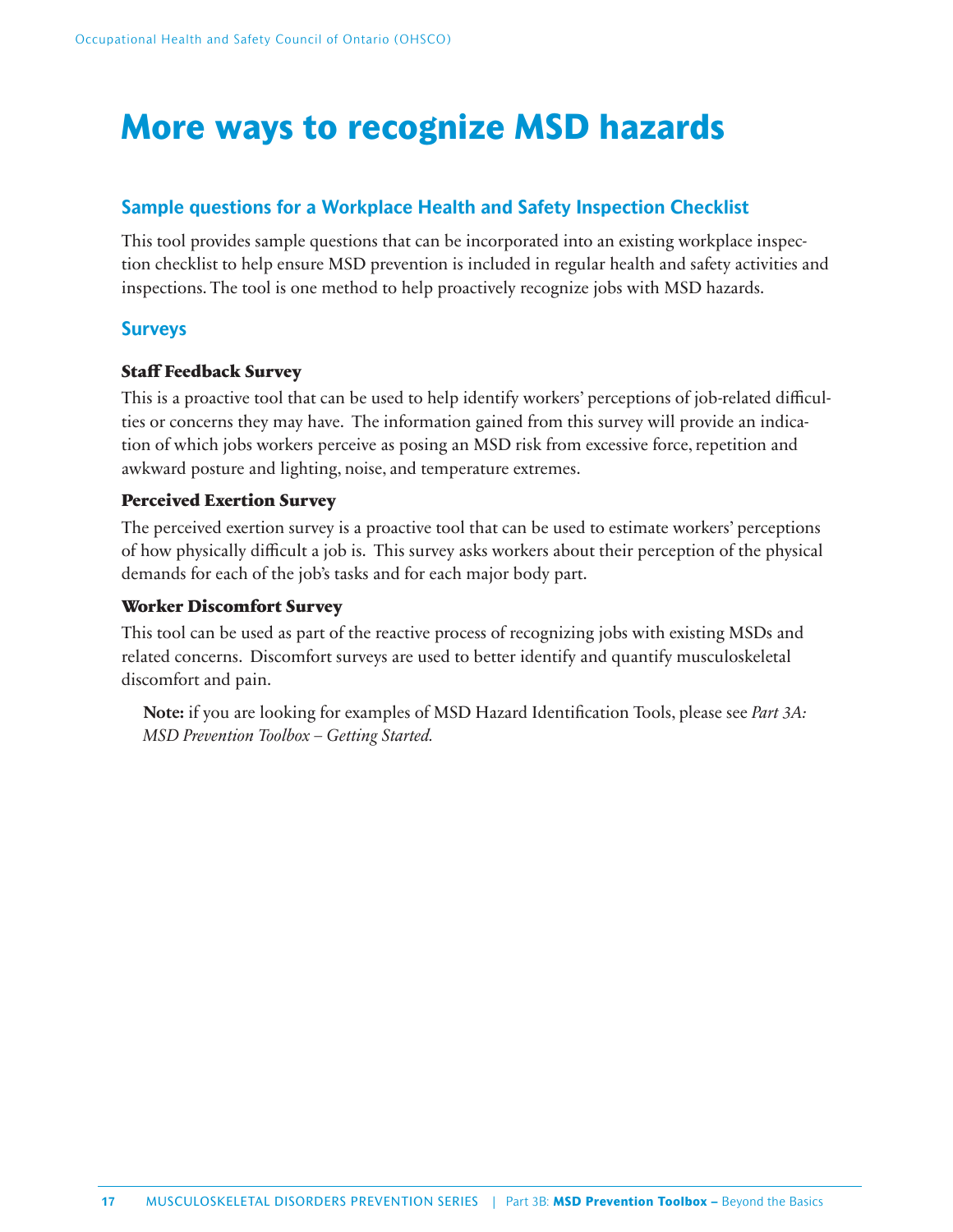# **Sample questions for a Workplace Health and Safety Inspection Checklist**

It is important for the JHSC to include MSD prevention in its regular activities and inspections. The JHSC should discuss MSD prevention issues and make recommendations to the employer. The following are sample questions to consider including in the Health and Safety Inspection Checklist:

### **Force:**

Do workers on this job:

- lift, lower or carry objects that are, in their opinion, heavy
- have difficulties pushing or pulling objects
- $\blacksquare$  perform tasks that require difficult and forceful gripping with their hands
- use tools that require a great deal of effort to hold, control or use
- use their hands to pound or hammer things

### **Fixed or awkward postures**

Do workers on this job:

- work with their hands above their shoulders or held far away from the body
- do tasks with one or both arms behind the body
- bend or twist the back/trunk
- bend or twist the neck forward, back or to the side
- hold their neck to one side (e.g. holding phone between ear and shoulder)
- bend or twist the wrist
- $\blacksquare$  pick up or hold things using difficult grips (pinch grips, wide-finger grips)
- have too little space or clearance in their work area
- stay in awkward postures for a long time without a change in posture
- sit or stand for long periods of time without a change in posture

# **Repetition**

Do workers on this job repeatedly:

- lift, lower or carry objects
- push or pull things when doing their job
- $\blacksquare$  grip or manipulate things with their hands or fingers
- use awkward arm, hand or wrist postures
- use awkward back or neck postures
- use poorly designed hand tools
- do tasks or use awkward postures that are not covered above
- use hand tools that vibrate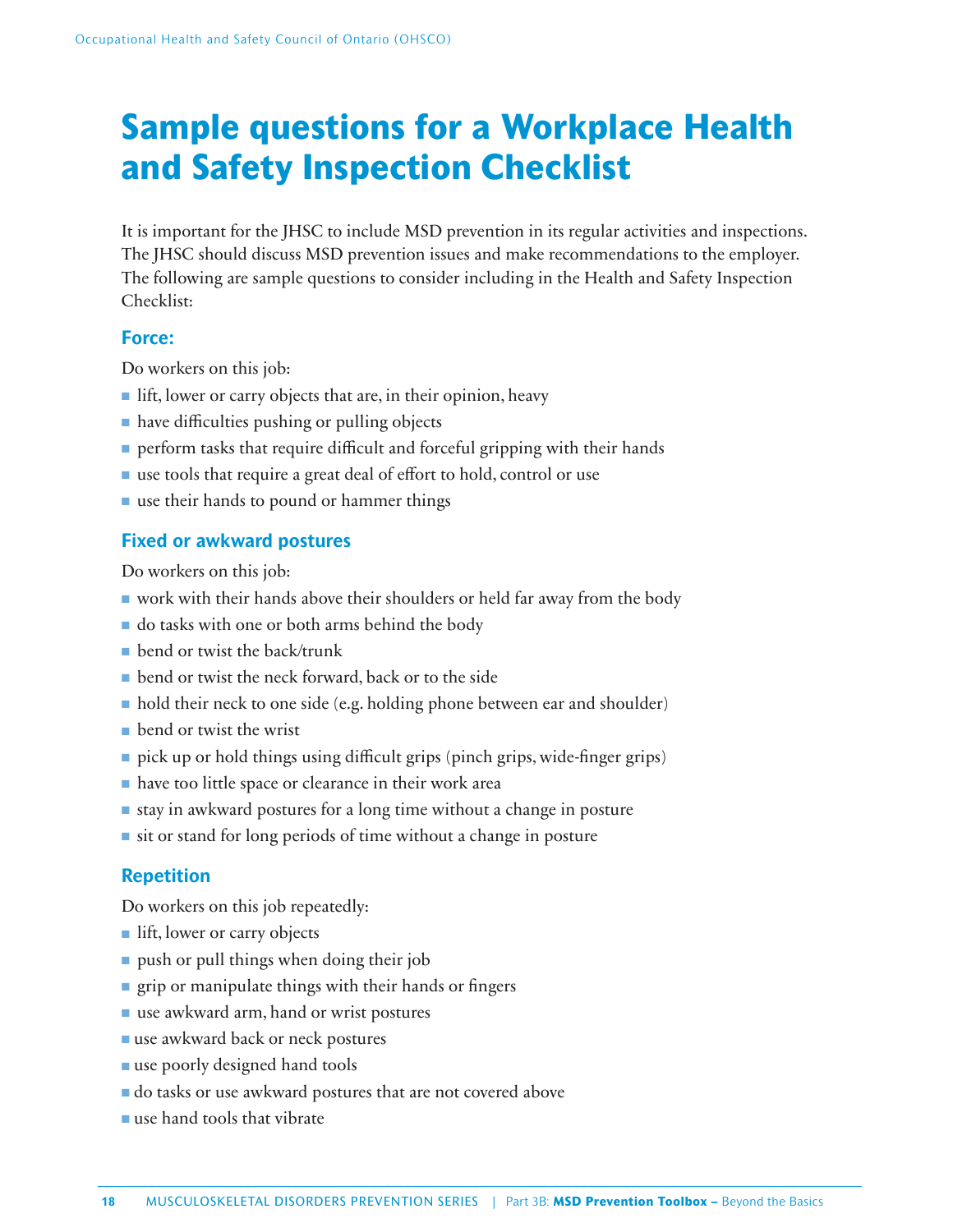### **Indicators of MSD-related problems**

Do workers on this job:

- make comments about the job being very demanding
- make their own modifications to tools or workstations
- wear splints or supports
- massage muscles or joints or shake their limbs because of discomfort
- avoid certain tasks or jobs because of task-related discomfort or pain
- make comments about discomfort or fatigue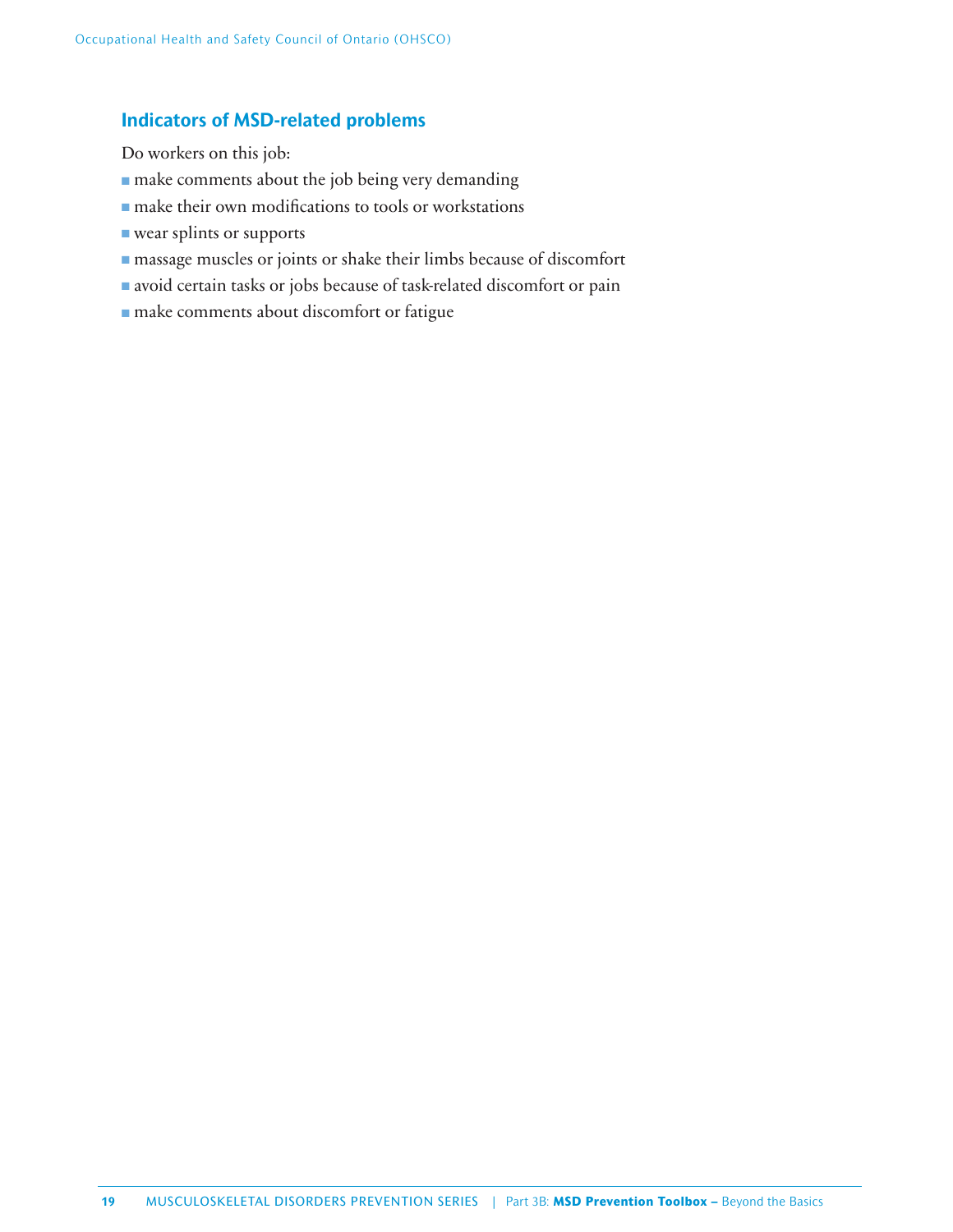# **Worker/Staff Surveys**

### **Staff Feedback Survey**

The Staff Feedback Survey is a proactive tool that can be used to help identify workers' perceptions of what is difficult in their job. This survey would be distributed to all workers on a particular job, rather than on an individual basis.

The information gained from this survey will provide an indication of which jobs have increased MSD risk due to excessive force, repetition, and awkward postures; as well as lighting, noise and temperature extremes.

Feedback surveys can also be used after implementing control measures to evaluate their effectiveness. Collect baseline information prior to implementing a control and then repeat the survey after the implementation to measure the difference in workers' perceptions about how difficult the job is to do. Make sure it is done on the same day of the week and at the same time of day – Monday morning results can be very different than Friday afternoon. Make sure enough time has elapsed between the before and after so that the impact of the change can be seen.

The detailed nature of this survey and the open-ended questions may make it difficult to analyze a large number of these surveys. Depending on the number of workers involved, the survey may be sent to a representative number of workers. The larger the representative sample, the more accurate the results will be. All shifts should be covered.

Workers should be informed about the purpose of the survey and given time to complete it at work.

As with each of the tools presented within the MSD Prevention Toolbox, this survey is just one means of collecting employee perceptions. Your organization may have other methods of collecting this information.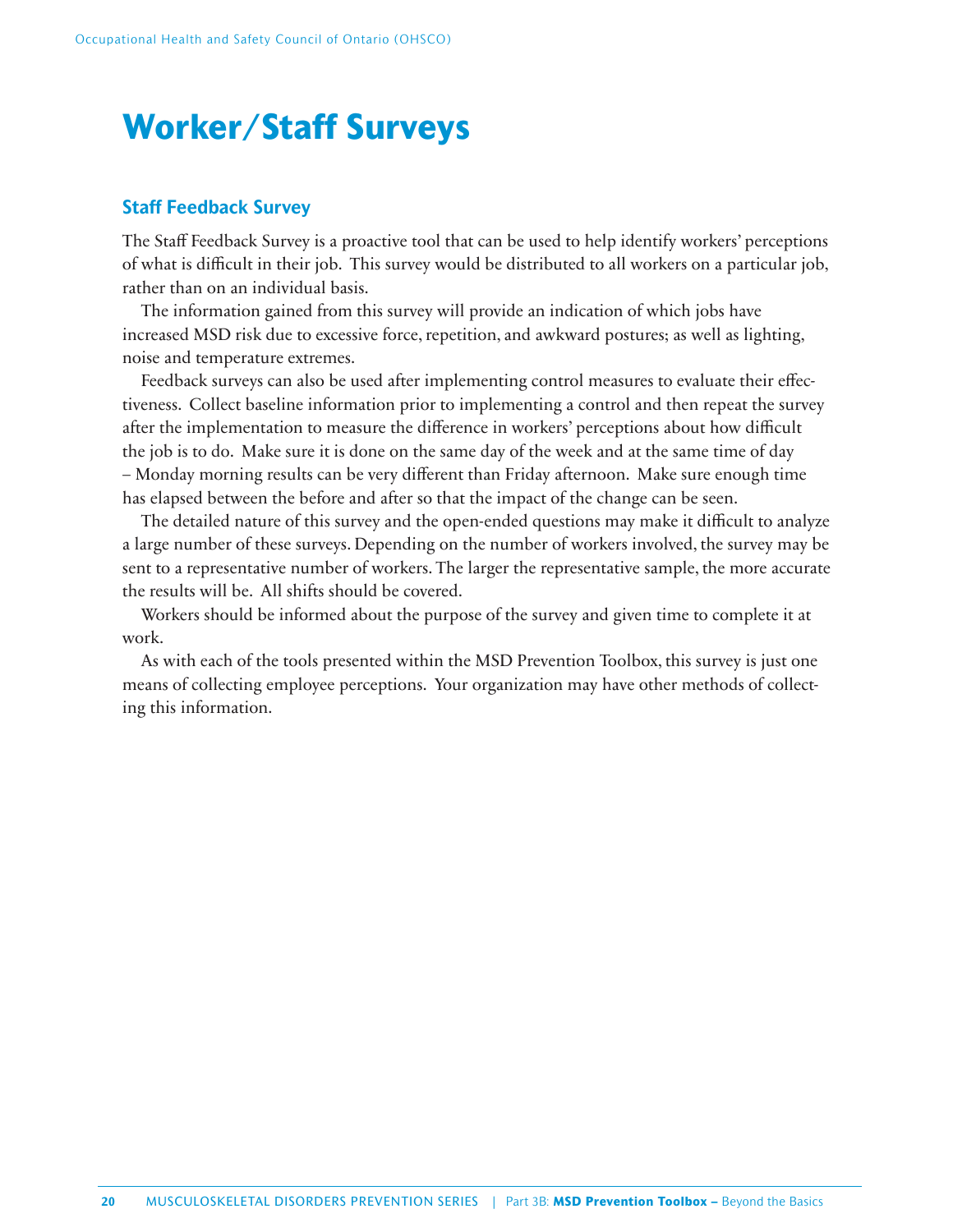# **Staff Feedback Survey**

| What is the most physically difficult task you do?                                                                                                                                                                                                                                                                                       |          |          |
|------------------------------------------------------------------------------------------------------------------------------------------------------------------------------------------------------------------------------------------------------------------------------------------------------------------------------------------|----------|----------|
| How often do you perform this task?                                                                                                                                                                                                                                                                                                      |          |          |
| What is the second most physically difficult task you do?                                                                                                                                                                                                                                                                                |          |          |
| How often do you perform this task?                                                                                                                                                                                                                                                                                                      |          |          |
|                                                                                                                                                                                                                                                                                                                                          |          |          |
| Do any of your job tasks require you to:<br>repeat the same movements or actions more than a few<br>times a minute for more than 30 minutes at a time?<br>If yes, list the three most "repetitive" tasks:<br><u> 1989 - Johann Barbara, martin amerikan basal dan berasal dalam basal dalam basal dalam basal dalam basal dala</u><br>1) | YII      | $N \Box$ |
| lift, push, pull, or move heavy items?<br>If yes, list the three heaviest items you lift, push, pull, or move:<br>$\overline{1}$ ) $\overline{1}$                                                                                                                                                                                        | $Y \Box$ | $N \Box$ |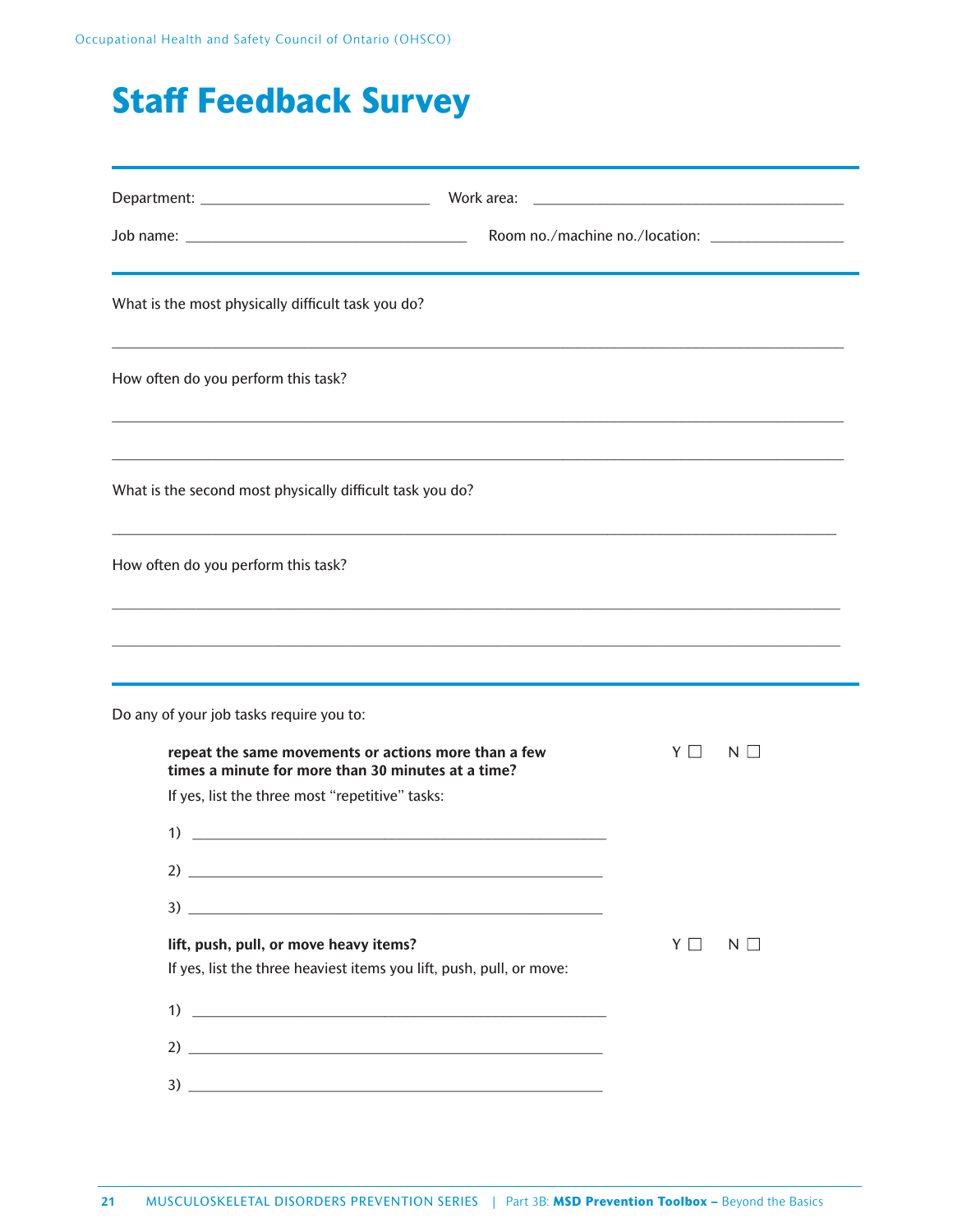| Do any of your job tasks require you to:                                                                                 |                                                                                                                                                                                                       |          |          |  |  |  |  |  |  |
|--------------------------------------------------------------------------------------------------------------------------|-------------------------------------------------------------------------------------------------------------------------------------------------------------------------------------------------------|----------|----------|--|--|--|--|--|--|
|                                                                                                                          | work in awkward postures (working with arms above the shoulder,<br>bending/twisting at the waist, lifting while bending or twisting,<br>bending wrists up/down frequently, reaching behind the body)? |          |          |  |  |  |  |  |  |
| if yes, list the three most awkward or uncomfortable postures you must work in<br>and the tasks where they are required: |                                                                                                                                                                                                       |          |          |  |  |  |  |  |  |
|                                                                                                                          |                                                                                                                                                                                                       |          |          |  |  |  |  |  |  |
|                                                                                                                          |                                                                                                                                                                                                       |          |          |  |  |  |  |  |  |
|                                                                                                                          |                                                                                                                                                                                                       |          |          |  |  |  |  |  |  |
| Is the lighting in your work area suitable?                                                                              |                                                                                                                                                                                                       | $Y \Box$ | $N \mid$ |  |  |  |  |  |  |
| If no, please indicate why not:                                                                                          |                                                                                                                                                                                                       |          |          |  |  |  |  |  |  |
| Too much light/too bright/glare/reflections                                                                              | $\mathsf{I}$                                                                                                                                                                                          |          |          |  |  |  |  |  |  |
| Not enough light/dull/shadows                                                                                            |                                                                                                                                                                                                       |          |          |  |  |  |  |  |  |
| Lights in the wrong place                                                                                                |                                                                                                                                                                                                       |          |          |  |  |  |  |  |  |
| Sunlight causes problems (some or all of the day)                                                                        | $\Box$                                                                                                                                                                                                |          |          |  |  |  |  |  |  |
| Is the temperature in your work area suitable?                                                                           |                                                                                                                                                                                                       | YII      | $N \mid$ |  |  |  |  |  |  |
| If no, please indicate why not:                                                                                          |                                                                                                                                                                                                       |          |          |  |  |  |  |  |  |
| Too cold (in winter or due to air conditioning)                                                                          | $\mathbf{I}$                                                                                                                                                                                          |          |          |  |  |  |  |  |  |
| Too warm (in summer or thermostat too high)                                                                              |                                                                                                                                                                                                       |          |          |  |  |  |  |  |  |
| Drafts or other issues                                                                                                   |                                                                                                                                                                                                       |          |          |  |  |  |  |  |  |
| Is the noise level in your work area satisfactory?                                                                       |                                                                                                                                                                                                       | YΠ       | N.       |  |  |  |  |  |  |
| If no, please say why not:                                                                                               |                                                                                                                                                                                                       |          |          |  |  |  |  |  |  |
| Too noisy due to equipment/machines                                                                                      |                                                                                                                                                                                                       |          |          |  |  |  |  |  |  |
| Too noisy due to co-worker conversations/music                                                                           |                                                                                                                                                                                                       |          |          |  |  |  |  |  |  |

Please check any of the following that are a concern or problem in your work area and provide some detail.

| Concern/Problem           | Details of the concern/problem |
|---------------------------|--------------------------------|
| Seating                   |                                |
| Workstation adjustability |                                |
| Working reaches           |                                |
| Repetitive motions        |                                |
| Heavy lifting             |                                |
| Awkward postures          |                                |
| Mental strain             |                                |
| Too much work variety     |                                |
| Too little work variety   |                                |
|                           |                                |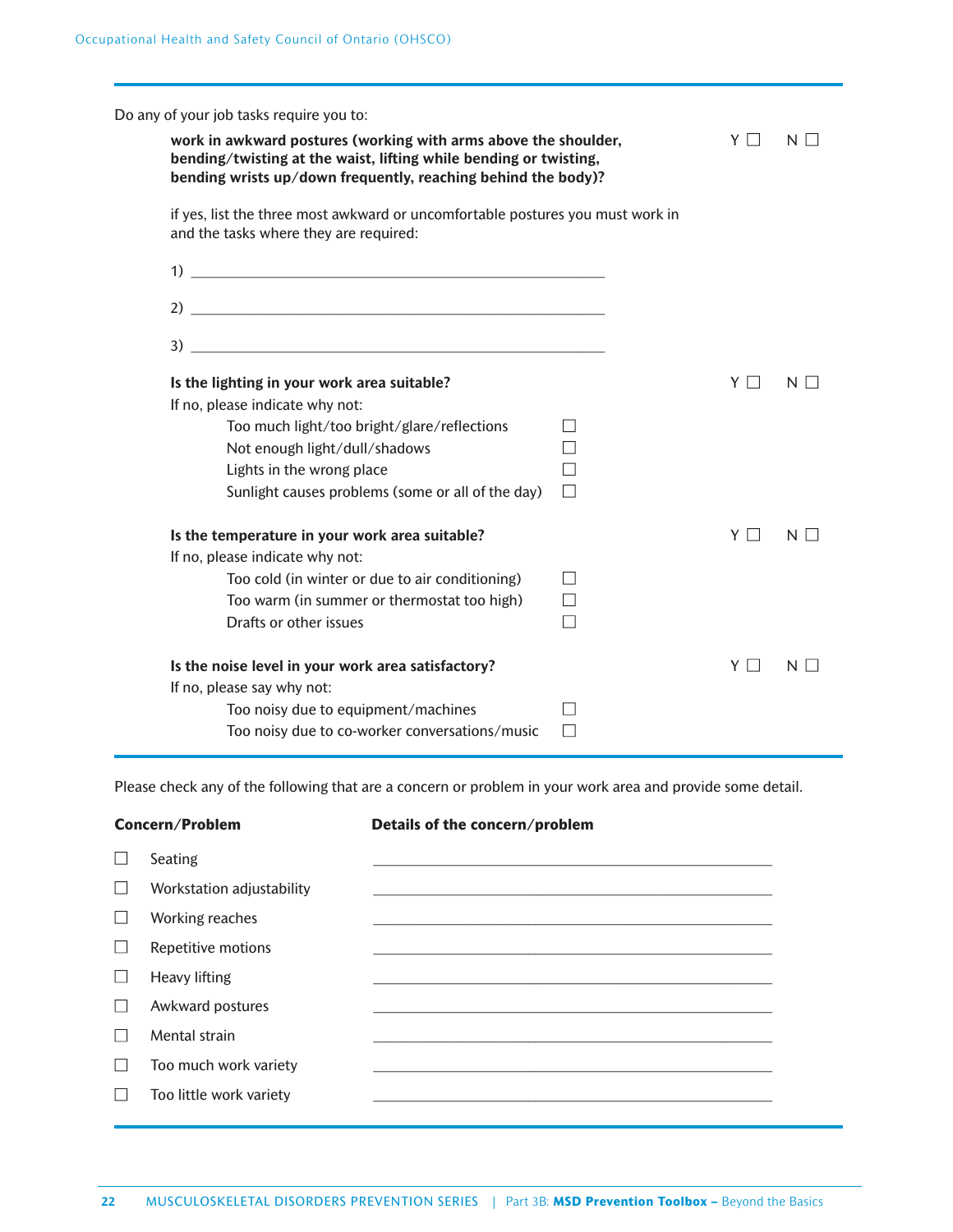Please check any of the following that are a concern or problem in your work area and provide some detail.

|                          | <b>Concern/Problem</b>                                       | Details of the concern/problem                                                                                                                                                                                                |  |
|--------------------------|--------------------------------------------------------------|-------------------------------------------------------------------------------------------------------------------------------------------------------------------------------------------------------------------------------|--|
| $\perp$                  | Poor hand tools                                              |                                                                                                                                                                                                                               |  |
| $\Box$                   | <b>Noise</b>                                                 | and the control of the control of the control of the control of the control of the control of the control of the                                                                                                              |  |
| $\vert \ \ \vert$        | Lighting                                                     |                                                                                                                                                                                                                               |  |
| $\overline{\phantom{0}}$ | Temperature                                                  |                                                                                                                                                                                                                               |  |
| $\perp$                  | <b>Stress</b>                                                | <u> 1989 - Johann Stoff, amerikansk politiker (d. 1989)</u>                                                                                                                                                                   |  |
|                          | Poor control design/layout                                   | the control of the control of the control of the control of the control of the control of the control of the control of the control of the control of the control of the control of the control of the control of the control |  |
| $\perp$                  | Poor display design/layout                                   | and the control of the control of the control of the control of the control of the control of the control of the                                                                                                              |  |
| $\perp$                  | Standing/walking                                             |                                                                                                                                                                                                                               |  |
|                          | Lack of control over process                                 | and the control of the control of the control of the control of the control of the control of the control of the                                                                                                              |  |
|                          | If yes, please indicate of the types of discomfort you feel: | $\begin{array}{c} \n 1) \end{array}$                                                                                                                                                                                          |  |
|                          |                                                              |                                                                                                                                                                                                                               |  |
|                          |                                                              |                                                                                                                                                                                                                               |  |
|                          |                                                              | List five things you would most like to see changed in the design, set-up or organization of your work.                                                                                                                       |  |
|                          |                                                              | $\overline{1}$ ) $\overline{1}$                                                                                                                                                                                               |  |
|                          |                                                              | 2) $\overline{\phantom{a}}$                                                                                                                                                                                                   |  |
|                          |                                                              |                                                                                                                                                                                                                               |  |

5) \_\_\_\_\_\_\_\_\_\_\_\_\_\_\_\_\_\_\_\_\_\_\_\_\_\_\_\_\_\_\_\_\_\_\_\_\_\_\_\_\_\_\_\_\_\_\_\_\_\_\_\_\_\_\_\_

 $4)$ 

Do you have any suggestions to fix or eliminate some of the concerns you have with your job or ideas to make the job better? If so, write them down on the back of this page or talk them over with your supervisor.

**NOTE:** Your ideas can be simple or complex. All ideas will be evaluated and discussed. It is very likely that you will be asked to participate in these discussions. Any decision regarding your suggestion will be made known to you and you will be advised as to why your idea or suggestion will or will not be implemented.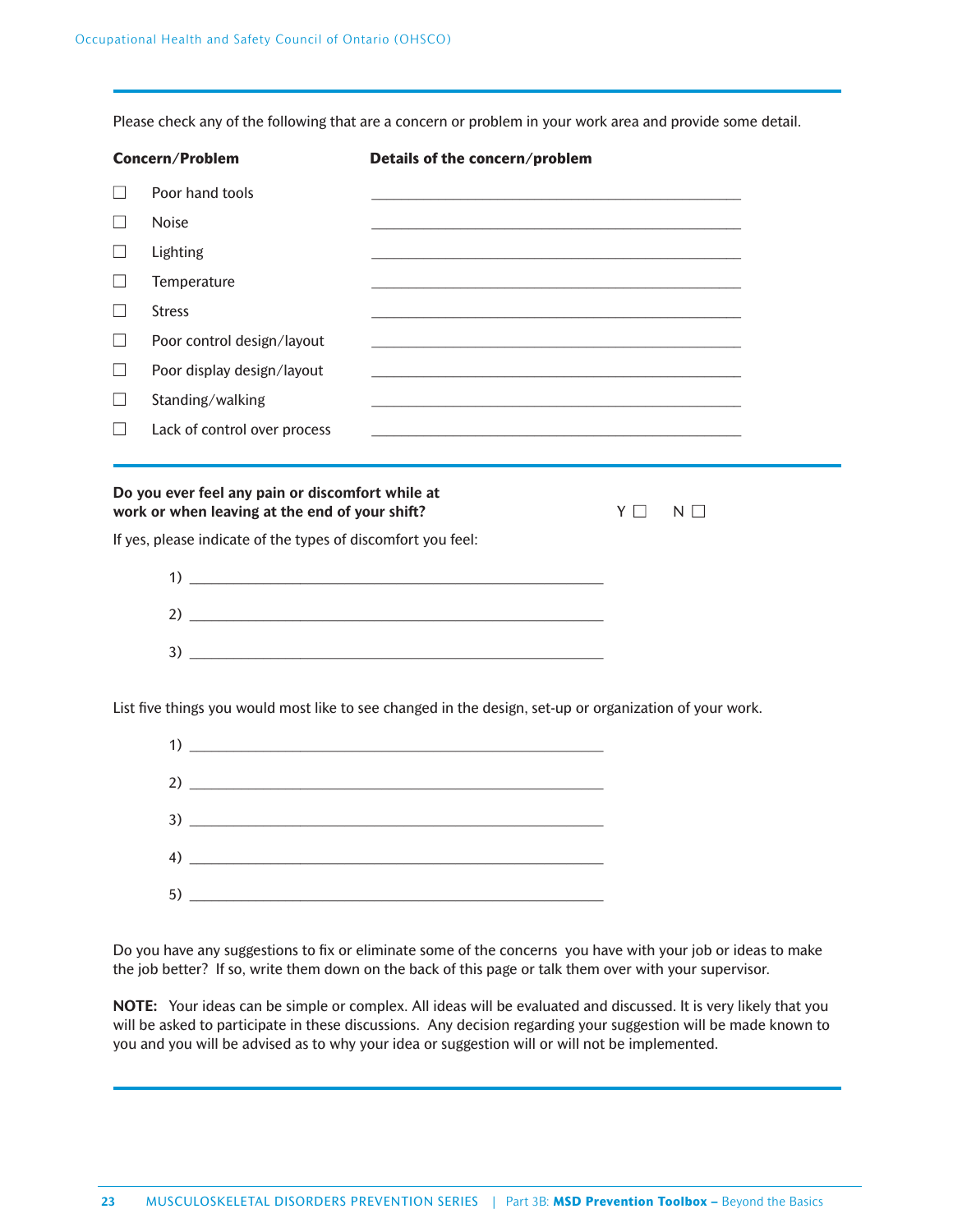# **Perceived Exertion Survey**

The Perceived Exertion Survey is a proactive tool that can be used to estimate workers' perceptions of a job's physical difficulty. This survey can be used before MSD concerns have been raised, as a way to identify potential areas for improvement. It can also be used to measure the difference in workers' perceptions before and after a control is implemented.

Research has shown a relationship between an individual's ability to rate the level or difficulty of job related exertions and how much effort they are actually exerting, as a percentage of the individual's maximum capability.

This survey focuses on the specific tasks that make up a job. It asks the workers about their perception of the physical demands for each of the job's tasks and for each major body part. The questions begin by asking how difficult each task is. They then break down the body into major segments to try to identify the body part most affected.

Before using this survey it is important to identify the main tasks performed by the workers doing the job by completing a task analysis.

The survey as presented is designed to collect information about four different tasks performed at a specific job. If the job has more than four main tasks you may consider adding more pages to the survey or asking workers about the job tasks that past experience or comments suggest are the most difficult or demanding.

The worker is asked to rank the effort required to complete each task using "Scale A". It provides a ranking from 0 to 10 that workers use to judge how hard or tiring the work is.

The final part of the survey asks workers how much wrist, hand and finger activity there is in each task. "Scale B" ranks perceptions of wrist, hand, and finger activity.

If using the survey before and after implementing a control, make sure the survey is handed out on the same day of the week and at the same time of the day – Monday morning results can be very different than Friday afternoon. Make sure enough time has elapsed between the before and after survey so that the impact of the change can be seen.

Analysis of the survey is carried out by totaling the score from Scale A and B for each task.

Workers should be informed about the purpose of the survey and its confidentiality. They should be given time to complete it at work.

As with each of the tools presented in the MSD Prevention Toolbox, this survey is one means of collecting worker perceptions about how difficult a job is. Your organization may have other methods of collecting this information.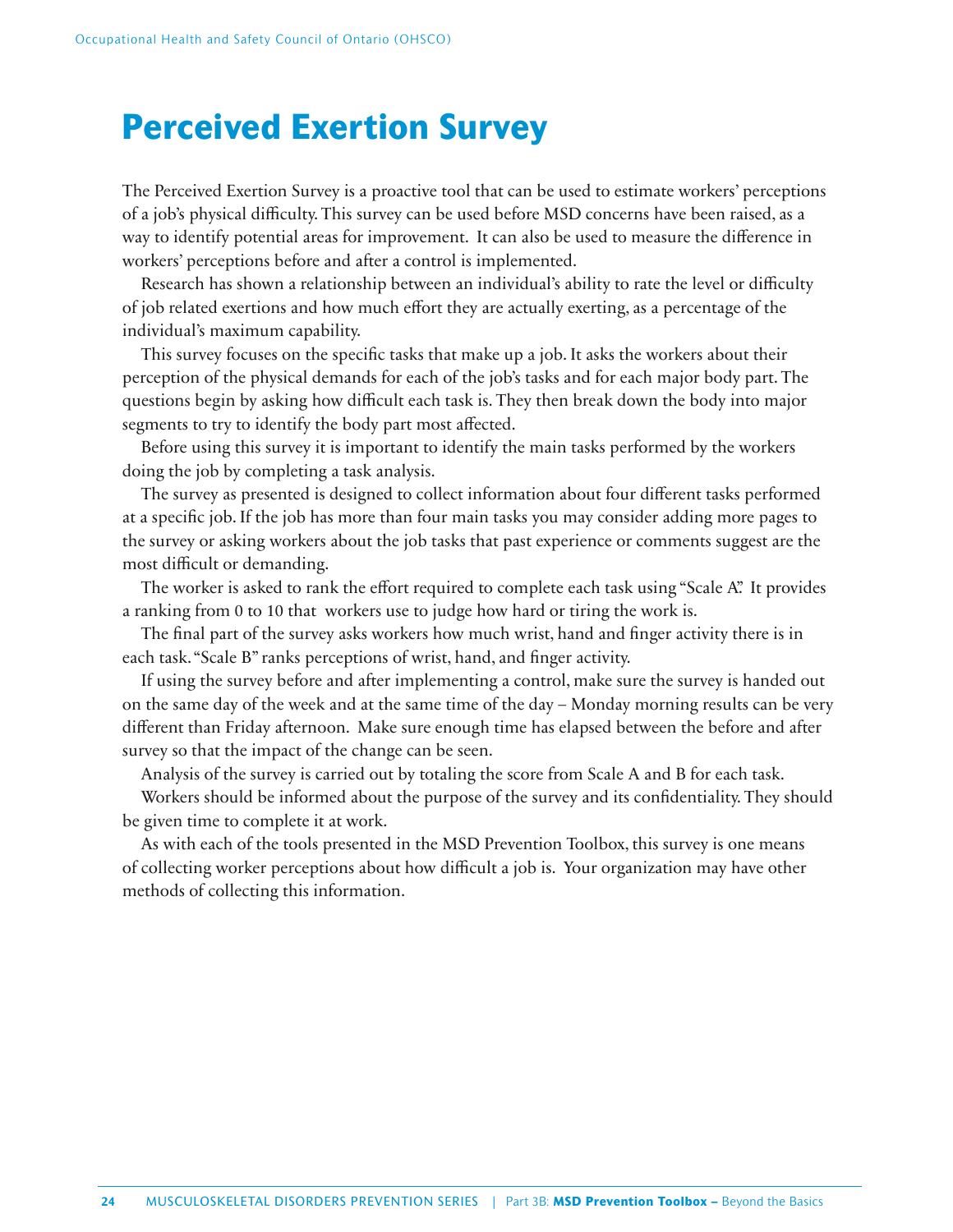| <b>Job Name:</b>                                                                                                                                                                                                       | Task <sub>1</sub>                          | Task <sub>2</sub>                                 | Task <sub>3</sub>                                                                                                 | Task 4  |
|------------------------------------------------------------------------------------------------------------------------------------------------------------------------------------------------------------------------|--------------------------------------------|---------------------------------------------------|-------------------------------------------------------------------------------------------------------------------|---------|
| Department:                                                                                                                                                                                                            |                                            |                                                   | Write name of task in box below                                                                                   |         |
| Location:                                                                                                                                                                                                              |                                            |                                                   |                                                                                                                   |         |
| Have you worked at this job and performed this task                                                                                                                                                                    | $\Box$ (check)                             | (check)                                           | $ $ (check)                                                                                                       | (check) |
| ⋜<br>What is your overall rating of exertion or effort at this Job? (Scale                                                                                                                                             |                                            |                                                   |                                                                                                                   |         |
| Scale A)<br>For each task, how hard or tiring is the work on your shoulders?                                                                                                                                           |                                            |                                                   |                                                                                                                   |         |
| $\widehat{\mathcal{L}}$<br>For each task, how hard or tiring is the work on your neck? (Scale                                                                                                                          |                                            |                                                   |                                                                                                                   |         |
| ₹<br>For each task, how hard or tiring is the work on your back? (Scale                                                                                                                                                |                                            |                                                   |                                                                                                                   |         |
| (Scale A)<br>For each task, how hard or tiring is the work on your legs and feet?                                                                                                                                      |                                            |                                                   |                                                                                                                   |         |
| and forearm? (Scale A)<br>For each task, how hard or tiring is the work on your fingers, wrist                                                                                                                         |                                            |                                                   |                                                                                                                   |         |
| For each task, how hard must you grip parts or tools with your hand and fingers? (Scale A)                                                                                                                             |                                            |                                                   |                                                                                                                   |         |
| For each task, how would you rate the movements of your wrist, hand and fingers? (Scale B)                                                                                                                             |                                            |                                                   |                                                                                                                   |         |
| TOTAL                                                                                                                                                                                                                  |                                            |                                                   |                                                                                                                   |         |
| Use to indicate how hard or tiring your job is:<br>Scale A:                                                                                                                                                            | Scale B:                                   | Use for rating wrist, hand and finger activity    |                                                                                                                   |         |
| Extremely weak effort<br>Very weak effort<br>Nothing at all<br>$\overline{\phantom{0}}$<br><u>ري</u>                                                                                                                   | $\overline{\phantom{0}}$<br>$\overline{a}$ | Hands idle most of the time, no regular exertions | Consistent, obvious, long pauses; OR very slow motions<br>Slow steady motions/exertions; frequent brief pauses    |         |
| Weak effort                                                                                                                                                                                                            | $\bullet$                                  | Steady motions/exertions; no regular pauses       |                                                                                                                   |         |
| Moderate effort<br>Strong effort<br>$\sim$<br>S                                                                                                                                                                        |                                            |                                                   | 10 Rapid continuous motions/exertions; difficulty keeping up<br>Rapid steady motions/exertions; no regular pauses |         |
| Extremely strong effort<br>Very strong effort                                                                                                                                                                          |                                            |                                                   |                                                                                                                   |         |
| Modified version of tool that appears in Research at Work: Ergonomics Program Implementation Blueprint<br>Richard Wells, Robert Norman, Mardon Frazer and Andrew Laing<br>University of Waterloo. Used with permission |                                            |                                                   |                                                                                                                   |         |

### Occupational Health and Safety Council of Ontario (OHSCO)

**Perceived Exertion Survey**

**Perceived Exertion Survey** 

Date:

Date:

Please rate the physical demands required to perform each job/task.

Please rate the physical demands required to perform each job/task.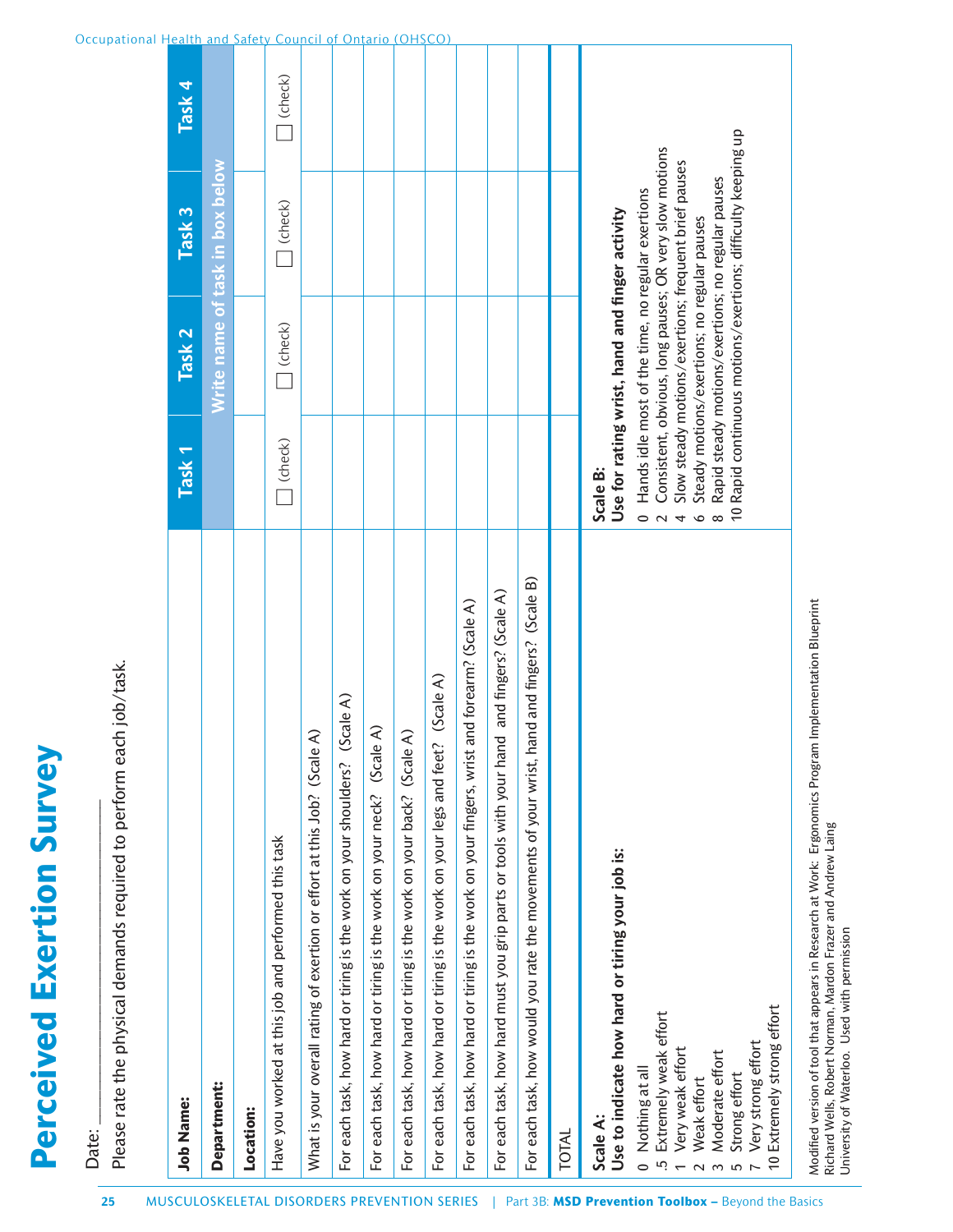# **Worker Discomfort Survey**

Discomfort surveys have been widely used to further identify and "quantify" workers' musculoskeletal discomfort and pain. The concept of the survey is simple. Workers are presented with a figure of a body. This figure is broken down into areas representing the major regions, limbs and joints of the body. Workers are asked to rate their level of discomfort for each body region by checking the appropriate box on a scale from  $0 - 10$ . A score of 0 indicates no discomfort while a score of 10 indicates the most discomfort.

The survey asks about other jobs that have been done in the past year in order to capture whether alternate work may have contributed to or been the cause of a worker's discomfort. At the end of the survey, the workers are given the opportunity to identify what they think caused the problem. This enhances the workplace's commitment to worker participation in the MSD prevention initiatives.

To have just one worker fill in the survey is not enough. This survey is best suited for use on jobs with 10 or more workers. Ideally, all workers who perform a job should take part in the survey. The suggested method for use of a discomfort survey is:

- Meet with management, supervisors and all workers to be surveyed to discuss the survey, why it is being done, how it is filled out and the methodology used to conduct the survey. Stress that the survey is anonymous and voluntary.
- Workers should be asked to fill in the survey during work hours and, ideally, without assistance. Assistance should be provided, however, on request.
- Data from the surveys can be used to identify the body area, regions and joints in which workers experience discomfort or pain. This information can then be related back to what is known about the job demands in order to identify the tasks or activities that may be contributing to worker discomfort.
- Look for common areas of discomfort between workers. If a number of workers are reporting discomfort in the same body part(s) then an effort should be made to determine if any job tasks are contributing to this discomfort.
- Survey results can also be used to prioritize jobs for further action. Those jobs with the highest number of discomfort areas or the highest ratings of discomfort severity would become primary candidates for hazard identification, risk assessment and determining the need for controls.
- Data from surveys taken before a modification to the job, production levels or work method can be compared to data from surveys taken after the change to see if the levels of discomfort have increased or decreased.
- If using the survey before and after implementing a control, make sure the survey is given out on the same day of the week and at the same time of the day – Monday morning results can be very different than Friday afternoon. Make sure enough time has elapsed between the before and after so that the impact of the change can be seen.

As with each of the tools presented within the MSD Prevention Toolbox, this survey is provided as one means of collecting worker perception about how difficult the job is. Your organization may have other methods or surveys you use to collect this type of information.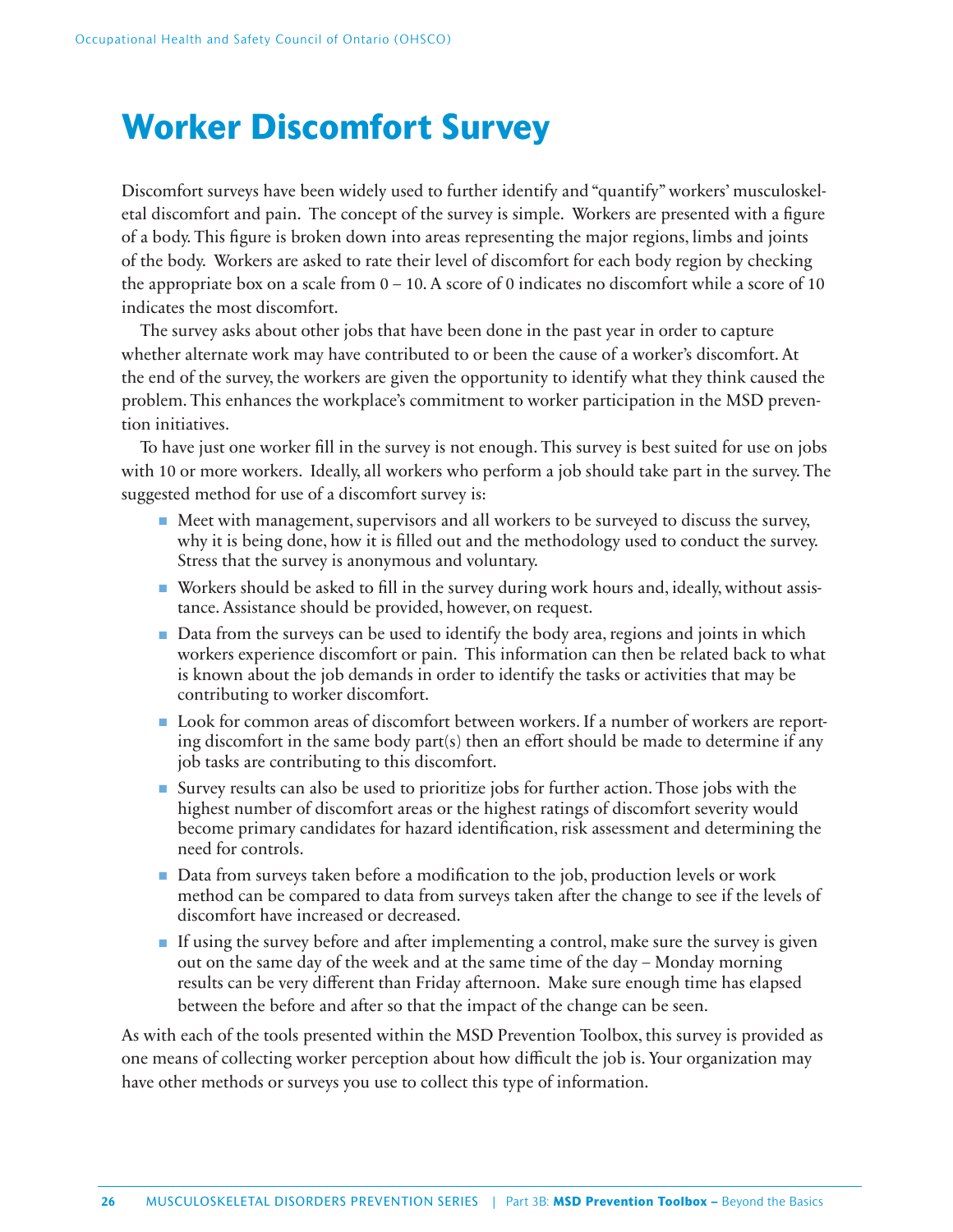# **Worker Discomfort Survey**

|                   | Date $/$ /                                                                                                       |                        | Job Name                                                                                                    |                 |                         | Department_                                                                                               |                                          |
|-------------------|------------------------------------------------------------------------------------------------------------------|------------------------|-------------------------------------------------------------------------------------------------------------|-----------------|-------------------------|-----------------------------------------------------------------------------------------------------------|------------------------------------------|
|                   |                                                                                                                  |                        |                                                                                                             |                 |                         | Years                                                                                                     | Months                                   |
|                   | Shift                                                                                                            |                        | Hours worked                                                                                                |                 |                         | Time on THIS job                                                                                          |                                          |
|                   | Other jobs you have done in the last year (for more than two weeks)                                              |                        |                                                                                                             |                 |                         |                                                                                                           |                                          |
|                   | Note: If more than two jobs, only include those you worked on the most                                           |                        |                                                                                                             |                 |                         |                                                                                                           |                                          |
|                   |                                                                                                                  |                        |                                                                                                             |                 |                         | Months                                                                                                    | Weeks                                    |
| Plant             |                                                                                                                  | Dept                   |                                                                                                             | <b>Job Name</b> |                         | Time on THIS job                                                                                          |                                          |
|                   |                                                                                                                  |                        |                                                                                                             |                 |                         | Months                                                                                                    | Weeks                                    |
| Plant             |                                                                                                                  | Dept                   |                                                                                                             | <b>Job Name</b> |                         | Time on THIS job                                                                                          |                                          |
|                   | $\Box$ Yes<br>2. If YES, please rate the level of discomfort over the last MONTH by checking off the appropriate | $\Box$ No              | 1. Have you had pain or discomfort during the last year that you feel is job-related?<br>(if NO, Stop here) |                 |                         | box using the scale of 0 to 10, with 0 being no discomfort and 10 being the worst discomfort experienced. |                                          |
| <b>Discomfort</b> | Worst<br><b>Discomfort</b><br><b>Ever</b>                                                                        |                        |                                                                                                             |                 |                         | <b>No</b><br><b>Discomfort</b>                                                                            |                                          |
|                   | 10                                                                                                               |                        |                                                                                                             |                 |                         |                                                                                                           | Worst<br><b>Discomfort</b><br>Ever<br>10 |
|                   |                                                                                                                  | Neck                   |                                                                                                             |                 | <b>Upper Back</b>       |                                                                                                           |                                          |
|                   |                                                                                                                  | Left<br>Shoulder       |                                                                                                             |                 | Right<br>Shoulder       |                                                                                                           |                                          |
|                   |                                                                                                                  | Left Elbow/<br>Forearm |                                                                                                             |                 | Right Elbow/<br>Forearm |                                                                                                           |                                          |

Left Hip/ Thigh/ Buttock Left Knee ■ ■ ■ ■ ■ ■ ■ ■ ■ ■ ■ Left Ankle/ ■ ■ ■ ■ ■ ■ ■ ■ ■ ■ ■ Foot Right Hand/ Wrist Right Hip/ Thigh/Buttock Right Knee Right Ankle/ Foot  $\Box$ ■ ■ ■ ■ ■ ■ ■ ■ ■ ■ ■ ■ ■ ■ ■ ■ ■ ■ ■ ■ ■ ■ ■ ■ ■ ■ ■ ■ ■ ■ ■ ■ ■ ■ ■ ■ ■ ■ ■ ■ ■ ■ ■ ■ ■ ■ ■ ■ ■ ■ ■ ■ ■ ■ ■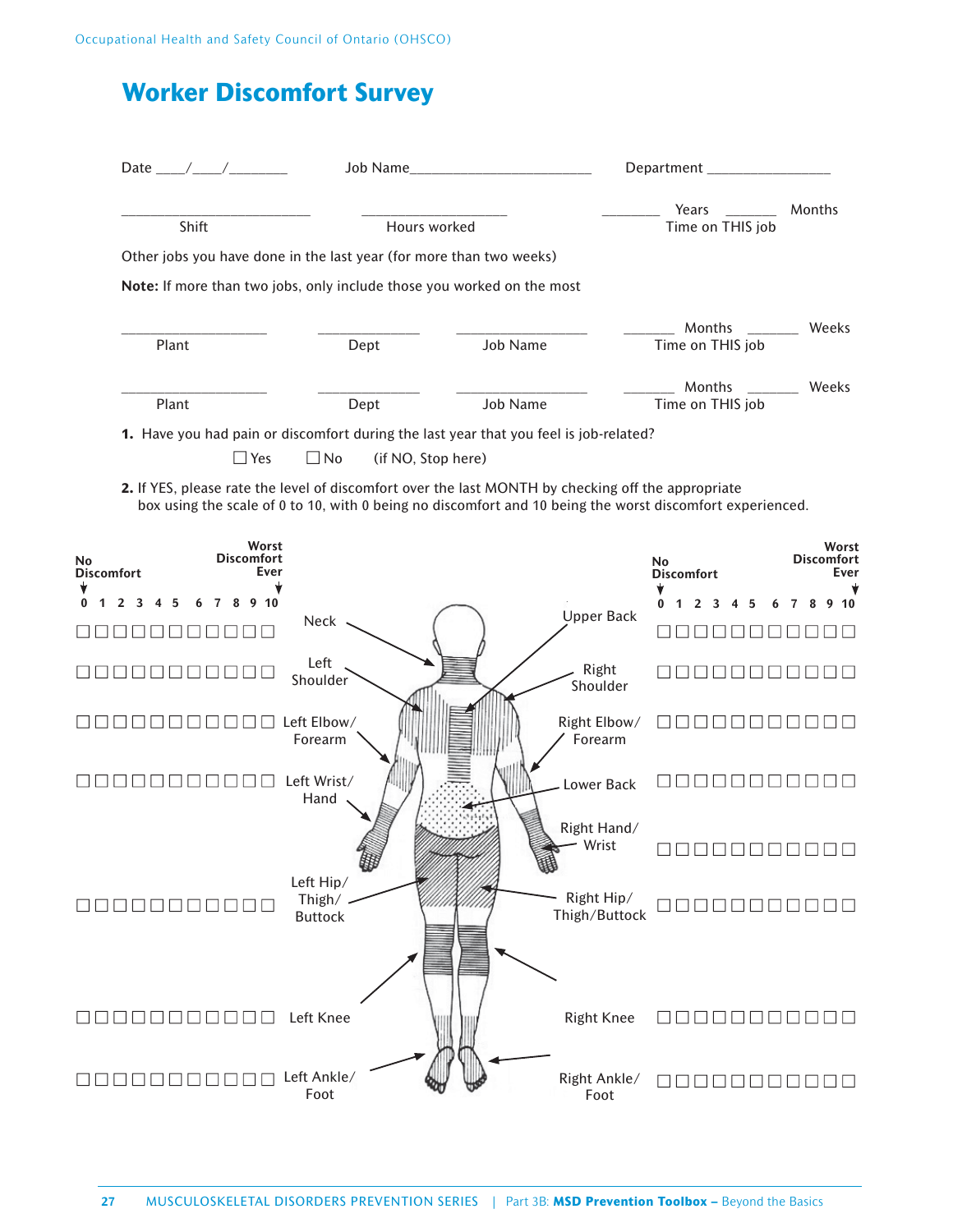# **Worker Discomfort Survey**

|               | 3. When did you first notice your discomfort? __________(month) _________(year)                                                                             |
|---------------|-------------------------------------------------------------------------------------------------------------------------------------------------------------|
|               |                                                                                                                                                             |
|               | 4. What do you think caused the discomfort?                                                                                                                 |
|               |                                                                                                                                                             |
|               |                                                                                                                                                             |
|               |                                                                                                                                                             |
|               | 5. Please comment on what you think would help to reduce your level of discomfort.                                                                          |
|               |                                                                                                                                                             |
|               |                                                                                                                                                             |
|               |                                                                                                                                                             |
|               |                                                                                                                                                             |
|               | 6. Do you consider your discomfort to be a problem?                                                                                                         |
|               | $\Box$ Yes $\Box$ No                                                                                                                                        |
|               | 7. Have you received medical treatment (doctor, chiropractor, physiotherapist, massage therapist or<br>other health care practitioner) for your discomfort? |
| $\Box$ Yes    | $\Box$ No                                                                                                                                                   |
| medical aid)? | 8. Have you taken time off work as a result of your discomfort (vacation, sick days, lost time claim,                                                       |
| $\square$ Yes | $\Box$ No                                                                                                                                                   |

 $\overline{\phantom{0}}$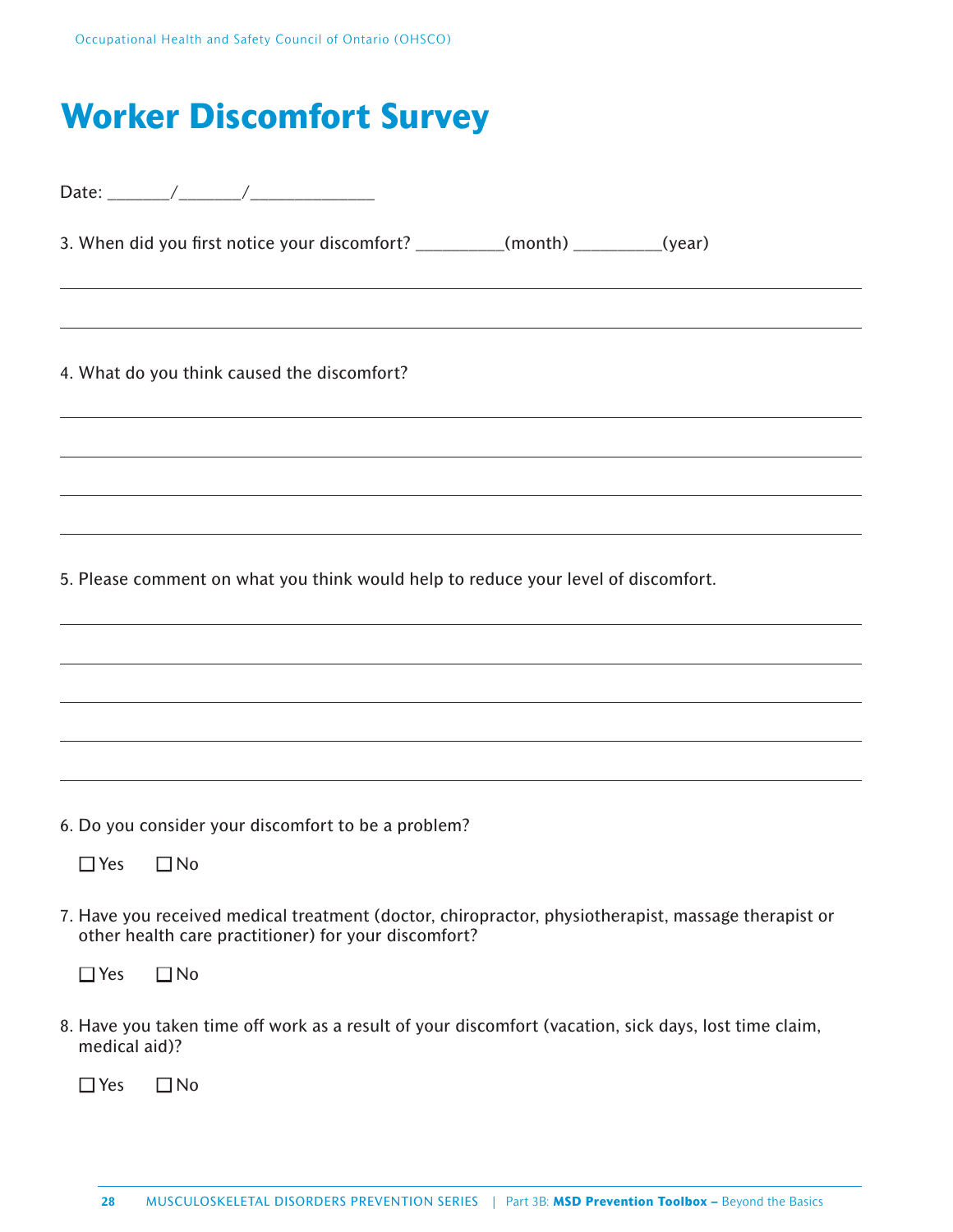# **One approach to an in-depth MSD risk assessment**

The *Resource Manual for the MSD Prevention Guideline for Ontario* describes the simple risk assessment process, which you should work through before attempting an in-depth risk assessment. If you have not already done so, you might want to look at *Part 3A: MSD Prevention Toolbox – Getting Started*, where you will find examples of MSD hazard identification tools, a tool to help you determine the root cause of MSD hazards, and information about selecting, implementing and evaluating MSD hazard controls.

If you have gone through the steps in a simple risk assessment and the people working to solve MSD issues at a specifi c job/task are unable to identify what is causing the MSDs, or are unable to agree on how MSD hazards should be controlled, you may need to use a more in-depth risk assessment method. These next few pages provide you with one example of a more in-depth approach to MSD risk assessment.

You will find more information on specific, in-depth risk assessment methods and an 'In-depth Risk Assessment Process Review Tool' in *Part 3C: MSD Prevention Toolbox – More on In-depth Risk Assessment Methods.*

### **MSD Risk Assessment Checklist**

The checklist helps you to look for and identify specific job/task demands that research suggests can lead to an increased risk of developing MSDs. The checklist was modified from the Caution Zone Checklist developed by Washington State's (USA) Department of Labor and Industries. As with any checklist, this checklist has some limitations. It only looks at a specific set of MSD hazards and job/task demands, so some of the less common hazards that may be contributing to MSDs may not be captured with this checklist.

It also does not identify how MSD hazards interact with each other to increase the risk of MSDs. In addition, as with all checklists of this type, the values on checklist are indicators that there is an increased risk of injury, but that does not mean that all workers performing jobs at or above these levels will develop an MSD. Finally, this checklist may not be suitable for assessing MSD risk in all types of jobs; namely jobs with a great deal of variability during the day, or jobs that involve moving people or animals.

It is strongly recommended that this checklist be used as part of a participative approach to MSD prevention. Workers who perform the job/task being assessed should be involved in the risk assessment process. They should be told why the assessment is being carried out and what will be done with the results. Also, while filling out the checklist, workers should be observed performing the job/task, asked for their opinions about the different hazards being considered, asked about workload levels (typical, peak demands, breakdown, maintenance, start up and shut down), and be involved in collecting the required measurements and information.

### **Worksheet to Prioritize Jobs or Tasks for MSD Hazard Controls**

This tool will help you determine which jobs should be a priority for MSD hazard controls. Two priority tables are presented, one for jobs/tasks that have a history of MSD claims, and one for jobs/ tasks where there is no history of MSD claims.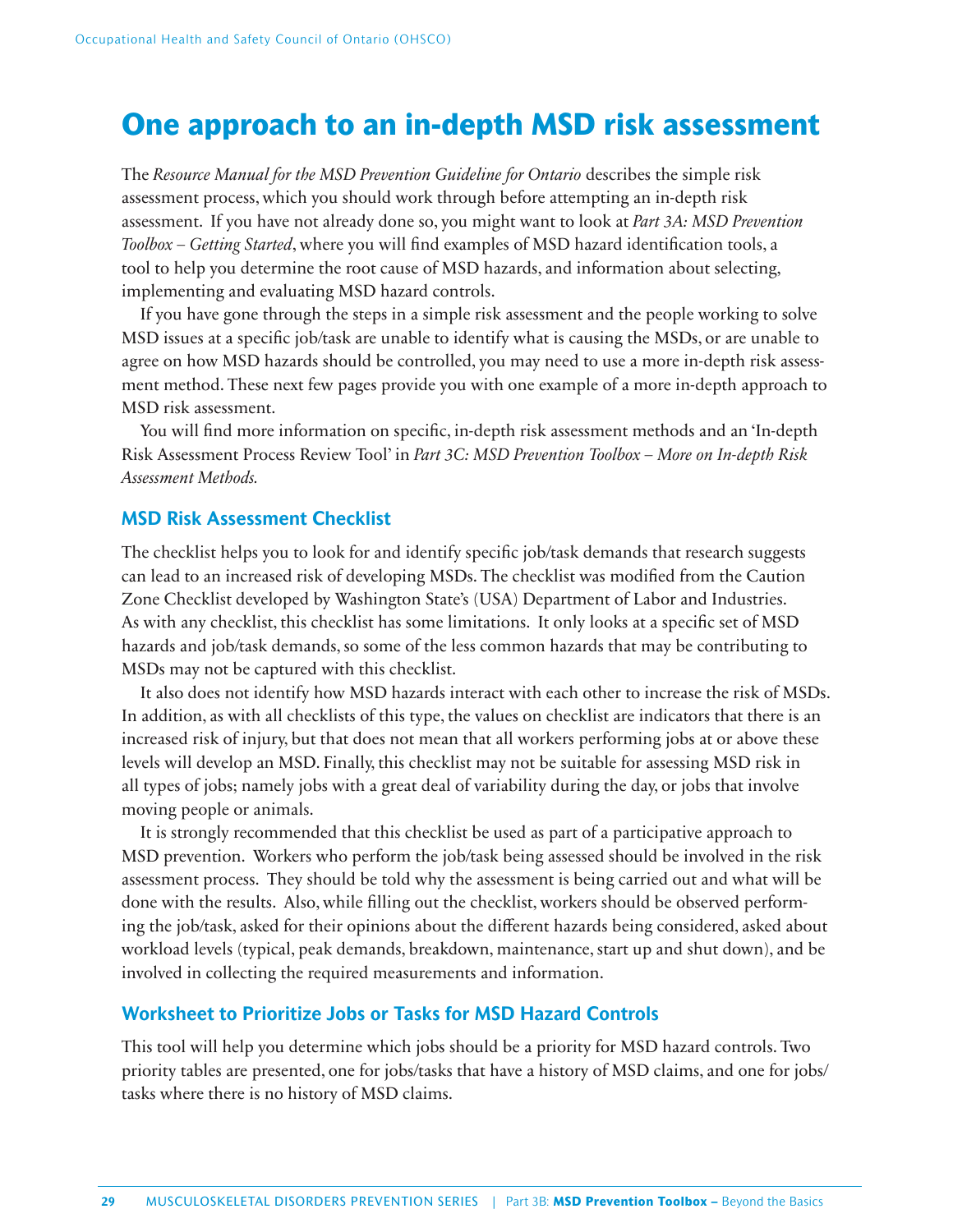# **MSD Risk Assessment Checklist**

# **Purpose**

This MSD Risk Assessment Checklist is designed to provide you with a relatively quick and easy way to more formally assess the risk associated with exposures to some common MSD hazards. This checklist will tell you, for the MSD hazards included on the checklist, if the workers performing the task have an increased risk of developing an MSD.

**Note:** this checklist identifies tasks that have at least a **moderate** level of risk, where research suggests that the number of MSD claims begin to increase when job demands are at or above the levels provided on this checklist. Generally, the more demands exceed levels on the checklist, the greater the MSD risk.

### **IMPORTANT – PLEASE READ BEFORE USING THIS CHECKLIST**

This checklist can be used as part of an in-depth risk assessment process, as described in the Resource Manual for the MSD Prevention Guideline for Ontario.

If this checklist indicates that workers are exposed to MSD hazards at or above the levels provided, then the workplace should consider if controls to reduce the workers' exposure to MSD hazards are required and the priority level for any required controls.

**The levels given on this checklist are not designed or intended to represent maximum acceptable or legal limits and should not be interpreted as such.**

A job or task that does not expose workers to MSD hazards at or above the levels on the checklist is **not necessarily free from significant MSD risk.** If workers are reporting MSDs, pain or discomfort, it may be necessary to use a different, more specific in-depth risk assessment method, or to review job and task demands to identify other work-related factors that may be contributing to the MSDs, pain or discomfort.

It is recommended that this method **NOT** be used for:

- Return to work assessment and evaluations
- Job placement and worker selection
- Assessing the work relatedness of an injury or disorder
- Identifying MSD hazards when handling people or animals

### **Instructions**

**Note:** More detailed instructions on how to use this checklist, "How to use the MSD Risk Assessment Checklist," can be found in the *Part 3C: MSD Prevention Toolbox – More on In-depth Risk Assessment Methods*.

- **1**. Document the job title or task, date and name of person(s) completing the worksheet.
- **2**. Observe a sample of workers performing regular work activities.
- **3**. Read the risk level criteria listed for each hazard.
- **4**. For lift/lower and push/pull tasks consider if the job is always performed by male workers only, males and females, or females only.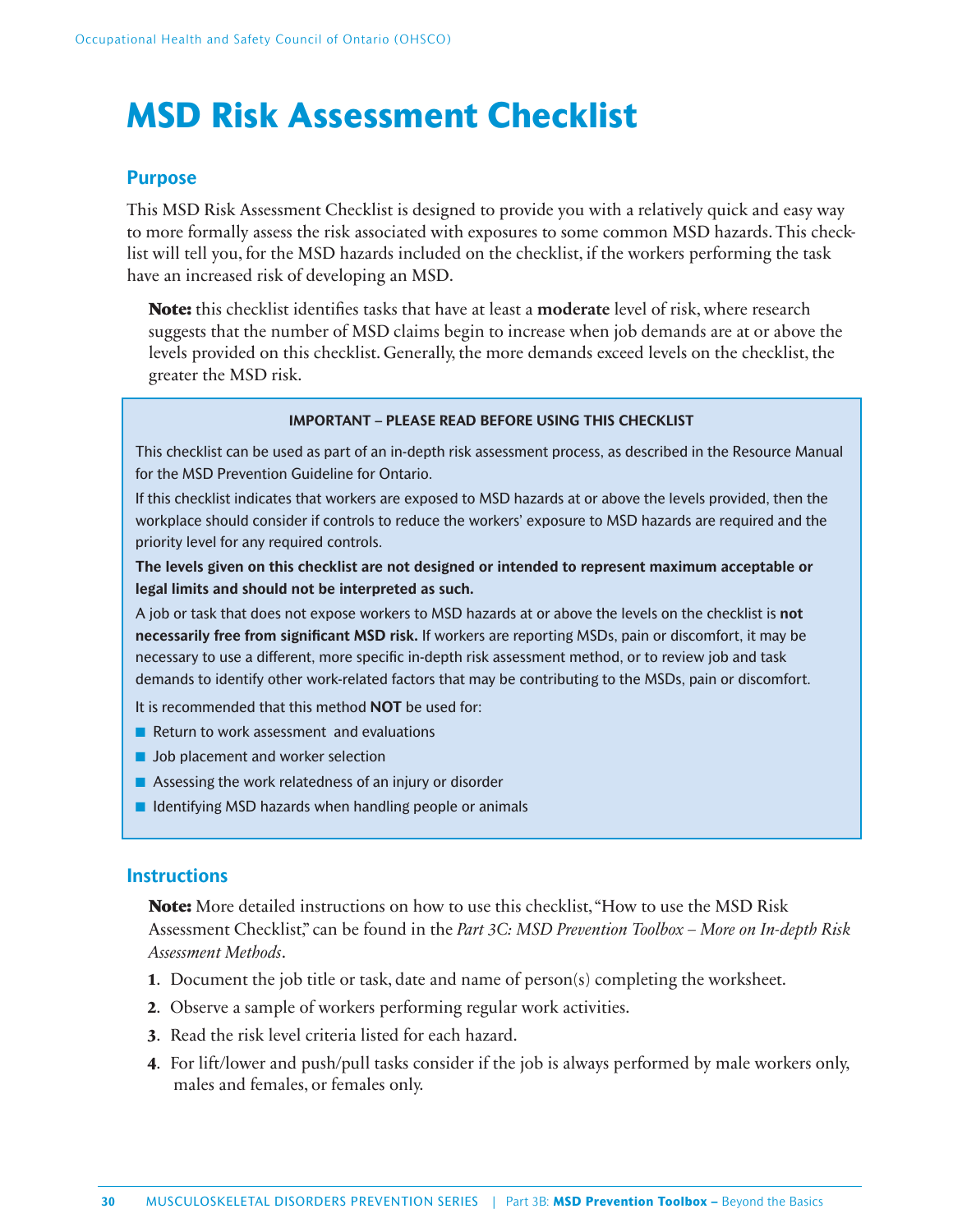- **5**. Check the box if workers are exposed to hazards that meet or exceed the risk levels. Ask workers about specific items on the risk assessment checklist if you are unsure.
- **6**. Write notes when the risk levels are met or exceeded to clarify the task or duty where the increased risk is present.

**Note:** The risks associated with some MSD hazards, (e.g. hot and cold temperatures, handling of people or animals, contact stress, whole body vibration, lighting, and aspects of work organization) are not addressed in this checklist. If these or other MSD hazards exist, make note of them and use other risk assessment methods to determine if they contribute the MSD risk for workers.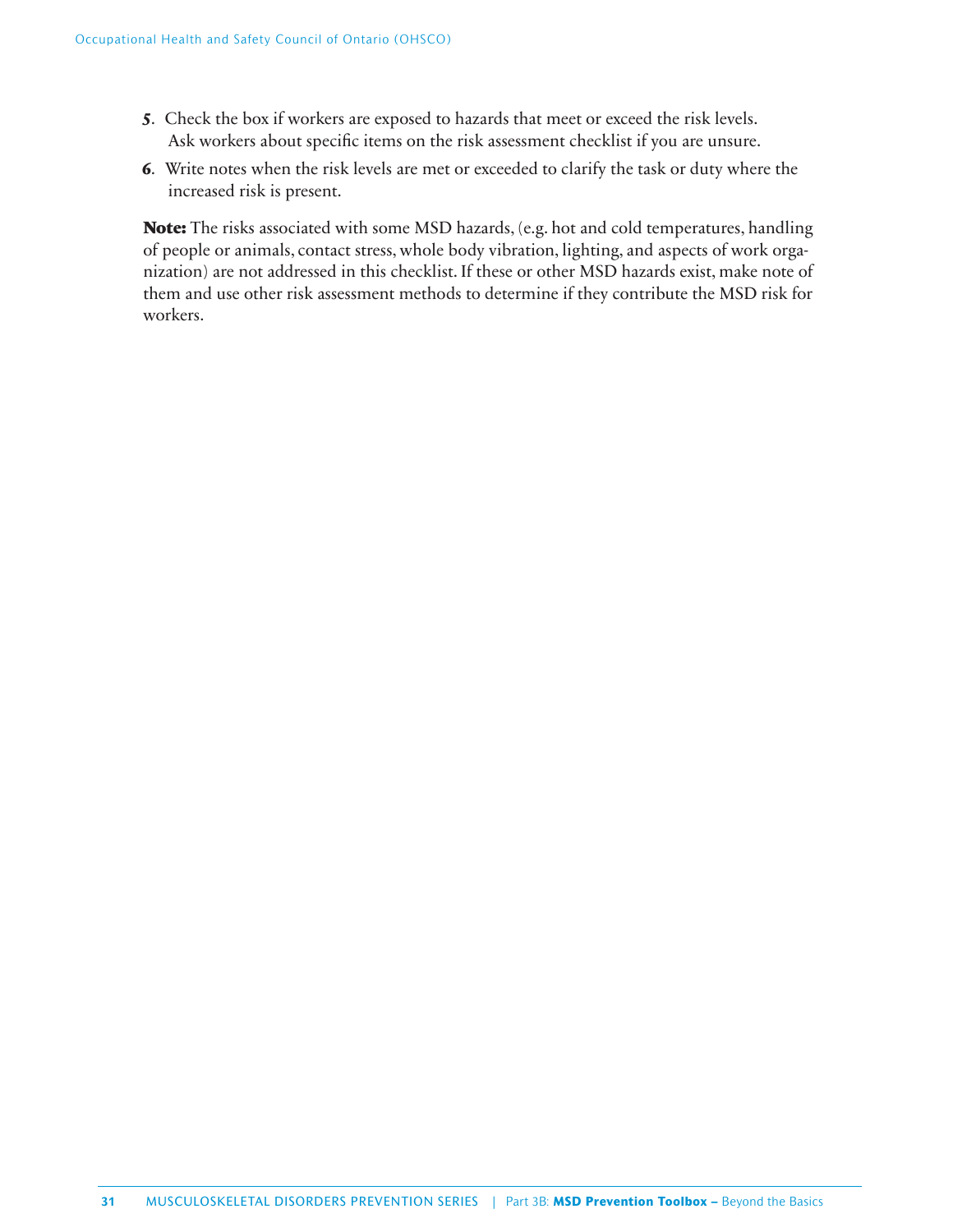# **Things to consider when using the MSD Risk Assessment Checklist**

- **1.** If the physical demands vary from day to day, due to different products or services being produced or provided, ask workers if the activity being observed is more or less demanding than on a typical day.
	- **i**. If less demanding, plan to come back when the demands are more typical.
	- **ii**. If more demanding, complete the checklist. It may be that the risk of MSDs is only increased when working with certain products or performing certain services. You should also reuse the checklist when the demands are more typical.
	- **iii**. If typical, but there are times when the demands are higher, reuse the checklist when the demands are higher, especially if an increased risk is not indicated by the checklist when observing typical demands.
- **2. For non-repetitive activities**, add up the total time spent performing the specific activity/ demand over the day. Observe on the days when the duration is longest when using the risk assessment checklist.
- **3**. **For repetitive activities** (e.g. the same motion is done more than once every 6 30 seconds), add up the total time that the repetitive activity is performed per day. Observe on the days when the duration is longest when using the risk assessment checklist.

# **Estimating grip and push/pull forces:**

The following method can be used to estimate grip, push and pull forces if you don't have a hand grip or push/pull force gauge.

- **a**. Observe the workers performing the task (pinch or power gripping, pushing or pulling).
- **b**. Ask the workers to stop doing the task.
- **c**. Tell the workers that you want them to rank, on a scale from 0 to 10, how much force they need to exert when performing the gripping, pushing or pulling activity. Tell them that a 0 on this scale means no effort and a 10 means 'as hard as you can, using as much force as you can generate'.
- **d**. Have the workers do the task again for a few more minutes or cycles.
- **e**. Ask the workers to stop doing the task.
- **f**. If looking at pinch or power gripping, have the workers pinch or power grip something solid as hard as they can for 3 to 4 seconds.\*
- **g**. If looking at pushing or pulling, have them push or pull as hard as they can for 3 to 4 seconds on something that won't move.\*
- **h**. Ask the worker to perform the gripping, pushing or pulling just once. As soon as they have done this, ask them to compare the amount of effort needed to do the task to how hard they gripped, pushed or pulled a few minutes ago when you asked them to grip, push, pull as hard as they could.\* **Ask them**, "If the hardest you can grip, push or pull is a 10, how much effort is needed, from 0 to 10, to perform the task?"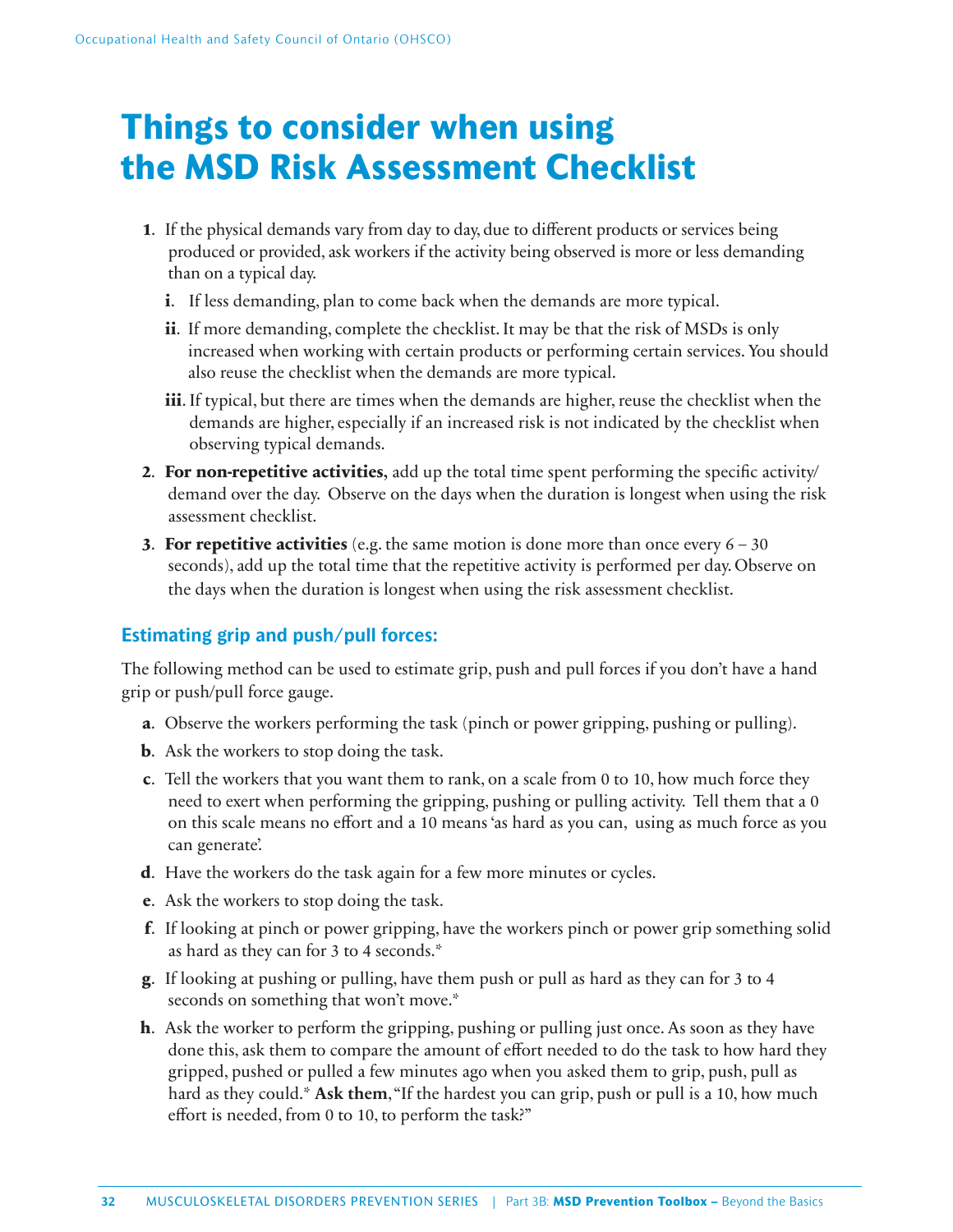- **i**. For pinch and power gripping, if one or more workers tell you that the effort required to perform the task is 5 or higher, and gripping is done for more than two hours total per day, then place a check mark in the appropriate box.
- **j**. For pushing or pulling, if one or more workers tell you that the effort required to perform the push or pull is 5 or higher, place a check mark in the appropriate box.
- \* **Caution required:** There is a very small risk of injury from a one-time, short-duration high-level force exertion, in an awkward posture. If workers are experiencing any pain or discomfort then do not ask the worker to grip, push or pull something as hard as they can.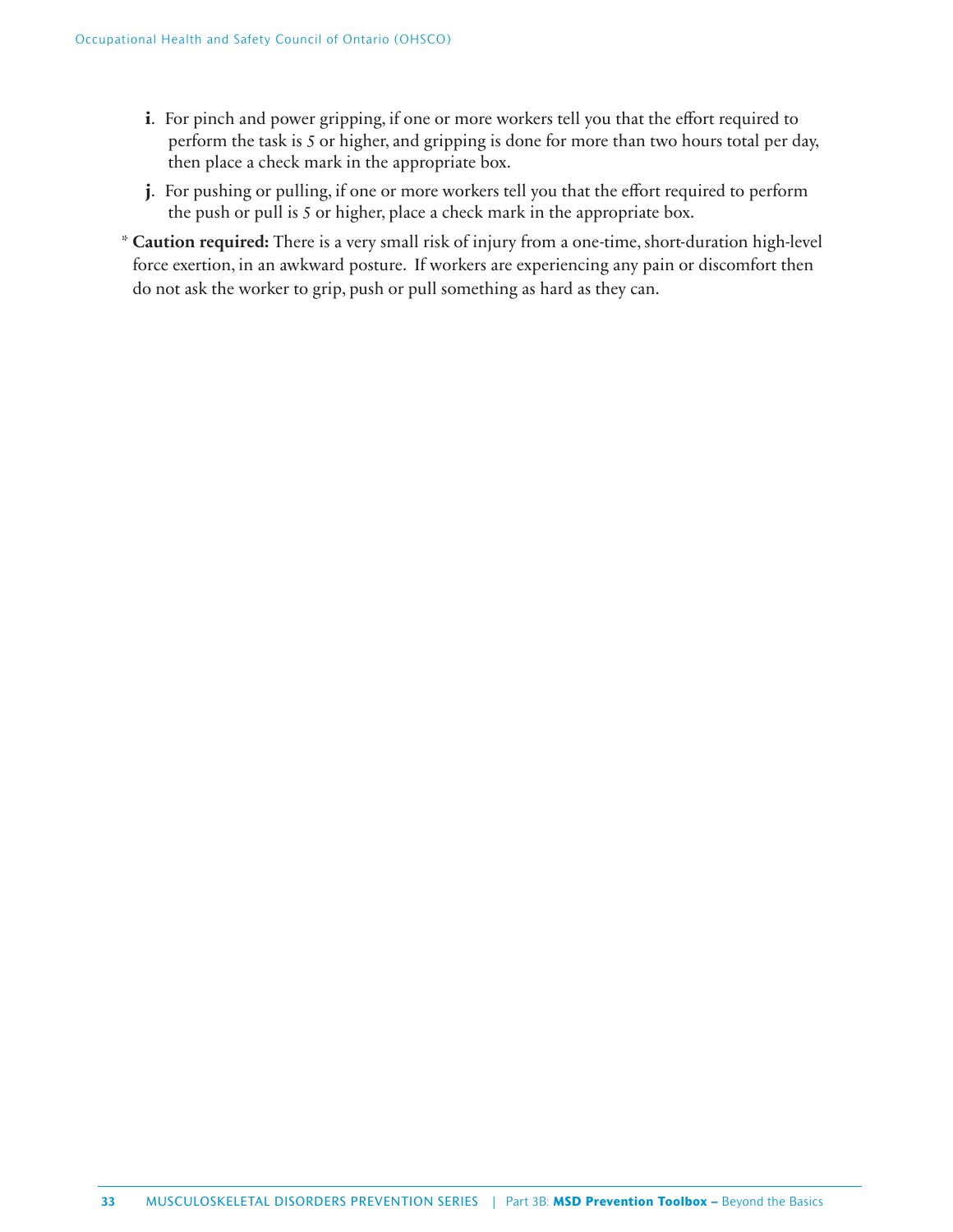# **MSD Hazard Risk Assessment Checklist**

**Job Title or Task:** \_\_\_\_\_\_\_\_\_\_\_\_\_\_\_\_\_\_\_\_\_\_\_\_\_\_\_\_\_\_\_\_\_\_\_ **Date:** \_\_\_\_\_\_\_\_\_\_\_\_\_\_\_\_\_\_\_\_\_\_\_

**Completed By:** \_\_\_\_\_\_\_\_\_\_\_\_\_\_\_\_\_\_\_\_\_\_\_\_\_\_\_\_\_\_\_\_\_\_\_\_\_\_\_\_\_\_\_\_\_\_\_\_\_\_\_\_\_\_\_\_\_\_\_\_\_\_\_\_\_\_

**Space for notes/comments is provided on the back page of this checklist**

| <b>GRIP FORCE</b>           |                                                                                                                                                                                                                          | CHECK $(\nabla)$<br><b>HERE IF</b><br><b>REQUIRED</b><br><b>AT THIS JOB/</b><br><b>TASK</b> | <b>NOTES</b> |
|-----------------------------|--------------------------------------------------------------------------------------------------------------------------------------------------------------------------------------------------------------------------|---------------------------------------------------------------------------------------------|--------------|
| <b>PINCH</b><br><b>GRIP</b> | • Pinch gripping unsupported objects weighing 1 kg or more per<br>hand for more than 2 hours total per day<br><b>OR</b><br>• Pinch gripping with a force of 2 kg or more per hand for more<br>than 2 hours total per day |                                                                                             |              |
| <b>POWER</b><br><b>GRIP</b> | • Power gripping unsupported object weighing 5 kg or more per<br>hand for more than 2 hours total per day<br><b>OR</b><br>• Power gripping with a force of 5 kg or more for more than 2<br>hours total per day           |                                                                                             |              |

**Pinch grip:** force is primarily between the fingers and thumb. Power grip: force is primarily between the fingers and the palm.

|                                  | <b>MANUAL MATERIAL HANDLING TASKS</b>                                                                                   | CHECK $(\Box)$<br><b>HERE IF</b><br><b>REQUIRED</b><br><b>AT THIS JOB/</b><br><b>TASK</b> | <b>NOTES</b> |
|----------------------------------|-------------------------------------------------------------------------------------------------------------------------|-------------------------------------------------------------------------------------------|--------------|
| <b>BACK /</b><br><b>SHOULDER</b> | • Lifting/lowering is required for this job/task?<br>- If checked do weights exceed levels in tables 1 or 2?            |                                                                                           |              |
|                                  | • Pushing/pulling is required for this job/task?<br>- If checked do initial push forces exceed levels in tables 3 or 4? |                                                                                           |              |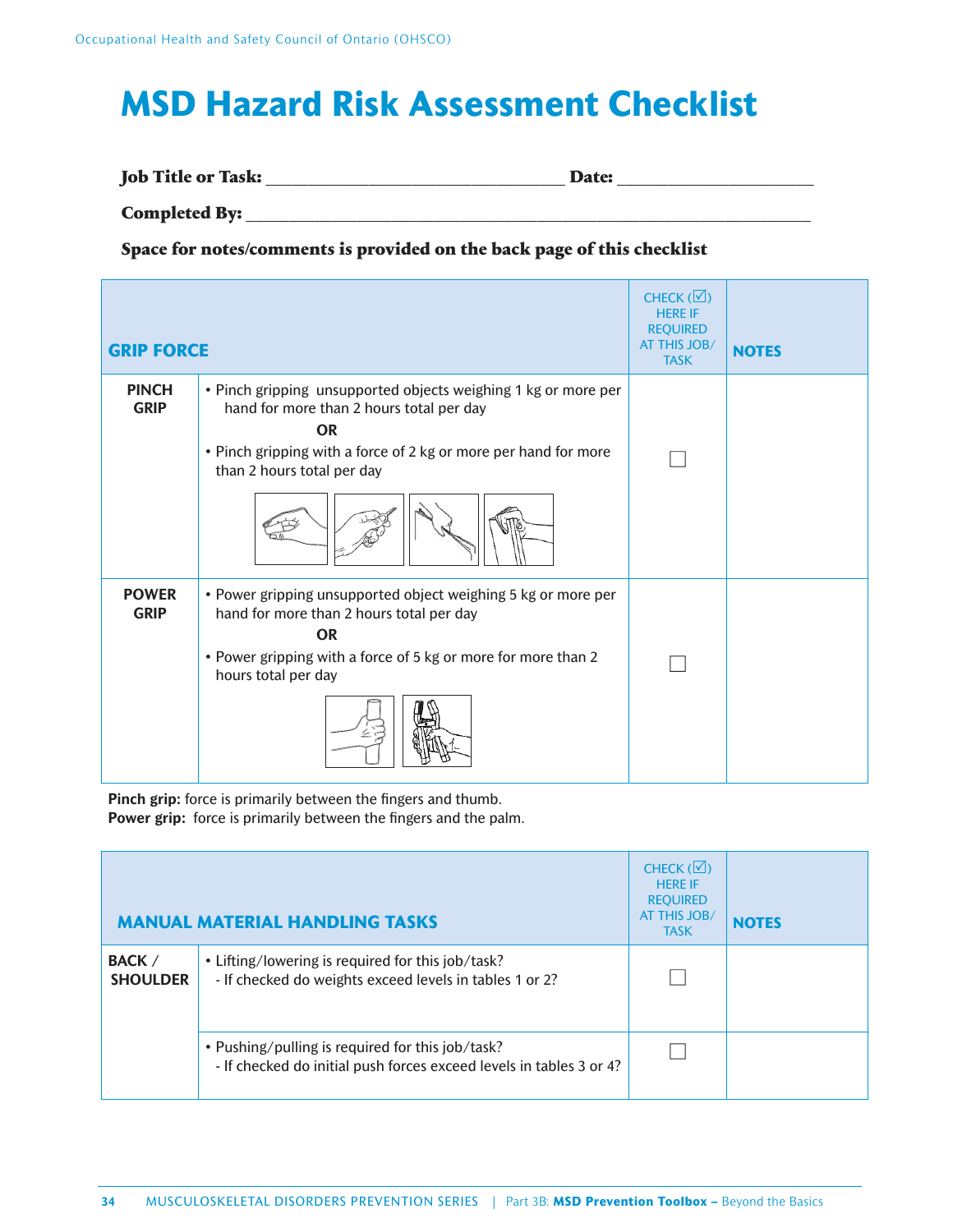# **If lifting/lowering is required for this job/task, does weight of the object exceed value in the appropriate table?**

- **Step 1**: **Choose the right table to use:** If the task is performed by males only, **use table 1.** If the task is done by females only, or both males and females, **use table 2**.
- **Step 2**: **Determine** whether the lift/lower is close or far

 Close – hands are 17 cm or less from body at all times during the lift/lower Far – hands are more than 17 cm from the body at any time during the lift/lower

**Step 3**: **Determine** if the lift/lower is short or long

Short – the object moves up/down no more than 25 cm

Long – the object moves up/down more than 25 cm

- **Step 4: Determine** where the worker's hands end up at the end of the lift/lower Below knuckle height, between knuckle and shoulder height, or above shoulder height
- **Step 5: Determine** how often the object is lifted/lowered once every 15 sec., 1 min., 2 min., 5 min., 30 min., or 8 hours
- **Step 6**: **Compare** the weight from the table to the actual weight of the object being lifted/lowered

**Example:** Only males do the job being assessed. The hands are more than 17 cm from the body, the item is moved up more than 25 cm, the worker's hands at the end of the lift are at just below shoulder height and the item is lifted once every 5 min. The value from table 1 for this example is 19 kg. To get this number:

- **1**. Look at numbers in table 1
- **2**. Look at the numbers in the far-long row
- **3**. Find the numbers in the far-long row, under the heading "Hands end between knuckle and shoulder height" and
- **4**. Find the number for objects lifted once every 5 min. 19 kg

|                               | TABLE 1: Lift/lower weights (kg) – use when task performed by males only |                         |                   |      |            |     |                                                             |      |      |           |            |          |                                               |      |      |      |            |     |
|-------------------------------|--------------------------------------------------------------------------|-------------------------|-------------------|------|------------|-----|-------------------------------------------------------------|------|------|-----------|------------|----------|-----------------------------------------------|------|------|------|------------|-----|
| Type of Lift/<br><b>Lower</b> |                                                                          | Hands and below knuckle | height once every |      |            |     | Hands end between knuckle and<br>shoulder height once every |      |      |           |            |          | Hands end above shoulder height<br>once every |      |      |      |            |     |
|                               | 15<br>sec.                                                               | min.                    | min.              | min. | 30<br>min. | hr. | 15<br>sec.                                                  | min. | min. | 5<br>min. | 30<br>min. | 8<br>hr. | 15 <sub>15</sub><br>sec.                      | min. | min. | min. | 30<br>min. | hr. |
| $Far - long$                  | 13                                                                       | 16                      | 19                | 20   | 21         | 24  | $6 \overline{6}$                                            | 18   | 18   | 19        | 21         | 23       | 12                                            | 14   | 14   | 14   | 16         |     |
| $Far - short$                 | 15                                                                       | 19                      | 22                | 24   | 24         | 28  | 20                                                          | 23   | 24   | 25        |            | 30       | 15                                            | 18   | 18   | 19   | 21         | 23  |
| $Close - long$                | 17                                                                       | 22                      | 25                | 28   | 28         | 33  |                                                             | 20   | 20   | 21        | 23         | 25       | 16                                            | 18   | 19   | 19   | 24         | 24  |
| $Close - short$               | 21                                                                       | 26                      | 30                | 32   | 33         | 38  |                                                             | 26   | 27   | 28        | 31         | 34       | 20                                            | 24   | 25   | 26   | 29         | 31  |

| TABLE 2: Lift/lower weights (kg) – use when task performed by females only OR both males and females |                                              |          |                 |                 |                         |          |                          |                                                             |      |      |            |          |                         |      |                                               |      |            |          |  |
|------------------------------------------------------------------------------------------------------|----------------------------------------------|----------|-----------------|-----------------|-------------------------|----------|--------------------------|-------------------------------------------------------------|------|------|------------|----------|-------------------------|------|-----------------------------------------------|------|------------|----------|--|
| Type of Lift/<br><b>Lower</b>                                                                        | Hands and below knuckle<br>height once every |          |                 |                 |                         |          |                          | Hands end between knuckle and<br>shoulder height once every |      |      |            |          |                         |      | Hands end above shoulder height<br>once every |      |            |          |  |
|                                                                                                      | 15<br>sec.                                   | min.     | min.            | 5<br>min.       | 30 <sup>°</sup><br>min. | 8<br>hr. | 15 <sub>15</sub><br>sec. | min.                                                        | min. | min. | 30<br>min. | 8<br>hr. | 15 <sup>1</sup><br>sec. | min. | min.                                          | min. | 30<br>min. | 8<br>hr. |  |
| $Far - long$                                                                                         | Q                                            | $\Omega$ | 10              | 10              | 11                      | 14       | 8                        | 10                                                          |      | 11   | 12         | 14       | h                       |      | 8                                             | 8    | 8          | 10       |  |
| $Far - short$                                                                                        |                                              |          | 12              | 12              | 13                      | 18       | Q                        | 12                                                          | 13   | 13   | 14         |          |                         |      | $\mathsf{Q}$                                  | Q    | 10         |          |  |
| $Close - long$                                                                                       | 11                                           | 12       | 13              | 13              | 14                      | 19       | Q                        | 11                                                          | 12   | 12   | 13         | 15       | 8                       |      | 10                                            | 10   | 11         |          |  |
| $Close - short$                                                                                      | 13                                           | 14       | 15 <sup>°</sup> | 15 <sub>1</sub> |                         |          |                          | 13                                                          | 14   | 14   | 16         | 18       | Q                       |      | 12                                            | 12   | 14         | 6        |  |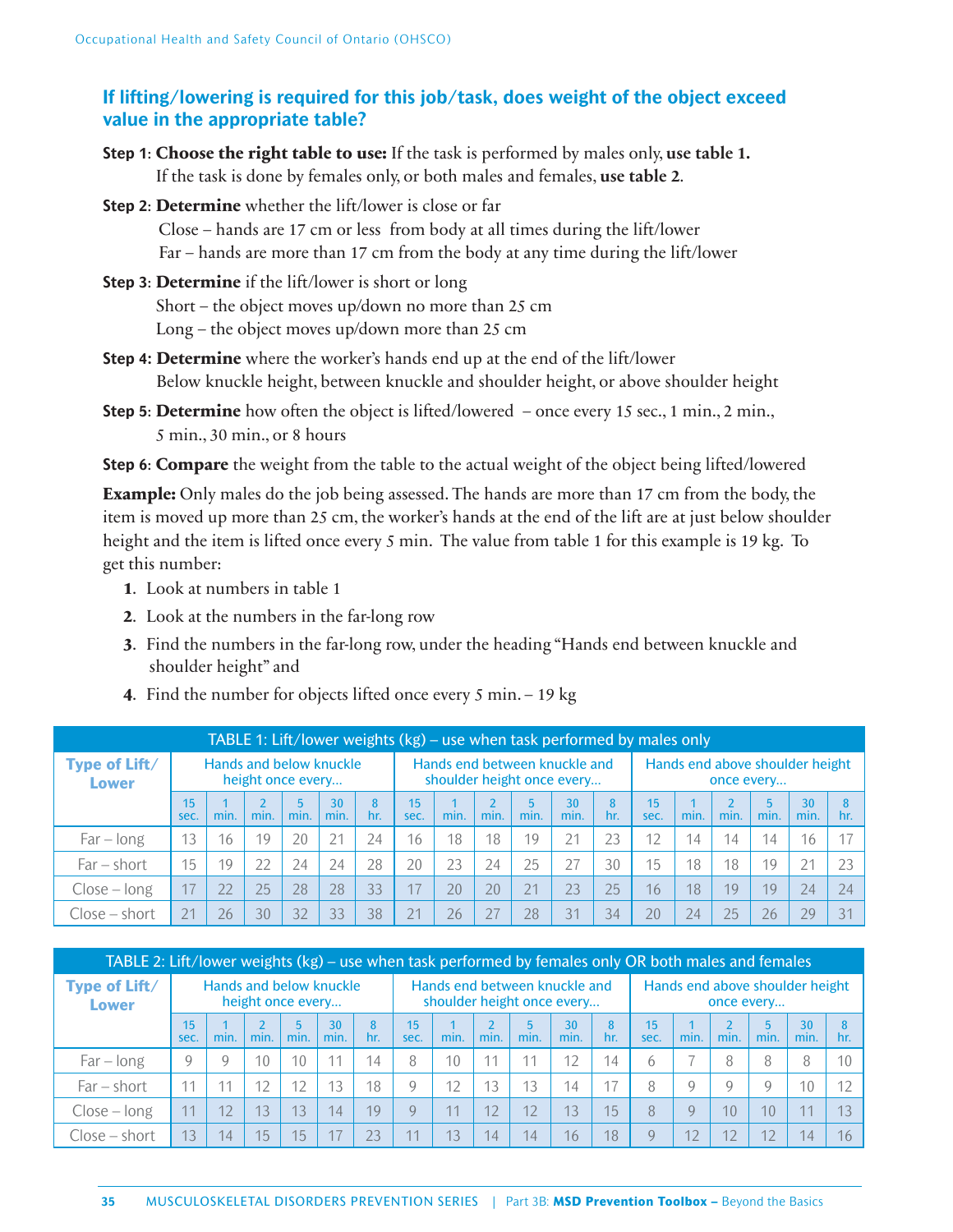# **If pushing/pulling is required for this job/task, does initial push force to move the object exceed value in the appropriate table?**

- **Step 1**: **Choose the right table to use:** If the task performed by males only, use **table 3.**  If the task is done by females only, or both males and females, use **table 4.**
- **Step 2**: **Determine** where the worker's hands are on the object while it is being pushed/pulled at or below knuckle height, between knuckle and chest height, at chest height or higher
- **Step 3: Determine** how far the object is pushed/pulled up to 2 meters, 2 7.5 meters, more than 7.5 meters
- **Step 4**: **Determine** how often the object is pushed/pulled once every 15/20/30 sec., 1 min., 2 min., 5 min., 30 min., or 8 hours
- **Step 5**: **Compare** the force level from the table to the actual amount of force required for the push/pull to the object

**Example:** Both females and males do the job being assessed. The hands are below the worker's knuckle height on the object when it is being pulled, the item is pulled 1.5 metres, once a minute. The value from table 4 for this example is 17 kg. **To get this number:**

- **1**. Look at numbers in table 4
- **2**. Look at the numbers in the "At or below knuckle height" row
- **3**. Find the numbers in the "At or below knuckle height" row that are under the heading for "Up to 2 metres"
- **4**. Find the number for an object that is pulled up to 2 metres, once per min. 17 kg

| TABLE 3: Initial push/pull forces $(kg)$ – use when task performed by males only<br>(e.g. carts, trolleys, rolls, cables, wheelbarrows) |                           |      |      |                        |            |          |            |                             |      |           |            |          |            |                                 |      |           |            |          |  |
|-----------------------------------------------------------------------------------------------------------------------------------------|---------------------------|------|------|------------------------|------------|----------|------------|-----------------------------|------|-----------|------------|----------|------------|---------------------------------|------|-----------|------------|----------|--|
| <b>Height of hands</b>                                                                                                                  | Up to 2 metres once every |      |      |                        |            |          |            | $2 - 7.5$ metres once every |      |           |            |          |            | More than 7.5 metres once every |      |           |            |          |  |
| on object being<br>pushed/pulled                                                                                                        | 15<br>sec.                | min. | min. | $\overline{5}$<br>min. | 30<br>min. | 8<br>hr. | 20<br>sec. | min.                        | min. | 5<br>min. | 30<br>min. | 8<br>hr. | 30<br>sec. | min.                            | min. | 5<br>min. | 30<br>min. | 8<br>hr. |  |
| Chest height<br>or higher                                                                                                               | 19                        | 22   | 22   | 23                     | 24         | 28       | 15         | 20                          | 20   | 21        | 21         | 26       | 18         | 19                              | 19   | 20        | 20         | 24       |  |
| Between chest<br>and knuckle                                                                                                            | 27                        | 31   | 31   | 32                     | 33         | 39       | 21         | 28                          | 28   | 29        | 30         | 36       | 25         | 26                              | 26   | 28        | 28         | 33       |  |
| At or below<br>knuckle height                                                                                                           | 30                        | 34   | 34   | 37                     | 37         | 44       | 24         | 31                          | 31   | 33        | 34         | 40       | 28         | 29                              | 29   | 31        | 32         | 38       |  |

| TABLE 4: Initial push/pull forces (kg) – Use when task performed by females only OR both males & females ( |  |
|------------------------------------------------------------------------------------------------------------|--|
| (e.g. carts, trolleys, rolls, cables, wheelbarrows)                                                        |  |

| <b>Height of hands</b>           | Up to 2 metres once every |      |      |      | $2 - 7.5$ metres once every |          |            |      | More than 7.5 metres once every |           |            |          |            |      |      |      |            |     |
|----------------------------------|---------------------------|------|------|------|-----------------------------|----------|------------|------|---------------------------------|-----------|------------|----------|------------|------|------|------|------------|-----|
| on object being<br>pushed/pulled | 15<br>sec.                | min. | min. | min. | 30<br>min.                  | 8<br>hr. | 20<br>sec. | min. | min.                            | 5<br>min. | 30<br>min. | 8<br>hr. | 30<br>sec. | min. | min. | min. | 30<br>min. | hr. |
| Chest height<br>or higher        | 18                        | 21   | 22   | 24   | 25                          | 27       | 19         | 19   | 20                              | 22        | 23         | 24       |            |      | 17   | 19   | 20         | 21  |
| Between chest<br>and knuckle     | 18                        | 21   | 22   | 24   | 25                          | 27       | 18         | 20   | 20                              | 22        | 23         | 25       | 16         |      | 17   | 19   | 20         | 21  |
| At or below<br>knuckle height    | 15                        | 17   |      | 19   | 20                          | 21       | 15         |      | 17                              | 19        | 20         | 21       | 13         | 14   | 15   | 16   |            | 18  |

Values in tables 1-4 are adapted from Snook SH and Ciriello VM, (1991), The design of manual handling tasks: Revised tables of maximum acceptable weights and forces, Ergonomics 34, 1197-1213.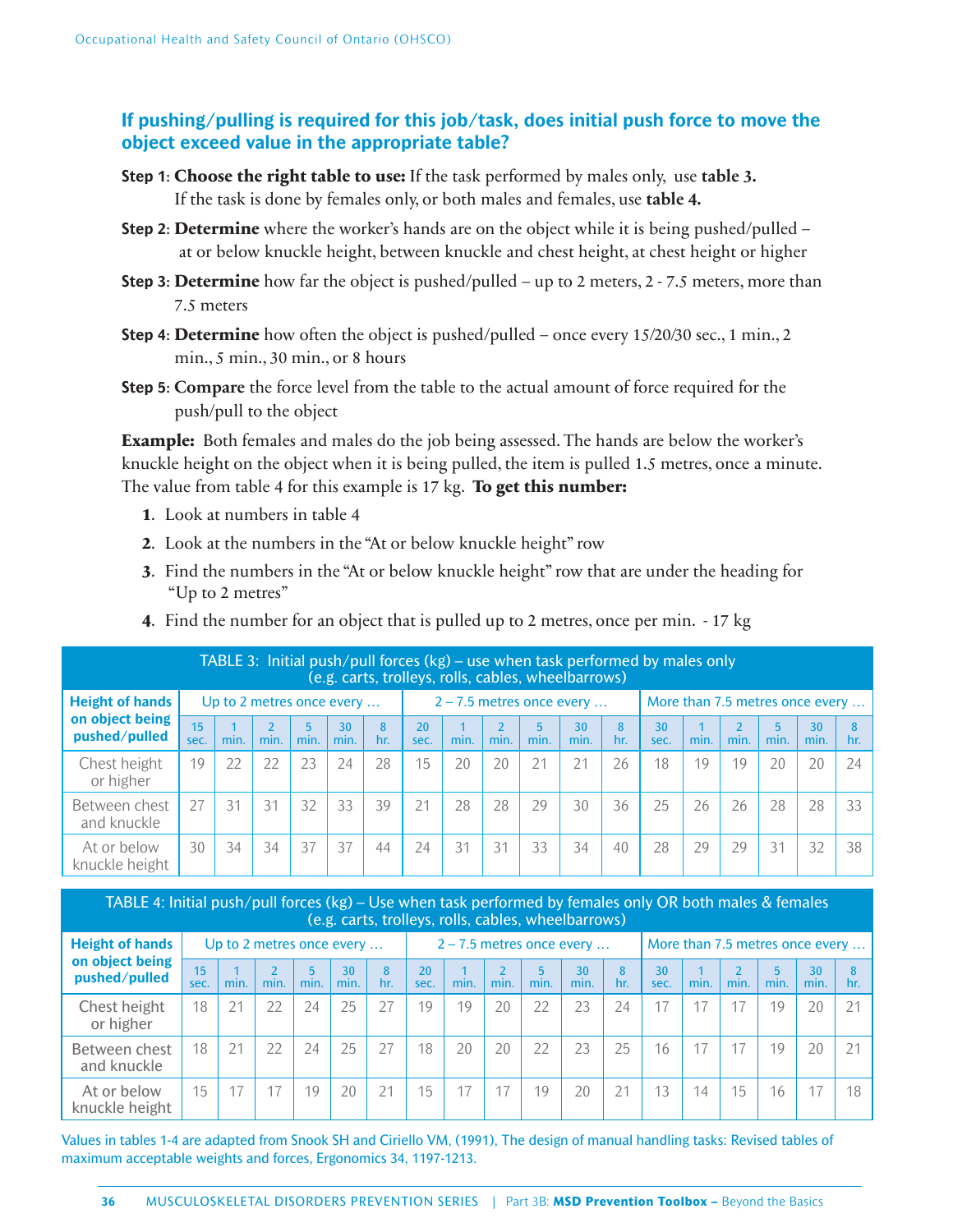|                 |                                                                                                                                                                                                                                        | CHECK (☑)<br><b>HERE IF</b><br><b>REQUIRED</b><br>AT THIS JOB/ |              |
|-----------------|----------------------------------------------------------------------------------------------------------------------------------------------------------------------------------------------------------------------------------------|----------------------------------------------------------------|--------------|
|                 | <b>AWKWARD POSTURES</b>                                                                                                                                                                                                                | <b>TASK</b>                                                    | <b>NOTES</b> |
|                 | • Working with the neck bent forward or to the side more than 30° for<br>more than two hours total per day<br><b>SIDE</b><br><b>FORWARD</b><br>(circle the appropriate movements)                                                      |                                                                |              |
| <b>NECK</b>     | • Working with the neck rotated more than 45° in either direction for<br>more than two hours total per day                                                                                                                             |                                                                |              |
|                 | • Working with the neck bent back/up more than 20° for more than<br>two hours total per day                                                                                                                                            |                                                                |              |
| <b>SHOULDER</b> | • Working with the hand(s) at or above the<br>head for more than two hours total per day                                                                                                                                               |                                                                |              |
|                 | • Working with the elbow(s) at or above<br>the shoulder for more than two hours total<br>per day                                                                                                                                       |                                                                |              |
| <b>BACK</b>     | • Working while sitting or standing with the back bent forward, side-<br>ways, or twisted more than 30° for more than two hours total per day<br><b>FORWARD</b><br><b>SIDE</b><br><b>TWISTED</b><br>(circle the appropriate movements) |                                                                |              |
|                 | • Working while sitting or standing with the back bent back more than<br>20°, and with no support for the back, for more than two hours total<br>per day<br><b>BACKWARD</b>                                                            |                                                                |              |
| <b>KNEES</b>    | • Worker squats/ kneels for more than two hours total per day<br><b>SQUAT</b><br><b>KNEEL</b>                                                                                                                                          |                                                                |              |
|                 | (circle the appropriate movements)                                                                                                                                                                                                     |                                                                |              |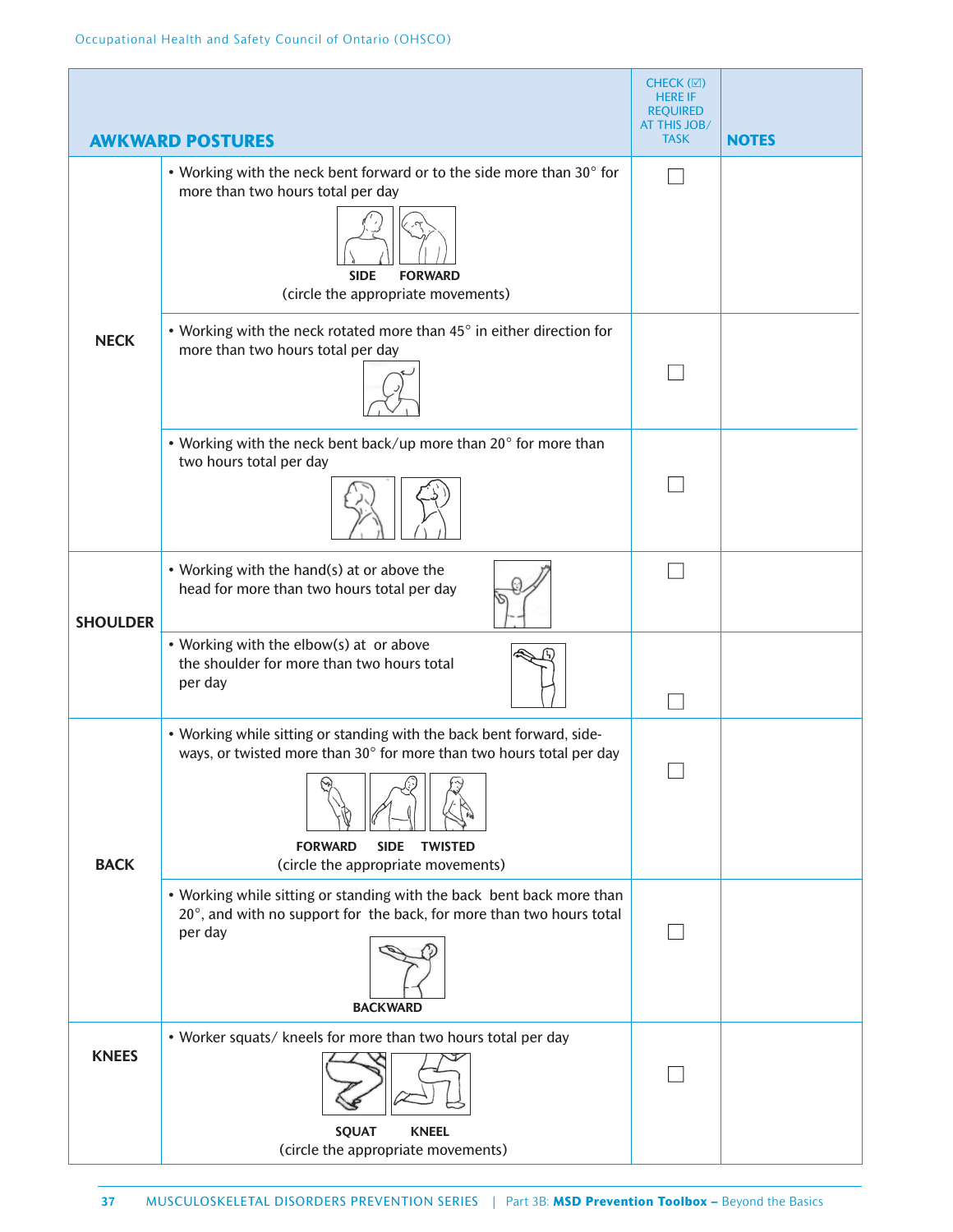|                                     | <b>STATIC WHOLE BODY POSTURES</b>                                                                                                                             | CHECK $(\overline{\vee})$<br><b>HERE IF</b><br><b>REOUIRED</b><br>AT THIS JOB/<br><b>TASK</b> | <b>NOTES</b> |
|-------------------------------------|---------------------------------------------------------------------------------------------------------------------------------------------------------------|-----------------------------------------------------------------------------------------------|--------------|
| <b>PROLONGED</b><br><b>SITTING</b>  | • Worker sits for more than six hours total per day                                                                                                           |                                                                                               |              |
| <b>PROLONGED</b><br><b>STANDING</b> | • Worker stands on a hard surface for more than four hours<br>total per day (standing in one location without taking more<br>than two steps in any direction) |                                                                                               |              |

| <b>REPETITION</b>                                                          |                                                                                                                                                                                                                                                                                                                                | CHECK $(\Box)$<br><b>HERE IF</b><br><b>REQUIRED</b><br><b>AT THIS JOB/</b><br><b>TASK</b> | <b>NOTES</b> |
|----------------------------------------------------------------------------|--------------------------------------------------------------------------------------------------------------------------------------------------------------------------------------------------------------------------------------------------------------------------------------------------------------------------------|-------------------------------------------------------------------------------------------|--------------|
| NECK.<br><b>SHOULDERS,</b><br>ELBOWS.<br><b>WRISTS, OR</b><br><b>HANDS</b> | • Worker repeats the same motion with the neck, shoulders,<br>elbows, wrists, or hands every few seconds with little or no<br>variation for more than two hours total per day (excluding<br>keying activities).<br>Check body parts that apply:<br>$\Box$ Neck $\Box$ Shoulder(s) $\Box$ Elbow(s) $\Box$ Wrist(s) $\Box$ Hands |                                                                                           |              |
| <b>KEYBOARDING</b>                                                         | • Worker performs intensive keying more than four hours total<br>per day                                                                                                                                                                                                                                                       |                                                                                           |              |

| <b>REPEATED IMPACTS</b> |                                                                                                                                                                                                                     | CHECK $(\overline{\vee})$<br><b>HERE IF</b><br><b>REQUIRED</b><br><b>AT THIS JOB/</b><br><b>TASK</b> | <b>NOTES</b> |
|-------------------------|---------------------------------------------------------------------------------------------------------------------------------------------------------------------------------------------------------------------|------------------------------------------------------------------------------------------------------|--------------|
| HANDS/<br><b>KNEES</b>  | • Employee uses one of the following as a hammer more than<br>10 times per hour and for more than two hours total per<br>day. (Check the body part(s) that apply)<br>$\Box$ Hand (heel/base of palm)<br>$\Box$ Knee |                                                                                                      |              |

| <b>HAND-ARM VIBRATION</b> |                                                                                                                                                                | CHECK $(\Box)$<br><b>HFRF IF</b><br><b>REQUIRED</b><br>AT THIS JOB/<br><b>TASK</b> | <b>NOTES</b> |
|---------------------------|----------------------------------------------------------------------------------------------------------------------------------------------------------------|------------------------------------------------------------------------------------|--------------|
| HANDS/<br><b>WRISTS</b>   | • Use high vibration tools (impact wrenches, carpet strippers,<br>chainsaws, jackhammers, scalers, riveting hammers) for<br>more than 30 minutes total per day |                                                                                    |              |
|                           | • Use hand tools that typically have moderate vibration levels<br>(grinders, sanders, jig saws) for more than two hours total<br>per day                       |                                                                                    |              |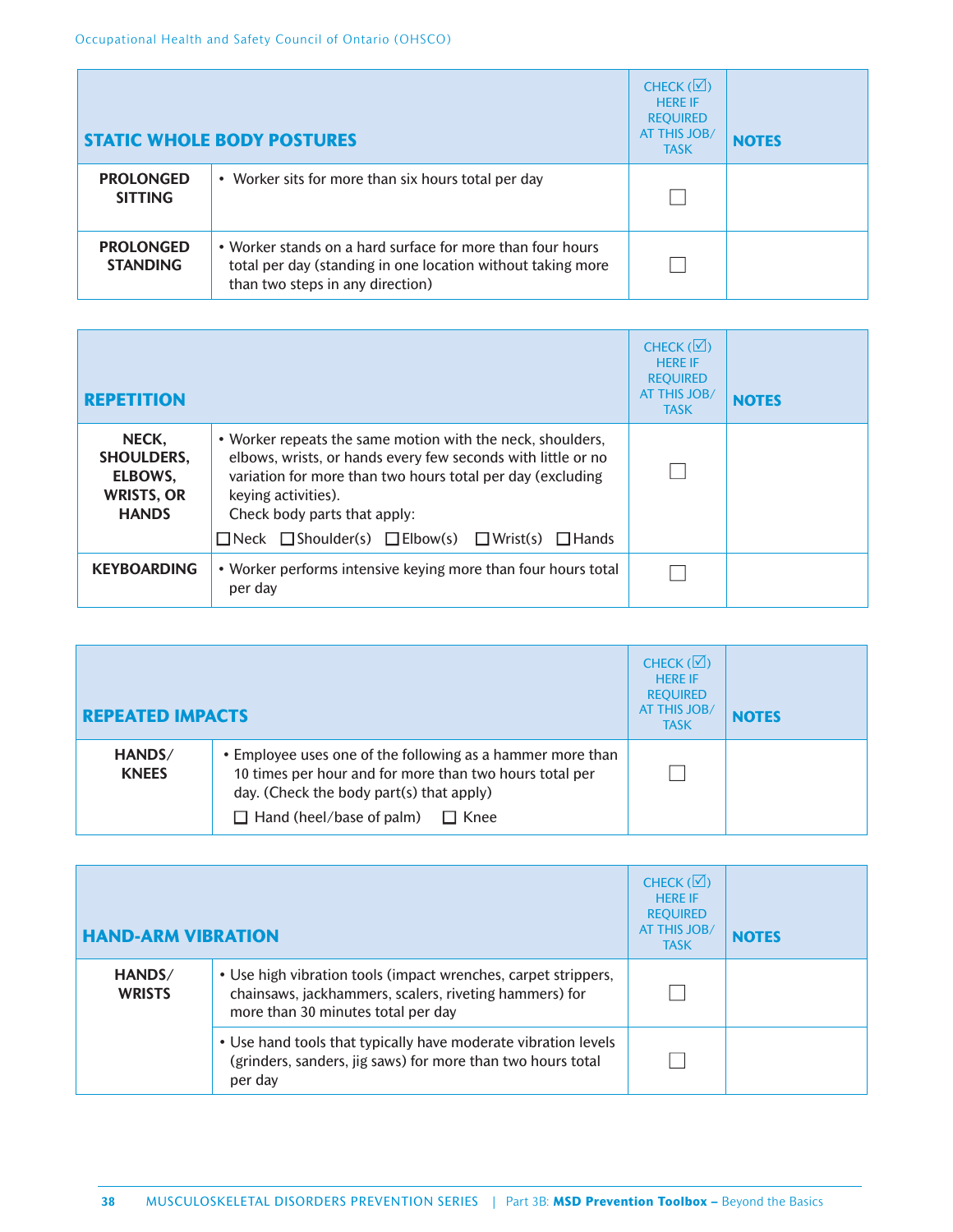# **Notes:**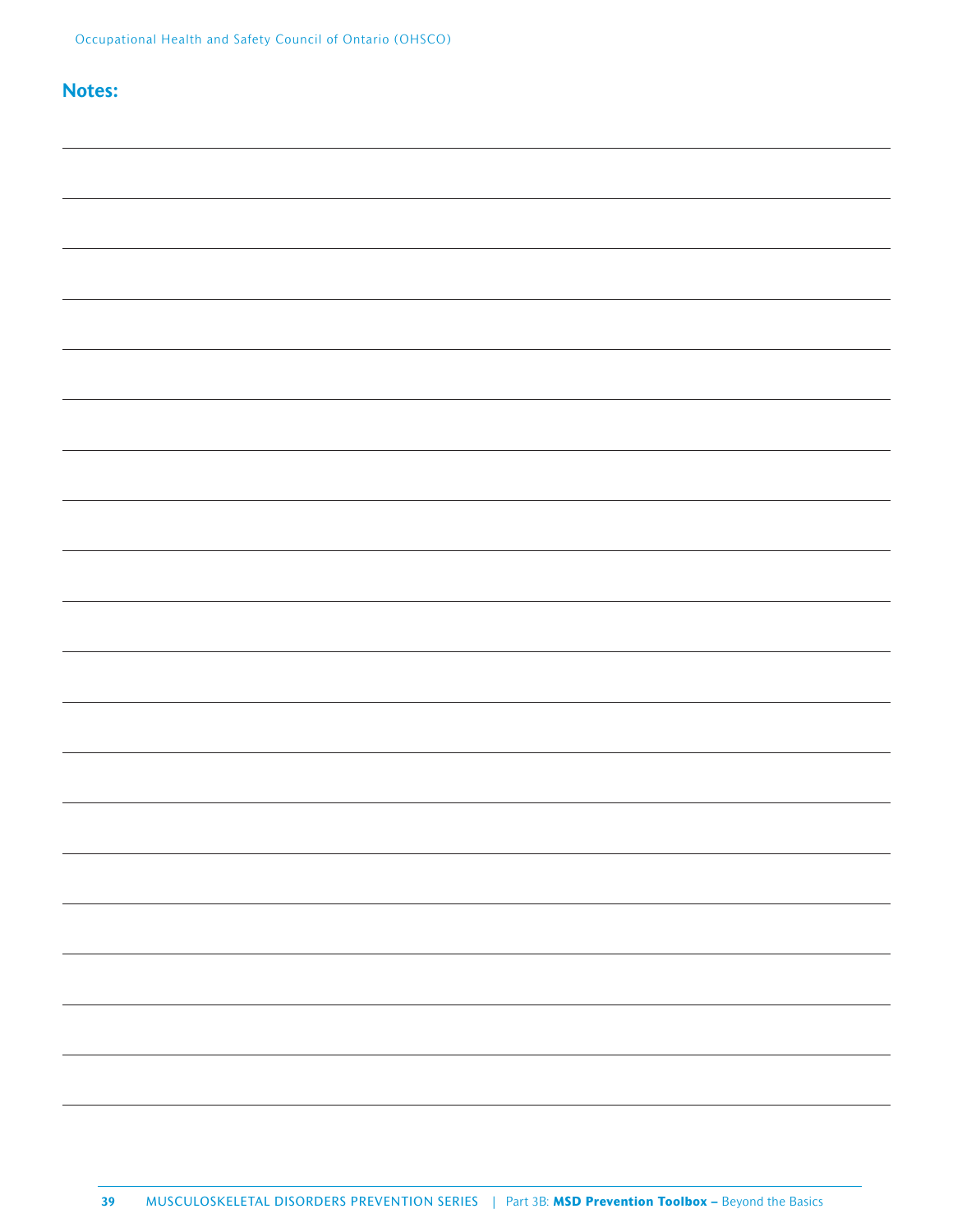# **Prioritizing jobs and tasks for MSD hazard controls**

This tool is designed to help you determine a priority level for implementing MSD hazard controls.

The two tables show how you can prioritize jobs and tasks for MSD hazard controls by considering whether MSD claims have been reported for the job/task, if workers performing the job/task are reporting musculoskeletal discomfort or other concerns, and whether or not the levels on the MSD Risk Assessment Checklist have been exceeded.

Prioritizing jobs/tasks for MSD hazard controls if MSDs have been reported (reactive risk assessment):

| MSDs <sup>1</sup> Reported |           | Reports of Discomfort/ | <b>Worker concerns</b> |            | <b>Levels on Risk Assessment</b><br><b>Checklist Exceeded</b> | <b>Recommended Priority</b><br>for MSD Hazard<br><b>Controls</b> |  |
|----------------------------|-----------|------------------------|------------------------|------------|---------------------------------------------------------------|------------------------------------------------------------------|--|
| <b>Yes</b>                 | <b>No</b> | <b>Yes</b>             | No.                    | <b>Yes</b> | <b>No</b>                                                     |                                                                  |  |
|                            |           |                        |                        |            |                                                               | Very High 2                                                      |  |
|                            |           |                        | 64                     |            |                                                               |                                                                  |  |
|                            |           |                        |                        |            |                                                               | High <sup>3</sup>                                                |  |
|                            |           |                        |                        |            |                                                               |                                                                  |  |

<sup>1</sup> MSDs reported should include lost time and non-lost time (medical and first aid) claims

- 2 If you have more than one job/task where checklist levels are exceeded:
	- consider how much the job/task demands exceed the levels on the checklist. Those jobs/tasks with the highest demands would be the highest priority for change, and/or
	- look at how many checkmarks there are on the checklist, e.g. hazards where job/task demands exceed exposure levels. Jobs/tasks with the most number of checkmarks would be the highest priority for change.

<sup>3</sup> These situations are a high priority for hazard controls since there is a history of MSDs for the job/task.

In the third row of the table, the levels on the risk assessment checklist have not been exceeded, but there is both a history of MSD claims and workers are reporting pain, discomfort or other MSDrelated concerns. With this situation, it is recommended that you use a different, more specific in-depth risk assessment method. The MSD Risk Assessment Checklist is a general checklist that may not identify a specific MSD risk associated with a job/task or adequately assess how different hazards interact to increase the risk of injury to workers. Before using an alternative in-depth risk assessment method it is suggested that you seek help from someone who is qualified to assist you with your MSD prevention efforts. See page iii of this document for contact information for your Health and Safety Association, or see pages 48-50 of *Part 3A: MSD Prevention Toolbox – Getting Started*.

In the last row of the table, the levels on the risk assessment checklist have not been exceeded and workers are not currently reporting discomfort, but there is a history of MSDs at the job. There are two things to consider in this situation. First, current workers may be new to the task and may not yet be experiencing discomfort. Or they may have become used to the task so they can, for now, do it without any pain or discomfort. Second, as noted above, it is recommended that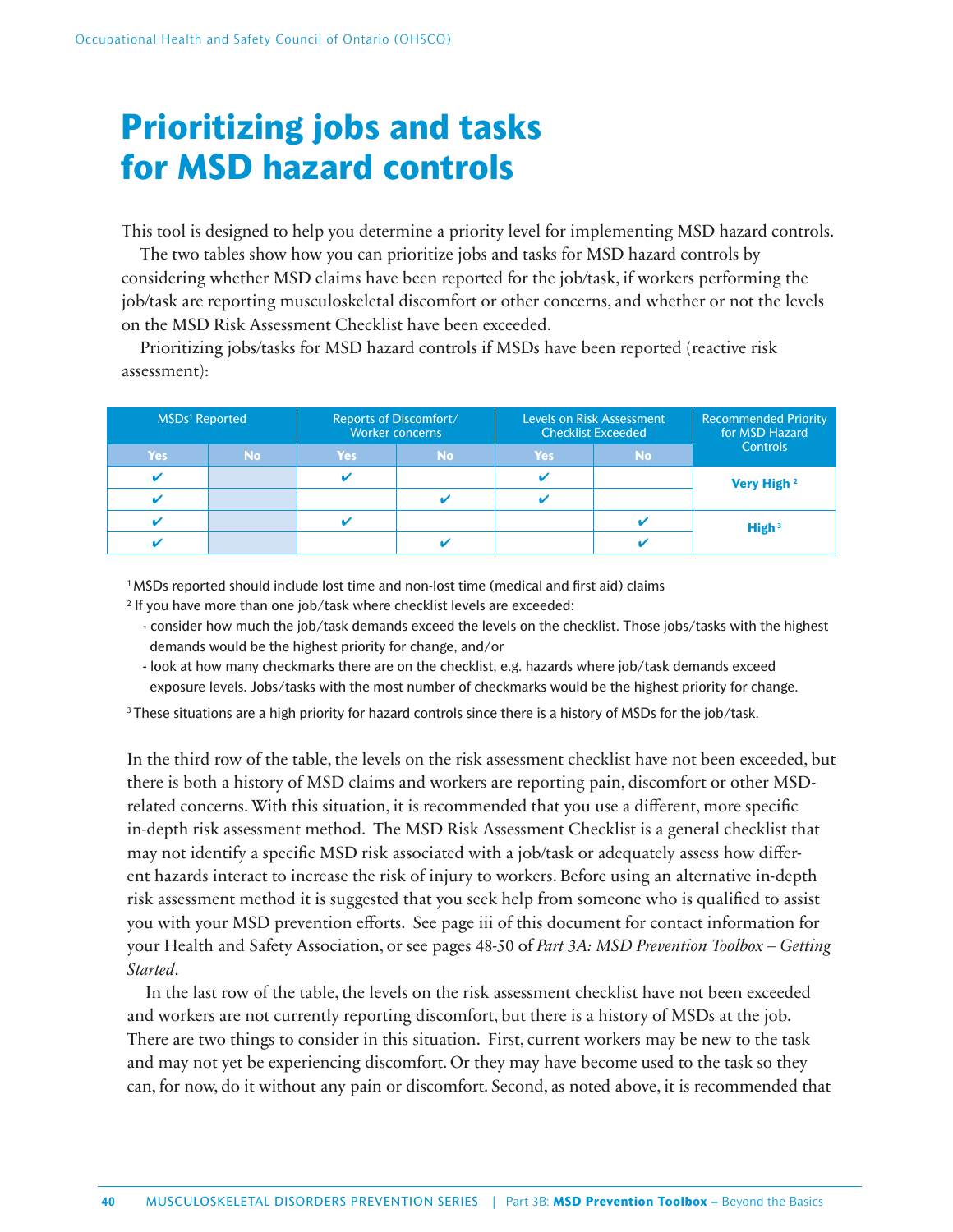you use a different, more specific in-depth risk assessment method. The MSD Risk Assessment Checklist is a general checklist that may not identify a specific MSD risk associated with a job or task or adequately assess how different hazards interact to increase the risk of injury to workers.

See the following table for more on prioritizing jobs or tasks for MSD hazard controls and for definitions of priority levels.

Prioritizing jobs or tasks for MSD hazards if MSDs have not been reported (proactive risk assessment):

| <b>MSDs<sup>1</sup></b> Reported |                         | <b>Reports of Discomfort/</b> | <b>Worker concerns</b> |            | Levels on Risk Assessment<br><b>Checklist Exceeded</b> | <b>Recommended Priority for</b><br><b>MSD Hazard Controls</b> |
|----------------------------------|-------------------------|-------------------------------|------------------------|------------|--------------------------------------------------------|---------------------------------------------------------------|
| <b>Yes</b>                       | <b>No</b>               | <b>Yes</b>                    | <b>No</b>              | <b>Yes</b> | <b>No</b>                                              |                                                               |
|                                  | $\overline{\mathbf{v}}$ |                               |                        |            |                                                        | Moderate <sup>4</sup>                                         |
|                                  | ø                       |                               |                        |            |                                                        | Low <sup>5</sup>                                              |
|                                  | $\overline{\mathbf{v}}$ |                               |                        |            |                                                        | Low <sup>6</sup>                                              |
|                                  | $\overline{\mathbf{v}}$ |                               |                        |            |                                                        | No controls currently required<br>- continue to monitor       |

4 Even though no MSD claims have been reported, the fact that workers have reported pain or discomfort and/or other MSD-related concerns should prompt some action in your workplace. And since the levels on the MSD Risk Assessment Checklist are exceeded, there is very likely a need to implement some type of MSD hazard control.

- 5 With no reported MSD claims or reports of pain, discomfort or MSD-related concerns, it is tempting to think that these jobs do not need MSD hazard controls. If, however, the levels on the MSD Risk Assessment Checklist are exceeded, this suggests that workers performing this job or task are at an increased risk for developing MSDs in the future. It is recommended that MSD hazard controls be considered and implemented to reduce the risk to workers.
- 6 No history of MSD claims does not necessarily mean that MSD hazard controls are not required. Since workers are reporting pain or discomfort or MSD-related concerns, and because the levels on the MSD Risk Assessment Checklist are not being exceeded, it recommended that you use a different, more specific in-depth risk assessment method. The MSD Risk Assessment Checklist is a general checklist that may not identify a specific MSD risk associated with a job or task or adequately assess how different hazards interact to increase the risk of injury to workers. Before using an alternative in-depth risk assessment method, it is suggested that you seek help from someone who is qualified to assist you with your MSD prevention efforts. See page iii of this document for contact information for your health and safety association, or see pages 48-50 of *Part 3A: MSD Prevention Toolbox – Getting Started.*

# **Definitions for priority levels**

**Very high**: investigate and identify MSD hazard control options and implement in a timely fashion

**High**: investigate and identify MSD hazard control options and implement after very high priority jobs and tasks have been addressed

**Moderate**: to reduce likelihood of workers developing MSDs in the future, investigate and identify MSD hazard control options and implement after high priority jobs and tasks have been addressed.

Low: to reduce likelihood of workers developing MSDs in the future, investigate and identify MSD hazard control options and implement after moderate priority jobs and tasks have been addressed.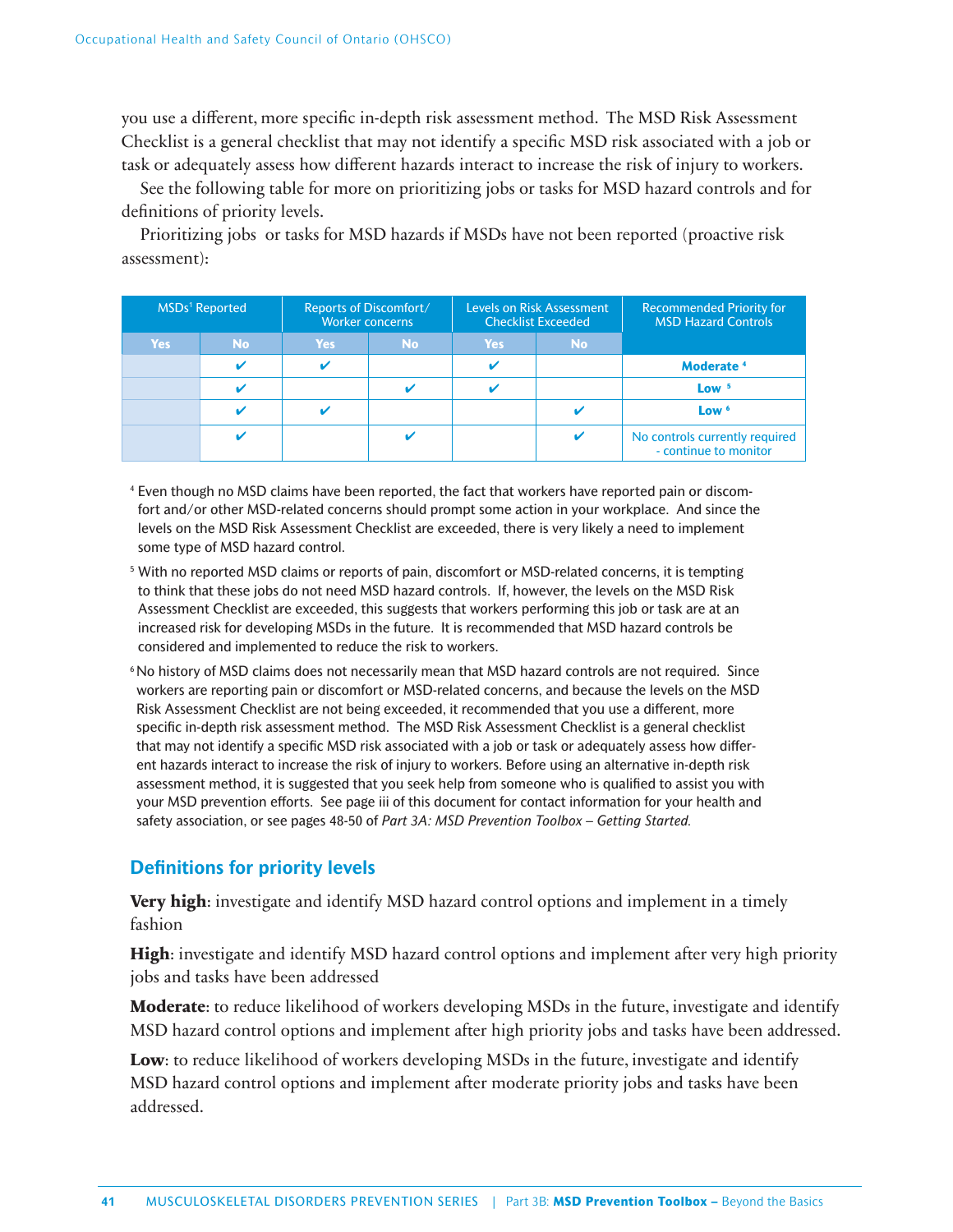# **Worksheet to prioritize jobs or tasks for MSD hazard controls**

| Task/Job |     | <b>MSDs Reported</b> |            | Worker Discomfort/<br>Other concerns | Levels on Risk Assessment<br>Checklist Exceeded | Priority<br>Level |  |
|----------|-----|----------------------|------------|--------------------------------------|-------------------------------------------------|-------------------|--|
|          | Yes | No                   | <b>Yes</b> | No                                   | Yes                                             | No                |  |
|          |     |                      |            |                                      |                                                 |                   |  |
|          |     |                      |            |                                      |                                                 |                   |  |
|          |     |                      |            |                                      |                                                 |                   |  |
|          |     |                      |            |                                      |                                                 |                   |  |
|          |     |                      |            |                                      |                                                 |                   |  |
|          |     |                      |            |                                      |                                                 |                   |  |
|          |     |                      |            |                                      |                                                 |                   |  |
|          |     |                      |            |                                      |                                                 |                   |  |
|          |     |                      |            |                                      |                                                 |                   |  |
|          |     |                      |            |                                      |                                                 |                   |  |
|          |     |                      |            |                                      |                                                 |                   |  |
|          |     |                      |            |                                      |                                                 |                   |  |
|          |     |                      |            |                                      |                                                 |                   |  |
|          |     |                      |            |                                      |                                                 |                   |  |
|          |     |                      |            |                                      |                                                 |                   |  |
|          |     |                      |            |                                      |                                                 |                   |  |
|          |     |                      |            |                                      |                                                 |                   |  |
|          |     |                      |            |                                      |                                                 |                   |  |
|          |     |                      |            |                                      |                                                 |                   |  |
|          |     |                      |            |                                      |                                                 |                   |  |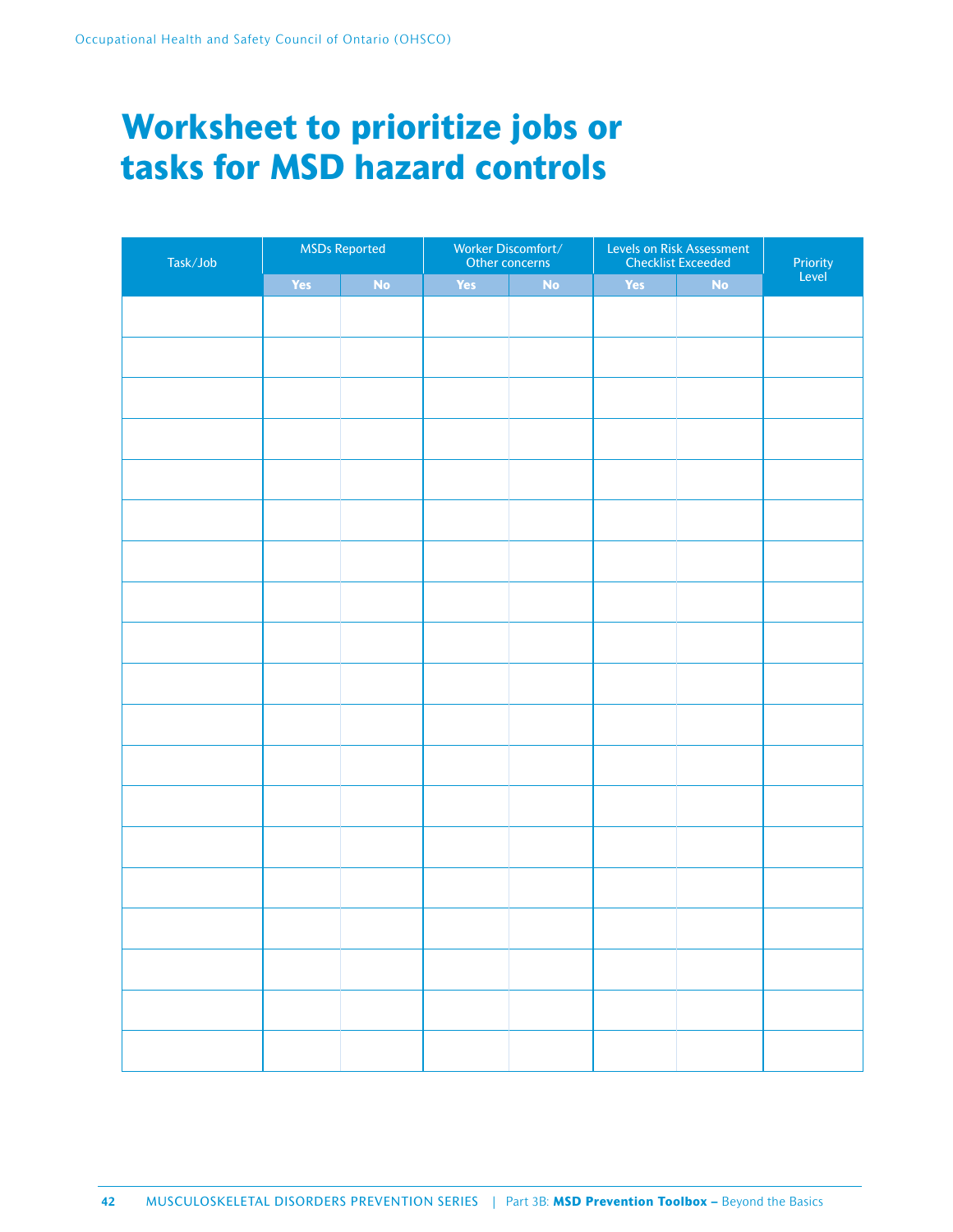# **Communicate results of MSD prevention projects**

# **Communicating the results of the intervention**

This tool is a template your workplace can use to summarize an MSD prevention project so results can be communicated to the rest of the workplace. The template includes space to identify those involved in the project, the MSD concern that was identified, the results of the assessment, the controls implemented, and the results of the evaluation. Room is also available for before and after pictures.

**Note:** see the One Minute Employee Feedback Survey, in *Part 3A: MSD Prevention Toolbox*  - Getting Started to help you evaluate the effectiveness of MSD hazard controls.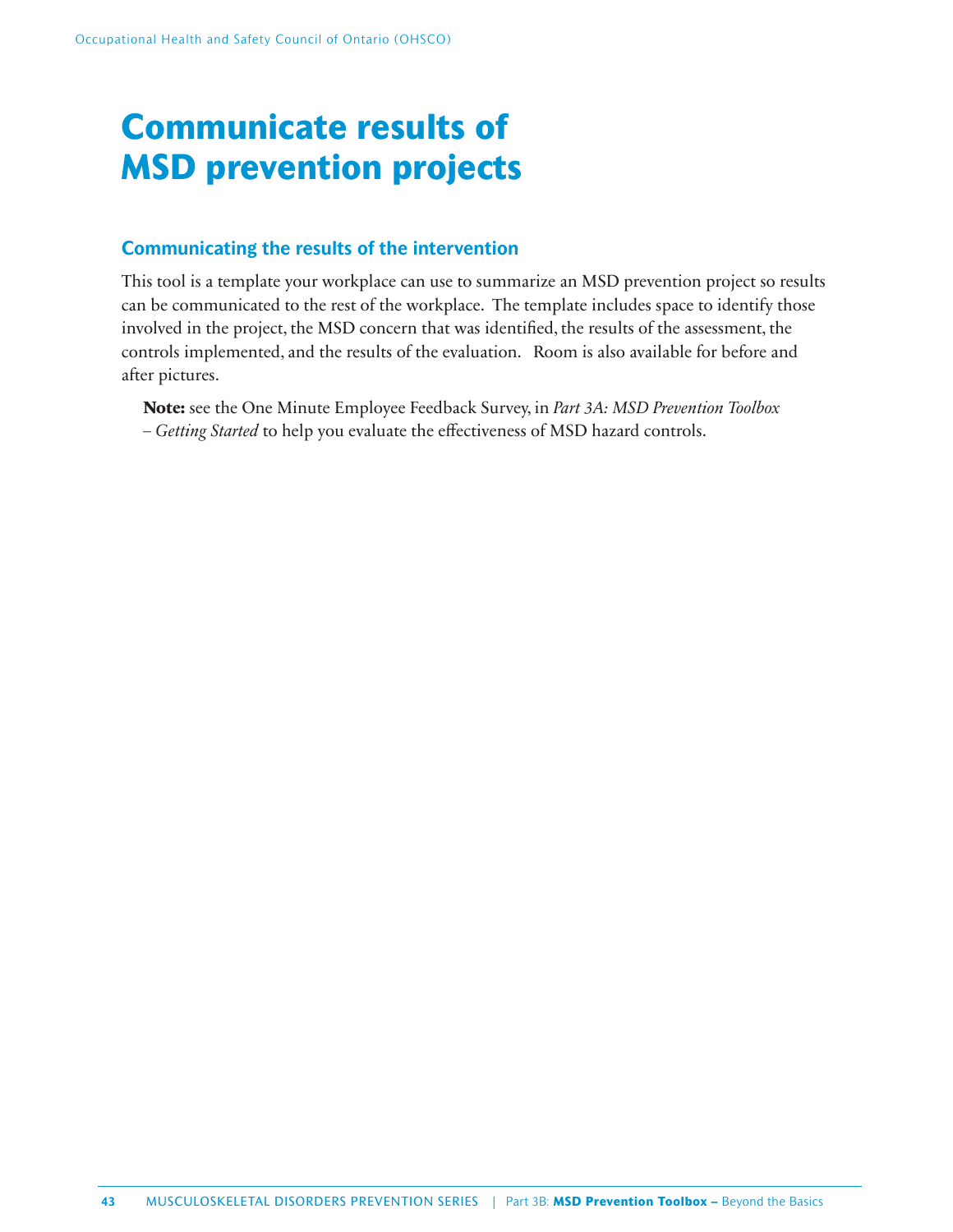# **MSD prevention project summary**

| Name of project:      | <u> Alexandria de la contrada de la contrada de la contrada de la contrada de la contrada de la contrada de la c</u> |
|-----------------------|----------------------------------------------------------------------------------------------------------------------|
| Project participants: | <u> 1989 - Andrea Stadt British, fransk politik (d. 1989)</u>                                                        |
|                       |                                                                                                                      |
| Date issue raised:    |                                                                                                                      |
|                       |                                                                                                                      |
| Date of follow-up:    | <u> 1980 - Jan James James Barnett, fransk politik (d. 1980)</u>                                                     |
| Date closed:          |                                                                                                                      |

Issue: (state the problem that was identified)

# Description of the MSD hazard control/improvement

**Before (summarize MSD hazards identified and root causes)** 

After (summarize MSD hazard controls implemented, and results from the evaluation)

**Before Picture** (Insert here)

**After Picture** (Insert here)

Describe: